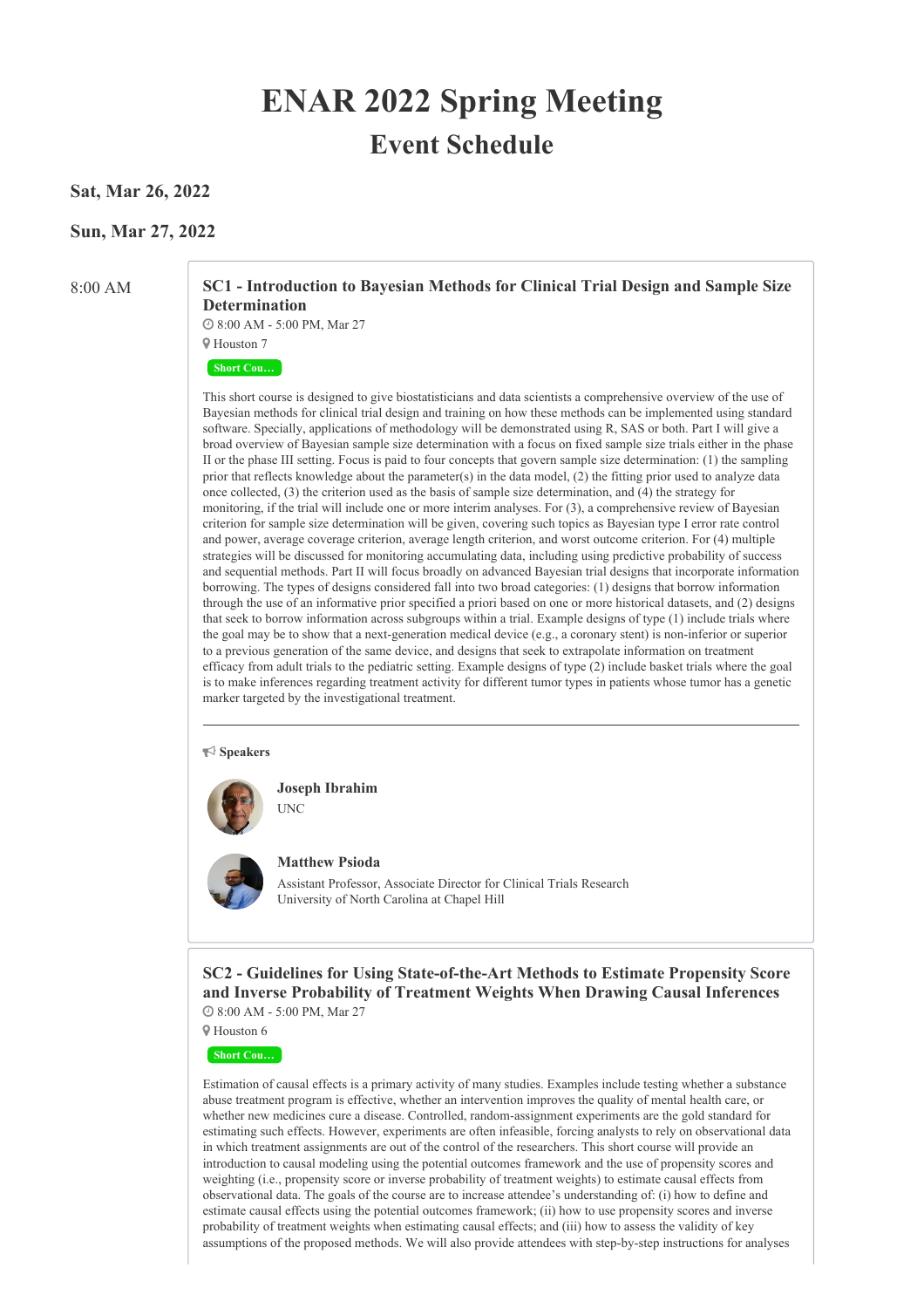involving binary treatments, >2 treatments, and time-varying treatments. Attendees will gain hands-on experience estimating propensity score weights using boosted models in R, Shiny, SAS and Stata; evaluating the quality of those weights; and using them to estimate intervention effects. Additional topics will include methods for conducting sensitivity analyses for unobserved confounding and estimation of the effects of time-varying treatments. Attendees should be familiar with linear and logistic regression; no knowledge of propensity scores is expected.

#### **Speakers**



#### **Beth Ann Griffin**

Senior Statistician RAND Corporation



### **Daniel McCaffrey**

Associate Vice President of Psychometric Analysis and Research **ETS** 

# **SC4 - The Statistical Analysis of Composite Time-to-event Outcomes**

8:00 AM - 12:00 PM, Mar 27





This course provides an overview of the emergent statistical methodology for the analysis of composite time-toevent outcomes. These outcomes combine death and (possibly recurrent) nonfatal events, such as hospitalization, tumor progression, or infection, and are routinely used as the primary efficacy endpoint in modern phase-III clinical trials. The traditional approach to composite outcomes focuses on time to the first event, whichever type it is, using standard univariate survival analysis techniques. Recent years have seen a surge of more sophisticated and versatile methods, attracting the attention of both statisticians and practitioners. Examples of such methods include the win ratio (Pocock et al., 2012) and its various extensions, the restricted mean time in favor of treatment (a generalized restricted mean survival time), the event (or loss) rate ratio while alive, generalized semiparametric proportional odds regression models, and so on. They improve upon the traditional time-to-firstevent analysis in (1) proper prioritization of death over nonfatal events; (2) fuller utilization of multiple/recurrent events; (3) clear and interpretable definition of effect-size estimands; and (4) flexible modeling of different outcome types. In the meantime, a number of user-friendly R-packages that implement the aforementioned methodology have become available. This short course will provide a survey of these methodological developments, along with some practical guidance on using the associated R-packages for real data analysis.

#### **Speaker**



Assistant Professor of Biostatistics University of Wisconsin-Madison

# 1:00 PM **SC6 - Data Visualization with R**

**Lu Mao**

 1:00 PM - 5:00 PM, Mar 27 Houston 4

#### **Short Cou…**

This workshop is all about the art and science of visualizing data with R. Learn about the what (types of visualizations, tools to produce them), the how (start with a design, pre-process the data, map it to graphical attributes, make strategic decisions about visual encoding, post-process for readability and visual appeal), and the why (the theory behind the grammar of graphics). Do it all in R, reproducibly, and using a variety of modern data visualization packages, primarily ggplot2.

#### **Speaker**



**Mine Cetinkaya-Rundel** Duke University and RStudio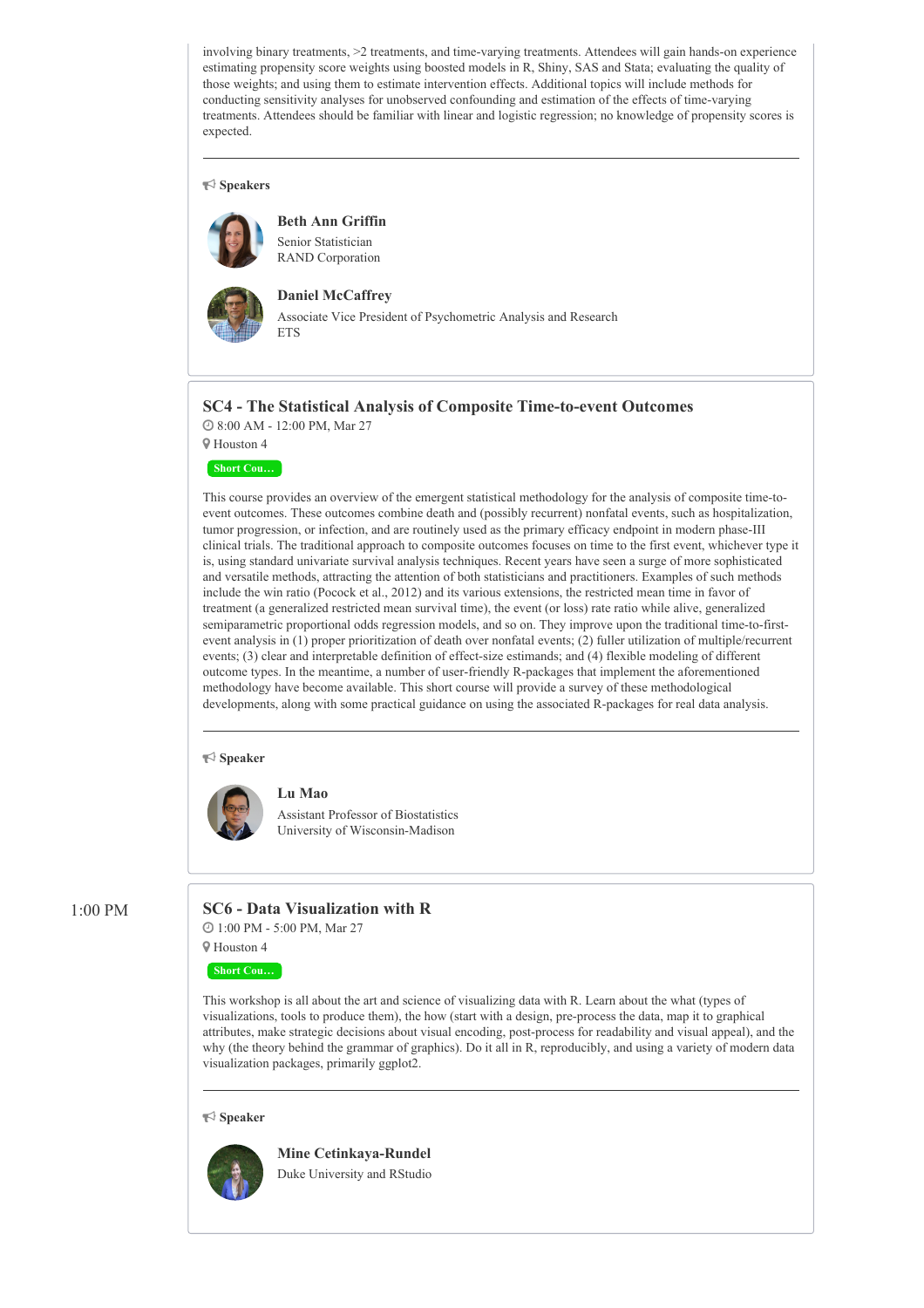|         | <b>SC7</b> - Intro to Machine Learning                                                                                                                                                                                                                                                                                                                                                                                                                                                                                                                                                                                                                                                                                                                                     |
|---------|----------------------------------------------------------------------------------------------------------------------------------------------------------------------------------------------------------------------------------------------------------------------------------------------------------------------------------------------------------------------------------------------------------------------------------------------------------------------------------------------------------------------------------------------------------------------------------------------------------------------------------------------------------------------------------------------------------------------------------------------------------------------------|
|         | <b>@</b> 1:00 PM - 5:00 PM, Mar 27                                                                                                                                                                                                                                                                                                                                                                                                                                                                                                                                                                                                                                                                                                                                         |
|         | <b>9</b> Houston 5                                                                                                                                                                                                                                                                                                                                                                                                                                                                                                                                                                                                                                                                                                                                                         |
|         | <b>Short Cou</b>                                                                                                                                                                                                                                                                                                                                                                                                                                                                                                                                                                                                                                                                                                                                                           |
|         | This course will offer an overview of machine learning methods, with an emphasis on how the methods can be<br>used to develop and evaluate predictive models. Commonly used methods like random forests, generalized<br>additive models, and deep neural networks will be discussed along with code examples for implementation. The<br>different methods will be compared across a variety of scenarios with advice on selection of an algorithm and<br>how to tune the associated hyperparameters. Along with an overview of different methods, topics will include a<br>review of loss functions and optimization algorithm, how to evaluate a machine learning model for fairness,<br>model interpretability, and how to monitor a machine learning model in practice. |
|         | $\blacktriangleright$ Speaker                                                                                                                                                                                                                                                                                                                                                                                                                                                                                                                                                                                                                                                                                                                                              |
|         | <b>Eric Polley</b><br><b>Associate Professor</b><br>The University of Chicago, Department of Public Health Sciences                                                                                                                                                                                                                                                                                                                                                                                                                                                                                                                                                                                                                                                        |
| 4:30 PM | <b>ENAR Executive Committee Meeting (Invitation Only)</b><br>@ 4:30 PM - 7:00 PM, Mar 27                                                                                                                                                                                                                                                                                                                                                                                                                                                                                                                                                                                                                                                                                   |
|         | <b>9 Harris</b>                                                                                                                                                                                                                                                                                                                                                                                                                                                                                                                                                                                                                                                                                                                                                            |
|         | <b>Scientific Program</b><br><b>Committee Meeting</b>                                                                                                                                                                                                                                                                                                                                                                                                                                                                                                                                                                                                                                                                                                                      |
|         | <b>Opening Mixer &amp; New Member Reception (In-Person Attendees only)</b>                                                                                                                                                                                                                                                                                                                                                                                                                                                                                                                                                                                                                                                                                                 |
| 7:30 PM | @ 7:30 PM - 8:30 PM, Mar 27<br><b>V</b> Houston Foyer                                                                                                                                                                                                                                                                                                                                                                                                                                                                                                                                                                                                                                                                                                                      |
|         | <b>Scientific Program</b><br><b>Networking Event</b>                                                                                                                                                                                                                                                                                                                                                                                                                                                                                                                                                                                                                                                                                                                       |

# **Mon, Mar 28, 2022**

| 8:30 AM | 1. Current Developments in Adaptive Designs<br>@ 8:30 AM - 10:10 AM, Mar 28<br><b>9</b> Fort Bend A<br>Scientific Progr<br>Organizer: Haiwen Shi, Natera Inc.   Chair: Xiaoping (Janet) Jiang, FDA/CVM                                                                                                                                                                                                     |  |  |  |  |
|---------|------------------------------------------------------------------------------------------------------------------------------------------------------------------------------------------------------------------------------------------------------------------------------------------------------------------------------------------------------------------------------------------------------------|--|--|--|--|
|         | <b>4 Subsessions</b>                                                                                                                                                                                                                                                                                                                                                                                       |  |  |  |  |
|         | <b>Ia. Structured Adaptive Sequential Design for Clinical Trials When There is</b><br><b>Great Uncertainty About Effect Size</b><br>@ 8:30 AM - 8:55 AM, Mar 28<br>Ib. Optimal Adaptive Promising Zone Designs<br>@ 8:55 AM - 9:20 AM, Mar 28<br><b>• 1c. Conditional Power in Vaccine Trials with Seasonal Variations</b><br>29:20 AM - 9:45 AM, Mar 28<br>ld. Discussant<br>@ 9:45 AM - 10:10 AM, Mar 28 |  |  |  |  |
|         | 2. The COMPILE Consortium: Statistical Design Innovation and Implementation<br>in the Time of a Pandemic<br>@ 8:30 AM - 10:10 AM, Mar 28<br><b>9</b> Fort Bend B<br>Scientific Progr<br>Organizer/Chair: Thaddeus Tarpey, New York University                                                                                                                                                              |  |  |  |  |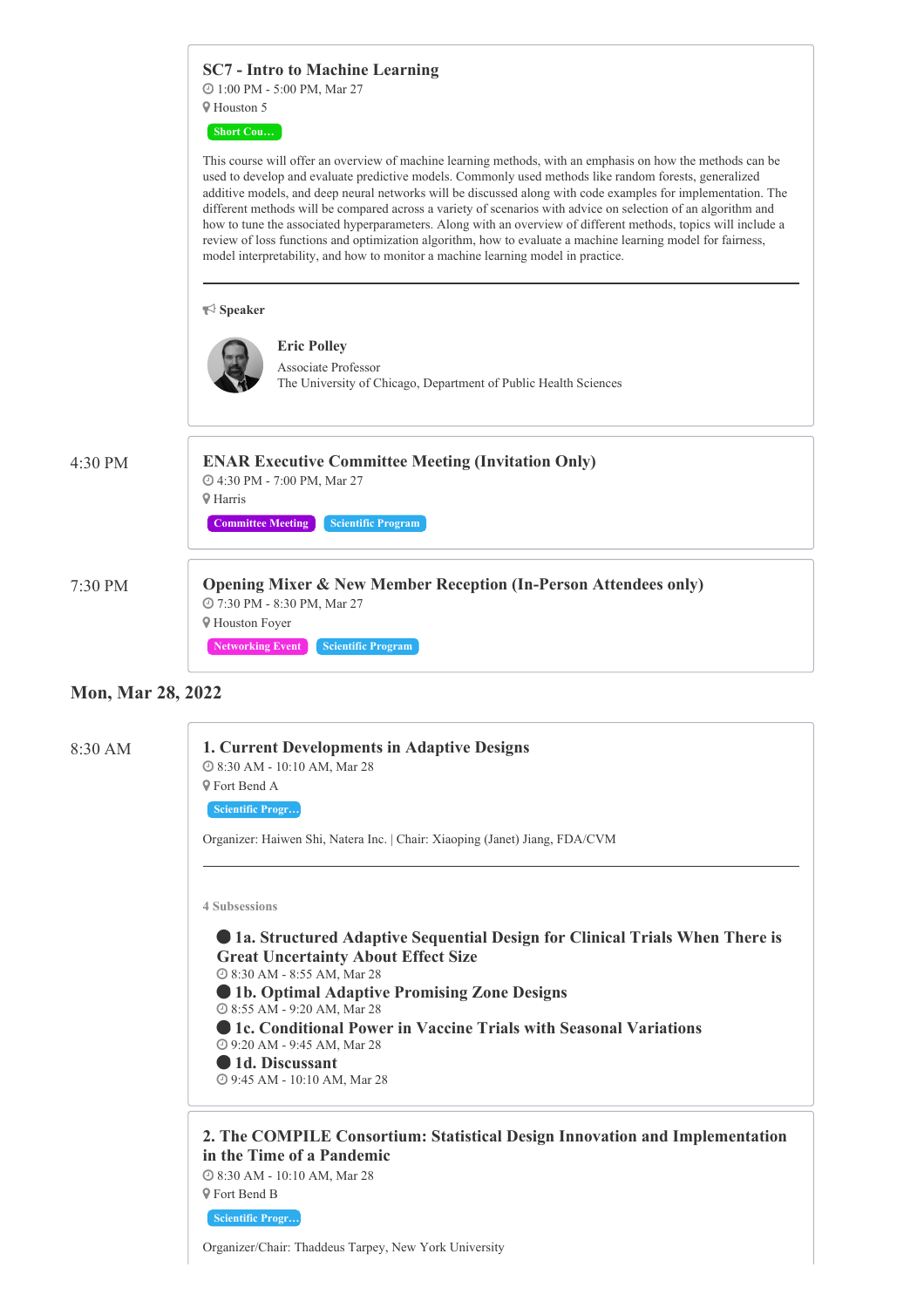**2a. The COMPILE Consortium: Inception, Development, and Implementation of a Novel, Real-Time Meta-Analysis Framework**

8:30 AM - 8:55 AM, Mar 28

 **2b. Statistical Design of COMPILE: Prospective Individual Patient Data Meta-Analysis**

8:55 AM - 9:20 AM, Mar 28

 **2c. The COMPILE Consortium: Statistical Results as the Pandemic Unfolded** 9:20 AM - 9:45 AM, Mar 28

 **2d. Developing a Precision Medicine Covid-19 Convalescent Plasma Treatment Benefit Index (CCP-TBI)**

9:45 AM - 10:10 AM, Mar 28

# **3. Novel Statistical Approaches to Analyzing Wearable Devices Data in Biomedical Research**

 8:30 AM - 10:10 AM, Mar 28 Houston 2

**Scientific Progr…**

Organizer: Carmen Tekwe, Indiana University at Bloomington | Chair: Douglas Landsittel, Indiana University at Bloomington

#### **4 Subsessions**

 **3a. Effects of Obstructive Sleep Apnea on Glucose Profiles in Type 2 Diabetes** 8:30 AM - 8:55 AM, Mar 28 Houston 2

 **3b. Influence of Head Impact Exposure on Sport-related Concussions: Functional Data Analytic Approach**

 8:55 AM - 9:20 AM, Mar 28 Houston 2

 **3c. A Function-Based Approach to Model the Measurement Error in Wearable Devices**

 9:20 AM - 9:45 AM, Mar 28 Houston 2

 **3d. A Bayesian Treatment of Mis-measured Function-valued Covariates in Latent Variable Models**

 9:45 AM - 10:10 AM, Mar 28 Houston 2

# **4. Novel Technologies, Novel Experiments and Novel Statistical Methodologies in Brain Studies**

8:30 AM - 10:10 AM, Mar 28

Houston 3

**Scientific Progr…**

Organizer: Mark Fiecas, University of Minnesota | Chair: Michele Guindani, University of California at Irvine

**4 Subsessions**

 **4a. Modeling Cortical Brain Network Activity Through Concurrent EEGfNIRS**

 8:30 AM - 8:55 AM, Mar 28 Houston 3

 **4b. Bayesian Modeling and Model Diagnostics for Structured Functional Data: Nuances and Limitations**

 8:55 AM - 9:20 AM, Mar 28 Houston 3

 **4c. Modelling Dynamic Connectivity Using Resting-state fMRI from the Adolescent Brain Cognitive Development Study**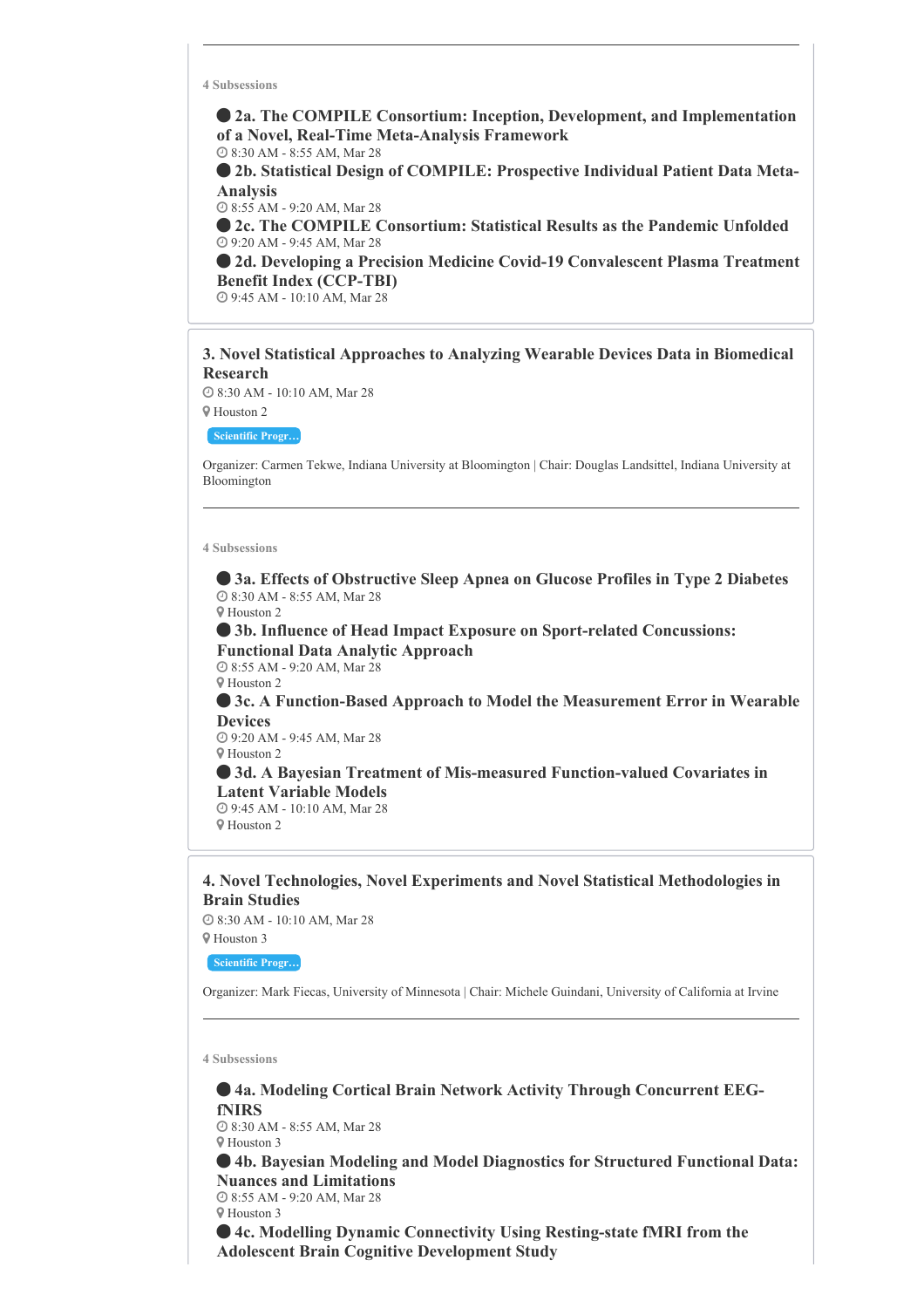9:20 AM - 9:45 AM, Mar 28 Houston 3 **4d. Characterizing Complex, Multi-scale Neural Phenomena Using State-space Models** 9:45 AM - 10:10 AM, Mar 28 Houston 3

**5. New Advances on Statistical Methods for Optimal Treatment Regimes**

8:30 AM - 10:10 AM, Mar 28

Houston 4

**Scientific Progr…**

Sponsor: IMS | Organizer/Chair: Haoda Fu, Eli Lilly and Company

**4 Subsessions**

 **5a. Efficient Learning of Optimal Individualized Treatment Rules** 8:30 AM - 8:55 AM, Mar 28 Houston 4

 **5b. Estimating Optimal Multi-channel Individualized Treatment Rules Under Budget Constraints**

 8:55 AM - 9:20 AM, Mar 28 Houston 4

 **5c. New Developments In Reinforcement Learning for Flexible Survival Outcomes**

 9:20 AM - 9:45 AM, Mar 28 Houston 4

 **5d. New Approaches for Inference on Optimal Treatment Regimes** 9:45 AM - 10:10 AM, Mar 28

Houston 4

**6. Advances in Analysis of High-Dimensional Data in Biomedicine** 8:30 AM - 10:10 AM, Mar 28

Houston 5

**Scientific Progr…**

Organizer/Chair: Cheng Cheng, St. Jude Children's Research Hospital

**4 Subsessions**

 **6a. Fast and efficient Bayesian Functional Predictor for High-dimensional Survival Data**

8:30 AM - 8:55 AM, Mar 28

 **6b. Variable Selection in Varying Multi-index Coefficients Model for Synergistic Gene-environment Interactions**

8:55 AM - 9:20 AM, Mar 28

 **6c. Bayesian Variable Selection for Longitudinal Gene-environment Interaction Studies**

9:20 AM - 9:45 AM, Mar 28

 **6d. A Joint Nested Random Effects Model for Metagenomic Trajectories Associated with Future Disease Status in a Study with Matched Sets** 9:45 AM - 10:10 AM, Mar 28

**7. Contributed Papers: Biomarkers**

8:30 AM - 10:00 AM, Mar 28

Houston 6

**Scientific Progr…**

Chair: Rahul Ghosal, Johns Hopkins Bloomberg School of Public Health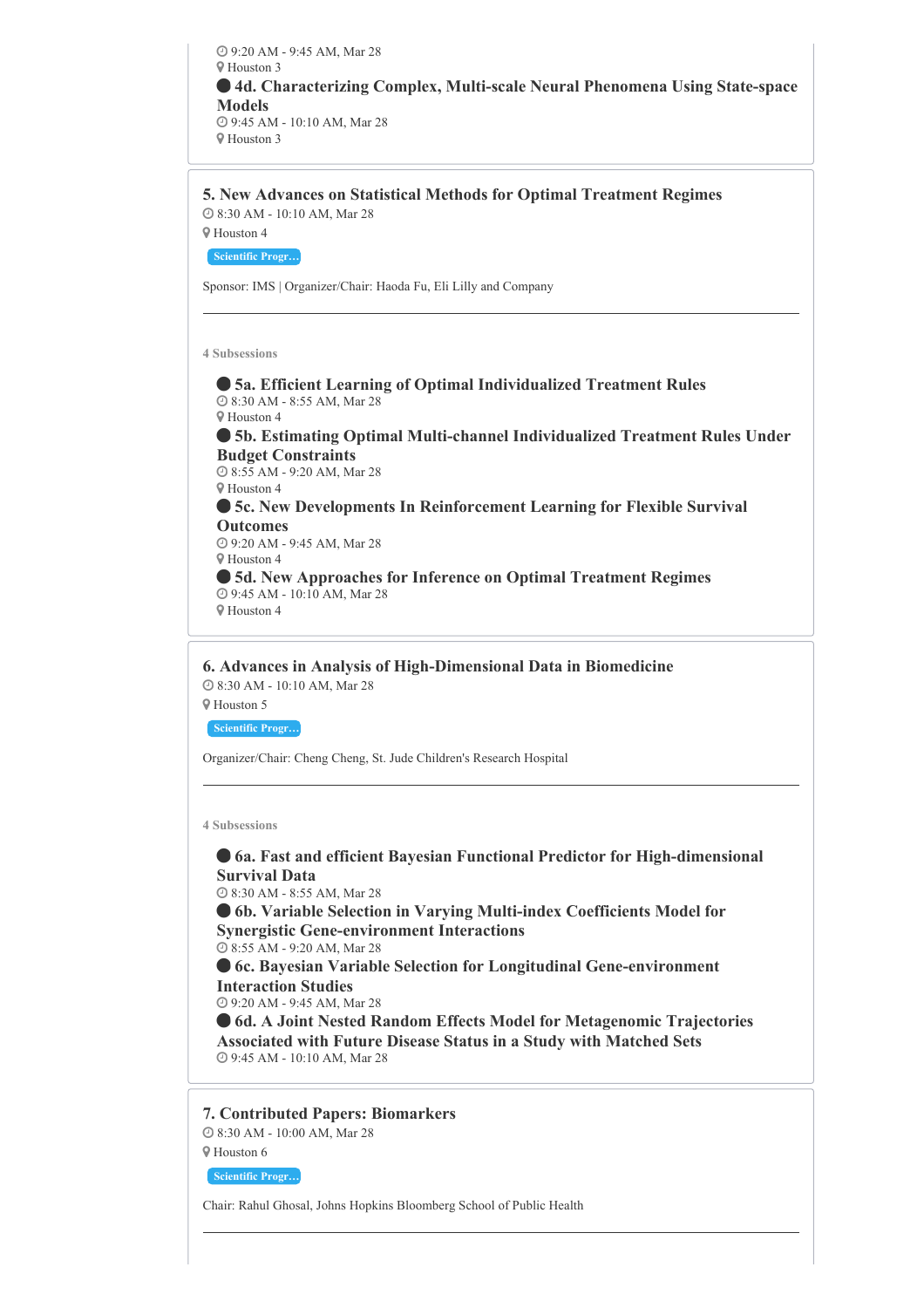**7a. Challenges in the Analysis of Biomarker Data and How to Deal With Them** 8:30 AM - 8:45 AM, Mar 28

 **7b. Covariate Adjustment in Continuous Biomarker Evaluation** 8:45 AM - 9:00 AM, Mar 28

 **7c. Robust Statistical Method to Identify Optimal Biomarker Combination** 9:00 AM - 9:15 AM, Mar 28

 **Weak Signal and Gene Network Signature Detection, and Lung Cancer Survival Prediction Using TCGA DNA Methylation Profiles** 9:15 AM - 9:30 AM, Mar 28

 **7e. Combining Multiple Biomarkers Linearly to Minimize the Euclidean Distance of the Closest Point on the ROC Surface to the Perfection Corner in Trichotomous Settings**

9:30 AM - 9:45 AM, Mar 28

 **7f. Flexible Lehman Family ROC Curves** 9:45 AM - 10:00 AM, Mar 28

#### **8. Contributed Papers: Epidemiologic Methods**

 8:30 AM - 10:00 AM, Mar 28 Houston 7

**Scientific Progr…**

Chair: Carmen Tekwe, Indiana University, Bloomington

#### **6 Subsessions**

 **8a. Bias Correction Models for EHR Data in the Presence of Non-random Sampling**

8:30 AM - 8:45 AM, Mar 28

 **8b. Nonparametric Estimation of the Potential Impact Fraction and the Population Attributable Fraction with Individual-Level and Aggregated Data** 8:45 AM - 9:00 AM, Mar 28

 **8c. Measuring Incremental Risk of Multiple Substance Abuse on Major Depression, Serious Psychological Distress and Any Mental Illness Among US Adults**

9:00 AM - 9:15 AM, Mar 28

 **8d. Casemix Adjustment Using Diagnosis Codes: Impact of Differential Coding Practices**

9:15 AM - 9:30 AM, Mar 28

 **8e. Addressing Bias in U.S. Hospital Rankings: Adjusting Standardized Infection Ratios to Account for Nonlinear Associations between Volume and Healthcare-Associated Infections**

9:30 AM - 9:45 AM, Mar 28

 **8f. An Inferential Approach for Coefficient Omega in Survey Design** 9:45 AM - 10:00 AM, Mar 28

#### **9. Contributed Papers: Genomics**

 8:30 AM - 9:45 AM, Mar 28 Liberty B

**Scientific Progr…**

Chair: Xiang Zhou, University of Michigan

**4 Subsessions**

 **9b. Leveraging Bayesian Networks to Provide Novel Insights from Microbiome Data** 8:45 AM - 9:00 AM, Mar 28 **9c. An Integrated Bayesian Framework for Multi-omics Prediction and Classification** 9:00 AM - 9:15 AM, Mar 28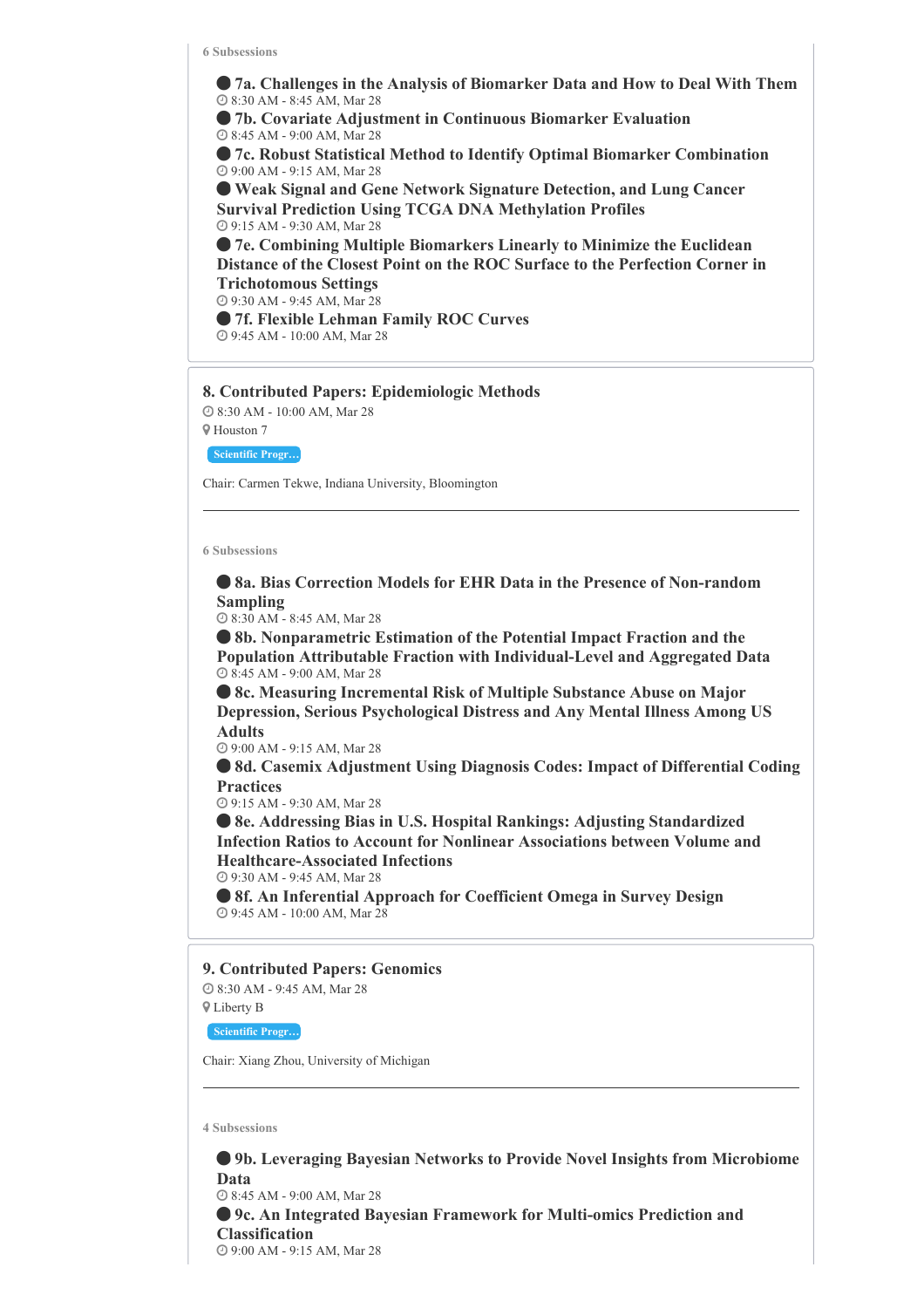**9d. Multi-Resolution Bayesian Hypothesis Testing for High Dimensional Data** 9:15 AM - 9:30 AM, Mar 28 **9e. Testing Microbiome Association Using Integrated Quantile Regression Models**

9:30 AM - 9:45 AM, Mar 28

# **10. Contributed Papers: High Dimensional Data**

 8:30 AM - 10:15 AM, Mar 28 Galveston A&B

**Scientific Program Student Award Winner**

Chair: Sha Cao, Indiana University School of Medicine

**7 Subsessions**

 **10a. Statistical Inference of Decision Rules under a Non-differentiable Surrogate Loss in a General Classification Framework** 8:30 AM - 8:45 AM, Mar 28

 **10b. Integrative Dimension Reduction for Functional Dose-Response Toxicity Data**

8:45 AM - 9:00 AM, Mar 28

 **10c. Ridge Penalization in High-Dimensional Testing with Applications to Imaging Genetics**

9:00 AM - 9:15 AM, Mar 28

 **10d. Non-linear, Sparse Dimensionality Reduction via Path Lasso Penalized Autoencoders**

9:15 AM - 9:30 AM, Mar 28

**10e. PCAN: Principal Component Analysis for Networks**

9:30 AM - 9:45 AM, Mar 28

 **10f. Clustering Compositional Microbiome Data Based on an Ising-Dirichlet Mixture Model**

9:45 AM - 10:00 AM, Mar 28

 **10g. A Nonparametric Test of Independence for Cluster-correlated Data** 10:00 AM - 10:15 AM, Mar 28

# **11. Contributed Papers: Survival Analysis**

8:30 AM - 10:00 AM, Mar 28

Montgomery

**Scientific Progr…**

Chair: Sandra Hurtaodo Rua, Cleveland State University

**6 Subsessions**

 **11a. Assessing Dynamic Covariate Effects with Survival Data** 8:30 AM - 8:45 AM, Mar 28 **11b. Estimating the Generalized Odds Rate Cure Model with Background Mortality** 8:45 AM - 9:00 AM, Mar 28 **11c. Flexible Spline Model for Estimating Survival after TEVAR for Thoracic Aortic Aneurysm** 9:00 AM - 9:15 AM, Mar 28 **11d. Advancing Conditional Mean Imputation for Censored Predictors** 9:15 AM - 9:30 AM, Mar 28 **11e. A Robust Solution to Covariate Censoring** 9:30 AM - 9:45 AM, Mar 28 **11f. A Flexible-Hazards Cure Model** 9:45 AM - 10:00 AM, Mar 28

**12. Contributed Papers: Variable Subset Selection/Model Selection** 8:30 AM - 10:00 AM, Mar 28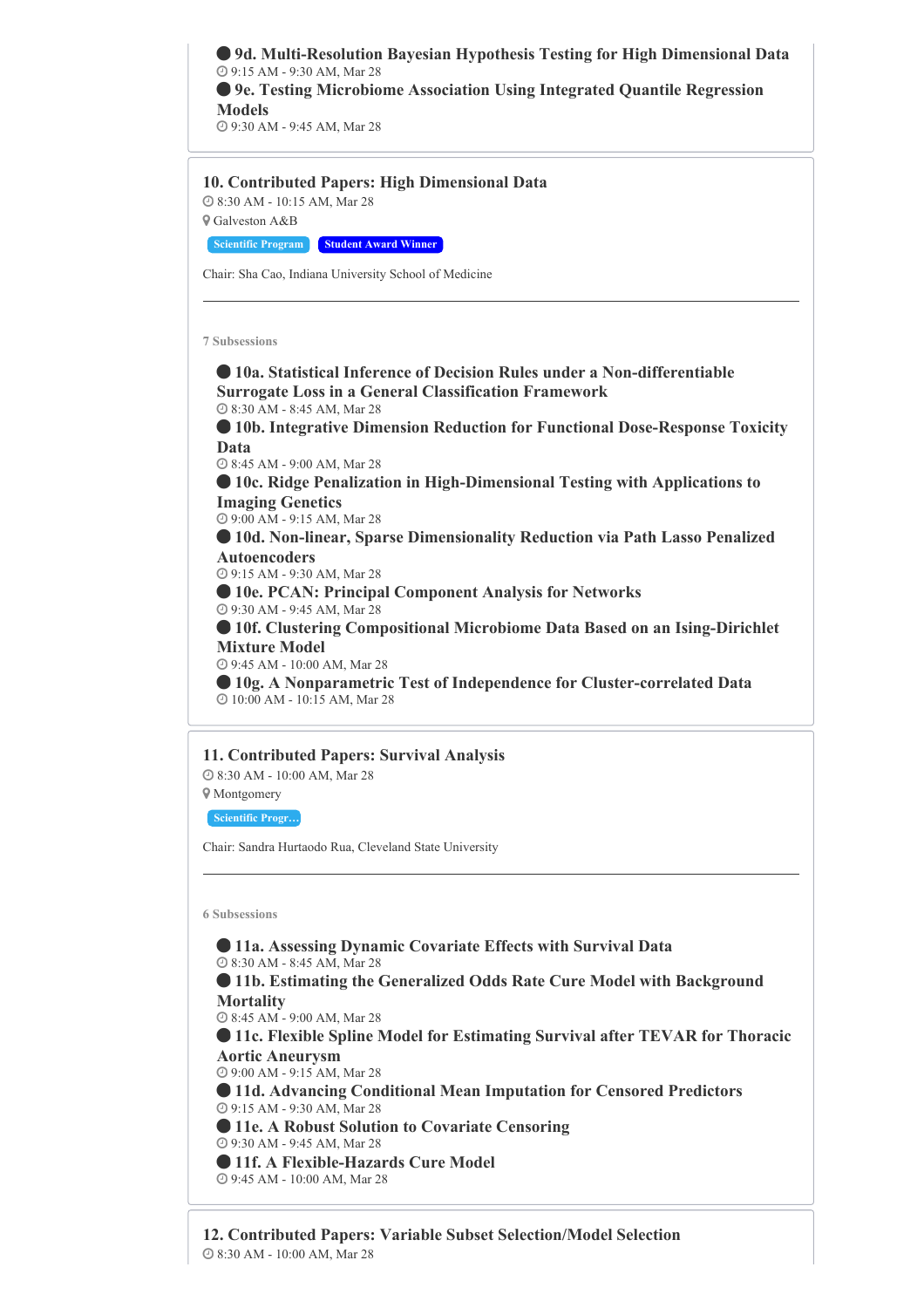**Q** Harris

**Scientific Program Student Award Winner**

Chair: Abhisek Saha, Biostatistics and Bioinformatics Branch, DIPHR, NICHD, NIH

**6 Subsessions**

 **12a. Bayesian Knockoff Generators for Robust Inference under Complex Data Structure**

8:30 AM - 8:45 AM, Mar 28

 **12b. Bayesian Variable Selection for Time-to-event Data Using the Gaussian and Diffused-gamma Prior**

8:45 AM - 9:00 AM, Mar 28

 **12c. Bayesian Non-Homogeneous Hidden Markov Model with Variable Selection for Investigating Drivers of Seizure Risk Cycling** 9:00 AM - 9:15 AM, Mar 28

 **12d. Feature Selection in High-dimensional Genomic Data Using a Bayesian Stereotype Model**

9:15 AM - 9:30 AM, Mar 28

 **12e. Bayesian Continuous-Time Hidden Markov Models with Covariate Selection for Intensive Longitudinal Data with Measurement Error** 9:30 AM - 9:45 AM, Mar 28

 **12f. Extending the Spike-and-Slab Lasso for Generalized Linear Models to Accommodate Multinomial Outcomes** 9:45 AM - 10:00 AM, Mar 28

**T1 | Incorporating Functional Data into Statistical Models**

8:30 AM - 10:15 AM, Mar 28

Houston 1

**Tutorial**

Functional data is all around us. Vast quantities of data are routinely gathered from accelerometers and other wearable devices, smartphones, imaging modalities, and many other sources. The term "functional data" refers to any data that can be thought of as multiple observations over some continuum. Examples includes near-infrared spectra, growth curves, 2D or 3D images, time series of ecological momentary assessments (EMA), density functions or histograms, data from electroencephalography (EEG) or magnetic resonance spectroscopy (MRS) studies, and many others. To make the best use of such data, it is necessary to adapt statistical models and techniques to take advantage of the particular structure of functional data. This tutorial will survey some of the advances that have been made and provide examples of analyses that make good use of functional data. It will focus primarily on concepts and interpretation rather than on mathematical or computational details.

**Speaker**



**Todd Ogden**

Professor Columbia University

10:30 AM **13. Addressing High-dimensionality and Weak-signal Issues in Causal Inference** 10:30 AM - 12:10 PM, Mar 28

> Fort Bend A **Scientific Progr…**

Organizer: Jiwei Zhao, University of Wisconsin-Madison | Chair: Trinetri Ghosh, University of Wisconsin-Madison

**4 Subsessions**

 **13a. How Well Can We Learn Large Factor Models without Assuming Strong Factors?**

10:30 AM - 10:55 AM, Mar 28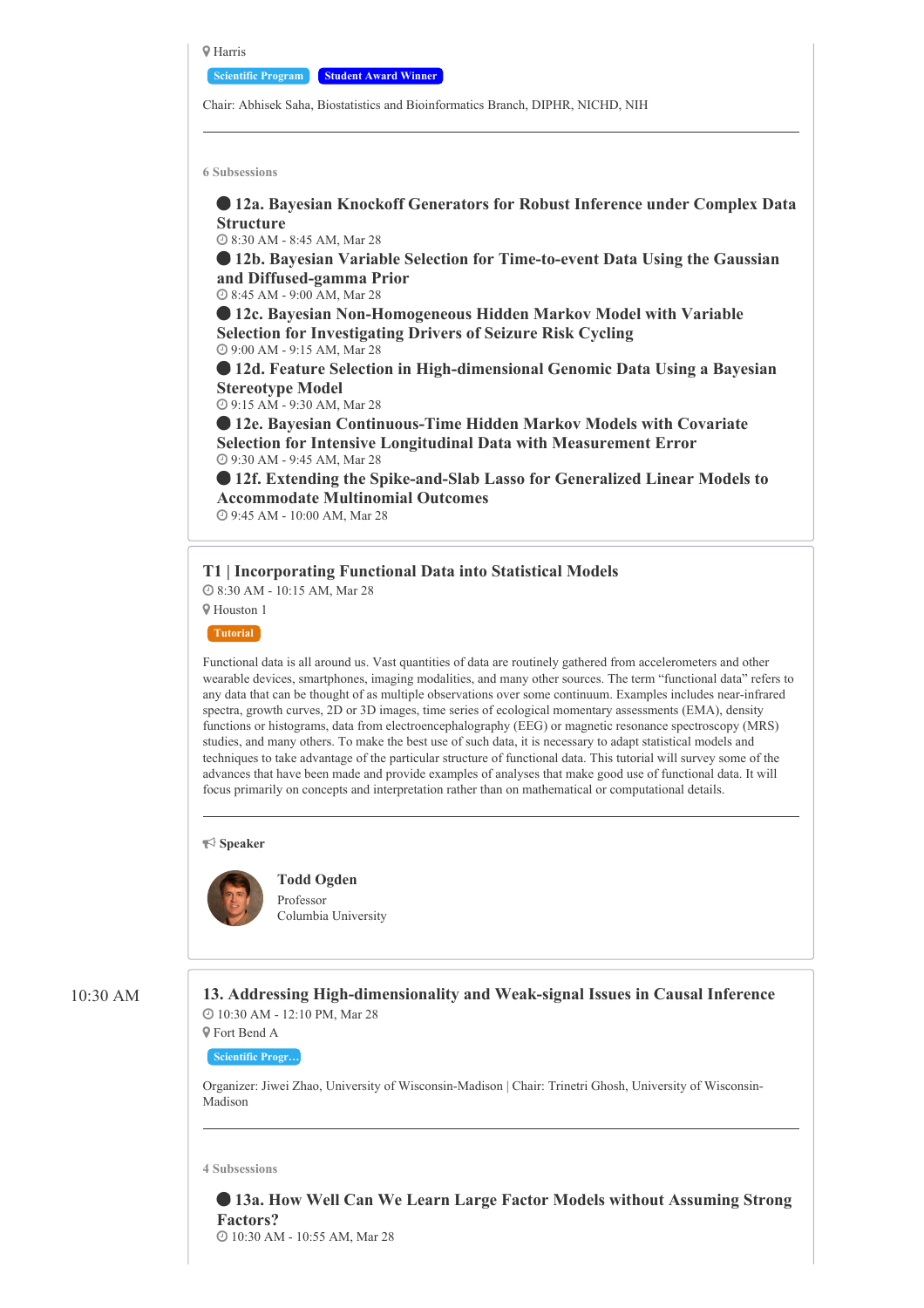**13b. Causal Inference in Radiomics** 10:55 AM - 11:20 AM, Mar 28 **13c. Optimal and Safe Estimation for High-Dimensional Semi-Supervised Learning** 11:20 AM - 11:45 AM, Mar 28 **13d. Improved Doubly Robust Inference for Treatment Effect Heterogeneity Using Nonparametric and High-dimensional Models** 11:45 AM - 12:10 PM, Mar 28

**14. Collaborative Research Success: How to Build Your First Statistical Team** 10:30 AM - 12:10 PM, Mar 28 Fort Bend B

**Scientific Progr…**

Organizer: Christina Mehta, Emory University | Chair: Renee' Moore, Drexel University

**4 Subsessions**

 **14a. Evolution of a Collaborative Statistics Leader** 10:30 AM - 10:55 AM, Mar 28 **14b. Developing a Business Model for your Collaborative Unit** 10:55 AM - 11:20 AM, Mar 28 **14c. Identifying Partnerships to Build a Collaborative Program** 11:20 AM - 11:45 AM, Mar 28 **14d. Case Study: Best Practices for Building an Effective Statistical Unit** 11:45 AM - 12:10 PM, Mar 28

# **15. Statistical Methods for Mixtures in Epidemiology**

10:30 AM - 12:10 PM, Mar 28

Houston 2

**Scientific Progr…**

Organizer: Daniel Kowal, Rice University | Chair: Katherine Ensor, Rice University

**4 Subsessions**

# **15a. Principal Component Pursuit for Pattern Recognition from Incomplete Environmental Data**

 10:30 AM - 10:55 AM, Mar 28 Houston 2

 **15b. Bayesian Graph Machine Regression with Applications to Large Multipleexposure Health Data**

 10:55 AM - 11:20 AM, Mar 28 Houston 2

 **15c. Bayesian Subset Selection and Variable Importance for Interpretable Prediction and Classification**

 11:20 AM - 11:45 AM, Mar 28 Houston 2 **15d. Estimating Perinatal Critical Windows of Susceptibility to Environmental**

**Mixtures via Structured Bayesian Regression Tree Pairs** 11:45 AM - 12:10 PM, Mar 28

Houston 2

# **16. Advanced Analytical Methods for mHealth Data**

10:30 AM - 12:10 PM, Mar 28

Houston 3

**Scientific Progr…**

Organizer: Matthew Koslovsky, Colorado State University | Chair: Marina Vannucci, Rice University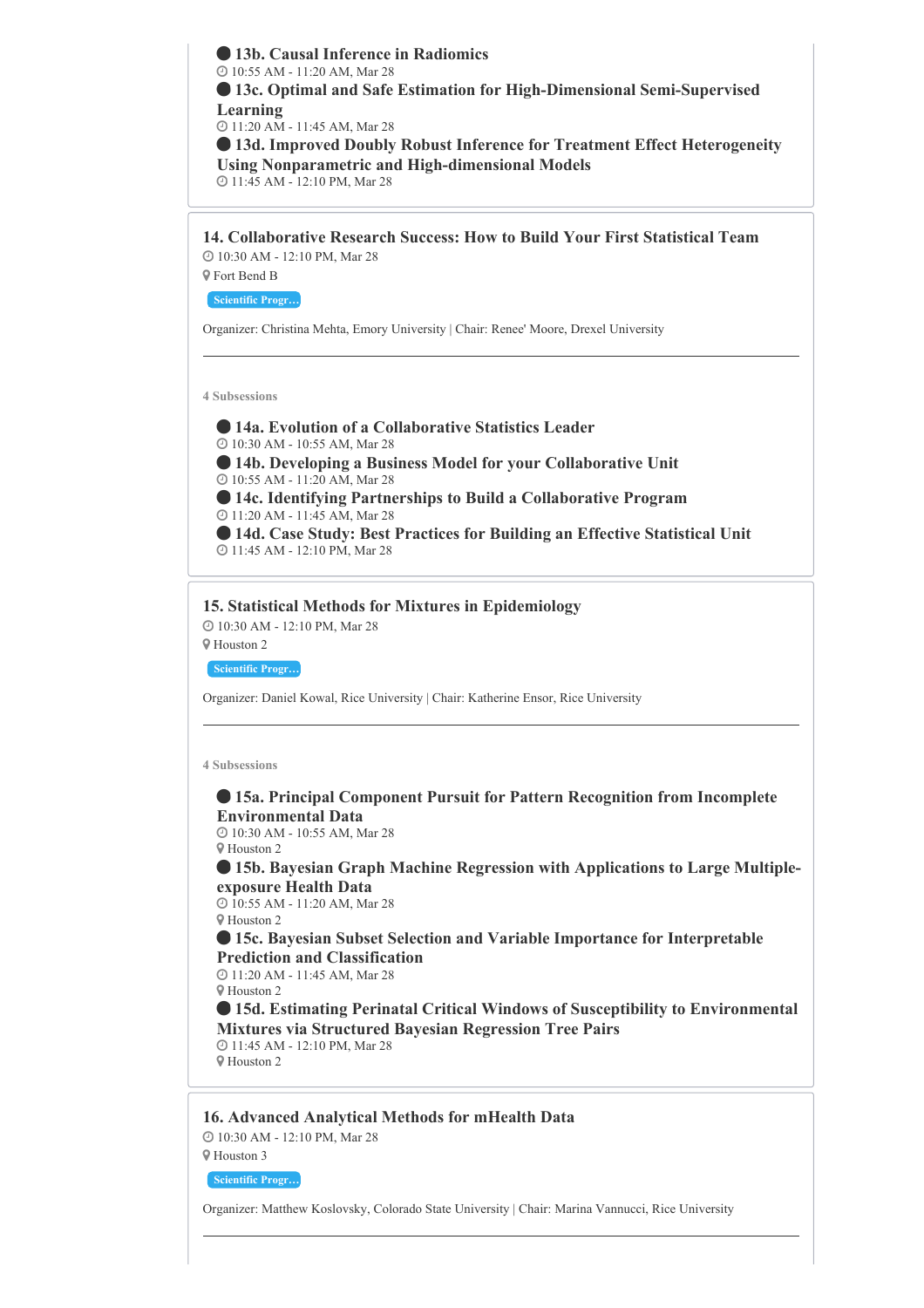**16a. Time-Dependent Associations Between Circadian Patterns of Measured Physical Activity and Mortality Modelled using Functional Cox Regression** 10:30 AM - 10:55 AM, Mar 28 Houston 3

 **16b. Safely Learning Optimal Intervention Strategies in High-risk Settings** 10:55 AM - 11:20 AM, Mar 28 Houston 3

 **16c. Bayesian Methods for Intensive Longitudinal Data Collected in MHealth Studies**

 11:20 AM - 11:45 AM, Mar 28 Houston 3

 **16d. Bayesian Methods for Intensive Longitudinal Data Collected in MHealth Studies**

 11:45 AM - 12:10 PM, Mar 28 Houston 3

# **17. Cutting Edge Statistics for Keeping Your Microbiome Analyses Out of the Toilet**

 10:30 AM - 12:10 PM, Mar 28 Houston 4

**Scientific Progr…**

Organizer: Michael Wu, Fred Hutchinson Cancer Research Center and University of Washington | Chair: Wodan Ling, Fred Hutchinson Cancer Research Center

**4 Subsessions**

 **17a. Dimension Reduction of Longitudinal Microbiome Data by Tensor Functional SVD** 10:30 AM - 10:55 AM, Mar 28

Houston 4

 **17b. Differential Microbiome Volatility: Detection and Impact on Longitudinal Association Testing**

 10:55 AM - 11:20 AM, Mar 28 Houston 4

 **17c. A Novel Approach to Mediation Analysis of the Microbiome using the LDM**

 11:20 AM - 11:45 AM, Mar 28 Houston 4

 **17d. Bayesian Zero-constrained Regression Modeling with Structured Prior for Microbiome Feature Selection** 11:45 AM - 12:10 PM, Mar 28

Houston 4

**18. Advanced in High-Dimensional Data Analysis**

 10:30 AM - 12:10 PM, Mar 28 Houston 5

**Scientific Progr…**

Sponsor: IMS | Organizer/Chair: Ming Yuan, Columbia University

**4 Subsessions**

 **18a. Why and How to Use Orthogonally Decomposable Tensors in Statistics** 10:30 AM - 10:55 AM, Mar 28

 **18b. Fractal Gaussian Networks: A Sparse Random Graph Model Based on Gaussian Multiplicative Chaos**

10:55 AM - 11:20 AM, Mar 28

 **18c. Two-Sample Hypothesis Testing for Multiple-Network Data** 11:20 AM - 11:45 AM, Mar 28

**18d. Self-Supervised Metric Learning in Multi-View Data: A Downstream**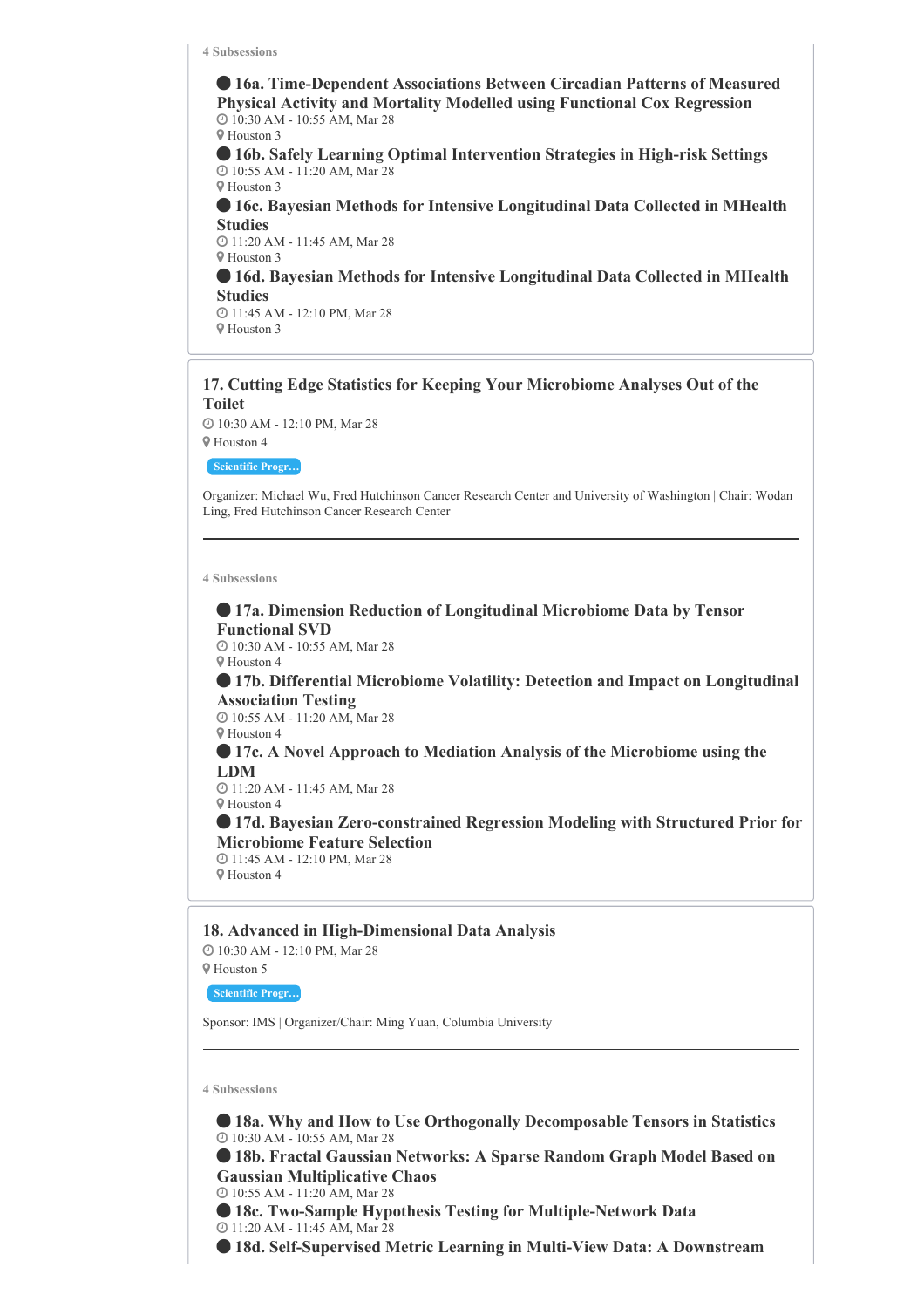# **19. Recent Advances in Graphical Models: Methodology, Computation and Applications**

 10:30 AM - 12:10 PM, Mar 28 Houston 6

**Scientific Progr…**

Organizer/Chair: Anindya Bhadra, Purdue University

**4 Subsessions**

 **19a. Bayesian Structure Learning in Multi-layered Networks** 10:30 AM - 10:55 AM, Mar 28 **19b. A Bayesian Subset Specific Approach to Joint Selection of Multiple Graphical Models** 10:55 AM - 11:20 AM, Mar 28 **19c. Scalable Bayesian Models for Inference of Networks and Covariate Effects** 11:20 AM - 11:45 AM, Mar 28 **19d. Ordinal Causal Discovery** 11:45 AM - 12:10 PM, Mar 28

**20. Contributed Papers: Causal Inference**

 10:30 AM - 12:00 PM, Mar 28 Houston 7

**Scientific Program Student Award Winner**

Chair: Andriy Derkach, Memorial Sloan Kettering Cancer Center

**6 Subsessions**

 **20a. High-dimensional and Nonparametric Bayesian Methodology for Treatment Effect Heterogeneity** 10:30 AM - 10:45 AM, Mar 28 **20b. Selecting the Optimal Number of Matched Controls Using Many-to-One Cardinality Matching with Multi-level Data** 10:45 AM - 11:00 AM, Mar 28 **20c. Causal Inference in Transcriptome-Wide Association Studies with Invalid Instruments and GWAS Summary Data** 11:00 AM - 11:15 AM, Mar 28 **20d. Causal Mediation Analysis: Selection with Asymptotically Valid Inference** 11:15 AM - 11:30 AM, Mar 28 **20e. Solutions for Surrogacy Validation with Longitudinal Outcomes for a Gene Therapy** 11:30 AM - 11:45 AM, Mar 28 **20f. Causal Mediation Analysis with Mediator Values Below an Assay Limit** 11:45 AM - 12:00 PM, Mar 28

**21. Contributed Papers: Environmental and Ecological Applications** 10:30 AM - 12:00 PM, Mar 28

Liberty B

**Scientific Progr…**

Chair: Joshua Keller, Colorado State University

**6 Subsessions**

**21a. A Joint Bayesian Source Apportionment Model for Personal Air Pollution**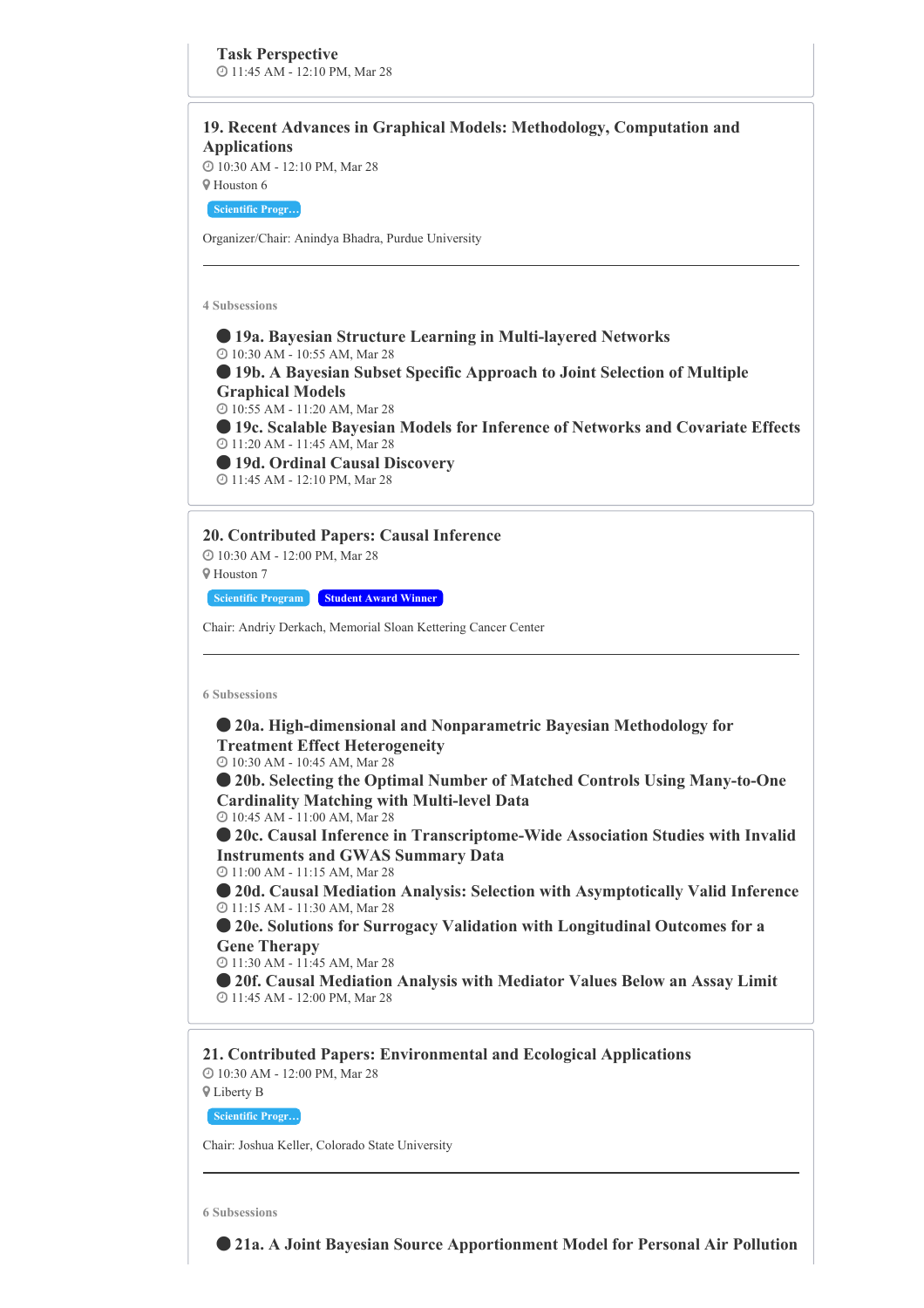**Exposures** 10:30 AM - 10:45 AM, Mar 28

 **21b. Heterogeneous Distributed Lag Models to Estimate Personalized Effects of Maternal Exposures to Air Pollution**

10:45 AM - 11:00 AM, Mar 28

 **21c. Modeling Correlated Exposure Determinants using Bayesian Model Averaging**

11:00 AM - 11:15 AM, Mar 28

 **21d. Partial Linear Single Index Distributed Lag Quantile Regression for Modeling Time-dependent Environmental Exposure Mixtures** 11:15 AM - 11:30 AM, Mar 28

 **21e. A Hierarchical Integrative Group Least Absolute Shrinkage and Selection Operator for Analyzing Environmental Mixtures** 11:30 AM - 11:45 AM, Mar 28

 **21f. Control Chart For Dynamic Process Monitoring With An Application To Air Pollution Surveillance**

11:45 AM - 12:00 PM, Mar 28

# **22. Contributed Papers: Imaging**

 10:30 AM - 12:00 PM, Mar 28 Galveston A&B

**Scientific Program Student Award Winner**

Chair: Rongjie Liu, Florida State University

#### **6 Subsessions**

 **22a. Faster Estimation for Constrained Gamma Mixture Models Using Closedform Estimators**

10:30 AM - 10:45 AM, Mar 28

 **22b. A Novel Bayesian Functional Spatial Partitioning Method with Application to Prostate Cancer Lesion Detection Using MRI** 10:45 AM - 11:00 AM, Mar 28

 **22c. Multi-task Learning with High-dimensional Noisy Images** 11:00 AM - 11:15 AM, Mar 28

 **22d. Penalized Decomposition Using Residuals for Confounding Control and Enhanced Pattern Extraction in Neuroimaging**

11:15 AM - 11:30 AM, Mar 28

 **22e. Envelop-based Quantile Tensor Regression Model with Application to Neuroimaging Data**

11:30 AM - 11:45 AM, Mar 28

 **22f. A Novel Network Architecture Combining Central Peripheral Deviation with Image-based Convolutional Neural Networks for Diffusion Tensor Imaging Studies**

11:45 AM - 12:00 PM, Mar 28

# **23. Contributed Papers: Infectious Disease Models**

10:30 AM - 12:00 PM, Mar 28

**V** Montgomery

**Scientific Progr…**

Chair: Ali Arab, Georgetown University

#### **5 Subsessions**

 **23a. Bayesian Inference for Continuous-Time Transmission Processes of Infectious Diseases in Close Contact Groups** 10:30 AM - 10:45 AM, Mar 28

 **23b. Exploring the Efficiency of Multistage Pooled Testing Models Using R** 10:45 AM - 11:00 AM, Mar 28

**23c. A Bayesian Model-based Approach for Estimating the Instantaneous**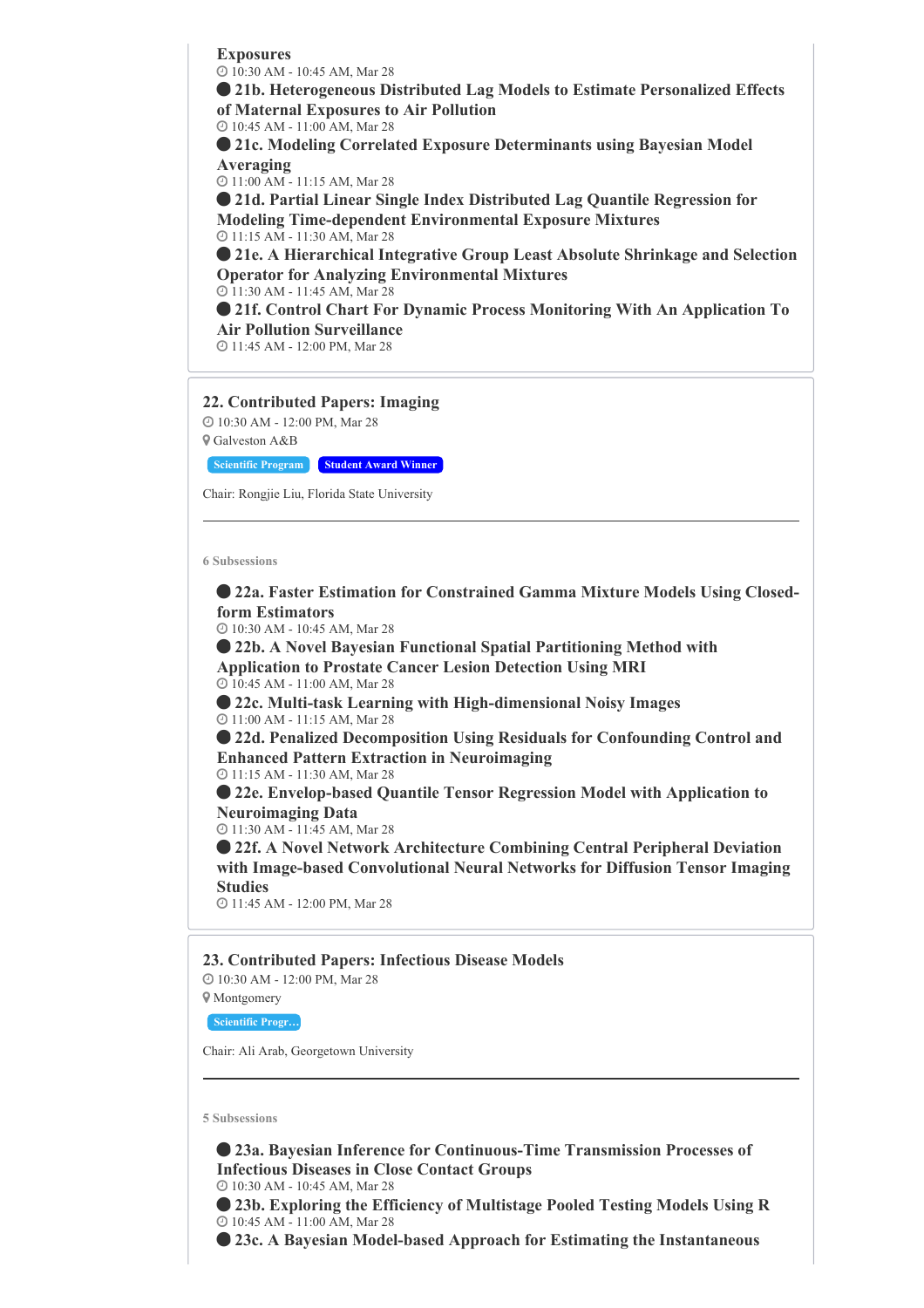**Reproduction Number Using Case-Notification Data in the Presence of Reporting Variation and Serial Interval Uncertainty** 11:00 AM - 11:15 AM, Mar 28

 **23d. Modeling Infectious Disease Dynamics: Integrating Contact Tracingbased Stochastic Compartment and Spatio-temporal Risk Models** 11:30 AM - 11:45 AM, Mar 28

 **23e. Estimation of Local Time-Varying Reproduction Numbers in Noisy Surveillance Data**

11:45 AM - 12:00 PM, Mar 28

**24. Contributed Papers: Semi-parametric and Non-parametric Models** 10:30 AM - 12:15 PM, Mar 28

**Scientific Progr…**

Harris

Chair: David P. Miller, Unlearn.AI

**6 Subsessions**

 **24a. Bayesian Semiparametric Hidden Markov Tensor Partition Models for Longitudinal Data with Local Variable Selection**

10:30 AM - 10:45 AM, Mar 28

**24b. Horseshoe Processes in Partial Linear Models**

10:45 AM - 11:00 AM, Mar 28

**24c. Bayesian Jackknife Empirical Likelihood**

11:00 AM - 11:15 AM, Mar 28

 **24d. Bayesian Dynamic Double-regression Modeling of Multi-type Recurrent Event Data**

11:15 AM - 11:30 AM, Mar 28

 **24e. A Novel Bayesian Continuous Piecewise Linear Log-hazard Model, with Estimation and Inference via Reversible Jump Markov Chain Monte Carlo** 11:30 AM - 11:45 AM, Mar 28

 **24f. A Semiparametric Risk Score for Physical Activity** 11:45 AM - 12:00 PM, Mar 28

**T2 | Reproducible Workflow in R: Ready to Share**

10:30 AM - 12:15 PM, Mar 28

Houston 1

**Tutorial**

Importing and harmonizing varied data and file formats is difficult, which makes editing the data files themselves tempting. However, editing the data files risks introducing unreproducible steps or, worse, alterations of the raw data. Most of the time, formatting and editing the data can be accomplished programmatically, allowing a reproducible pipeline from raw data to analytical data and, ultimately, analysis. Developed with the Indiana University Biostatistics Consulting Center, this tutorial will share examples of cleaning and harmonizing data in R in the spirit of Wickham's 'tidy data,' creating well-documented and human-readable code and variables, and using R Markdown to avoid copy/paste and typographical errors in moving from analysis to sharing. We will conclude with a brief discussion of public data and code sharing. A working understanding of R is required, with familiarity of R Markdown helpful.

Files are uploaded on OSF https://osf.io/ug7wp/

**Speakers**

# **Andrew Brown**

Assistant Professor Indiana University School of Public Health-Bloomington · Full-time



**Lilian Golzarri Arroyo** Research Associate - Biostatistician II Biostatistics Consulting Center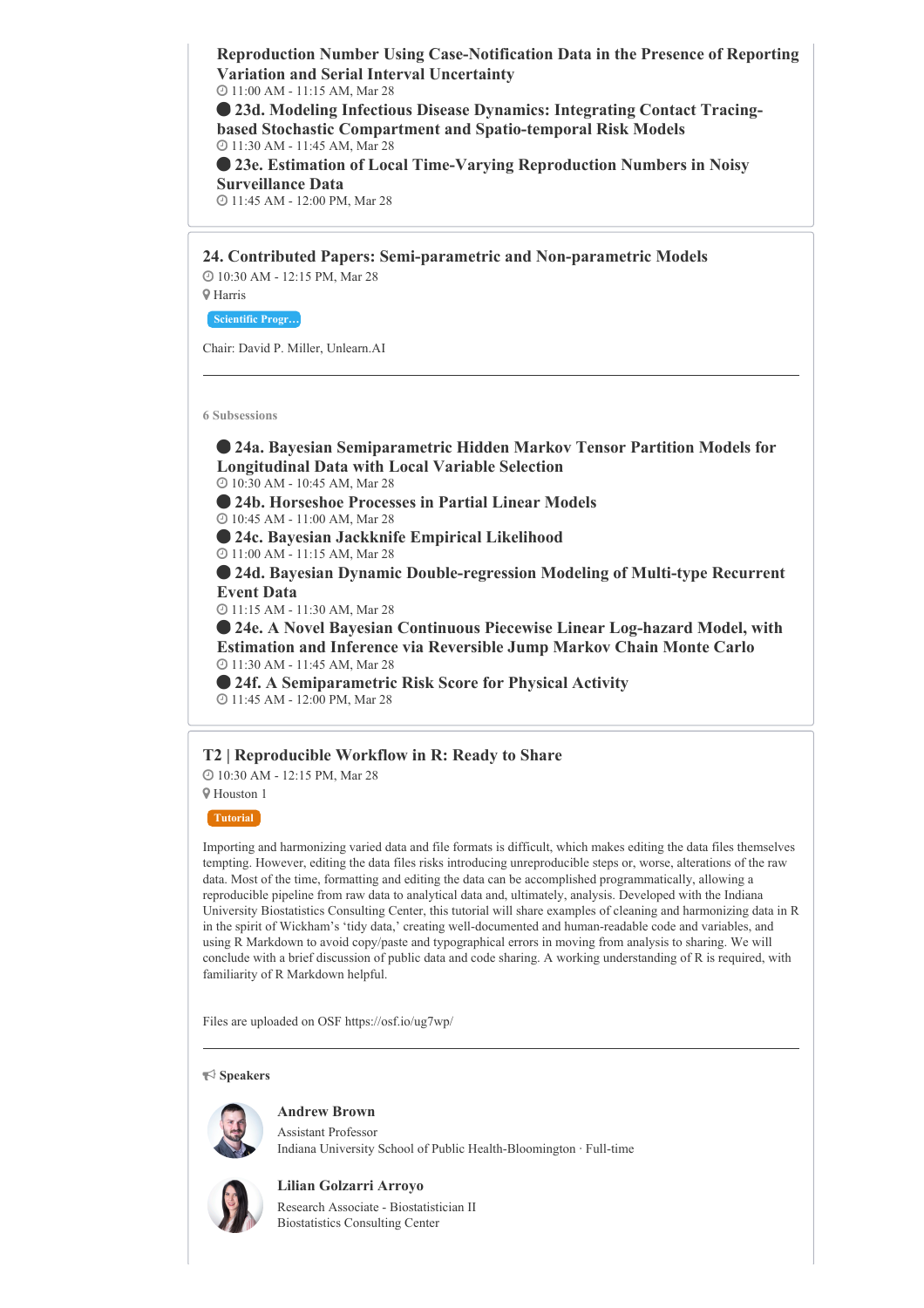#### 12:15 PM **RT1 | Bridging the Gap Between Machine Learning and Conventional Statistics** 12:15 PM - 1:30 PM, Mar 28

Galveston A&B

**Roundtab…**

Recent developments in statistical methodology and machine learning broaden the ways in which we think about predictive and inferential statistics. At this roundtable we will engage with how these changes mesh with more classical statistical models and approaches. I aim to have us examine/discuss scenarios where classical approaches are most appropriate, and contrast with scenarios where new approaches allow important flexibility and/or are critical to achieve our goals. In addition, I hope to have discussion around what training is most important for a modern-day data scientist.

#### **Speaker**



**Jean Feng** University of California, San Francisco

### **RT2 | Navigating the World of Grant Writing**

 12:15 PM - 1:30 PM, Mar 28 Montgomery

#### **Roundtab…**

With the ever-increasing reliance on grants for maintaining sustainability of research programs, this roundtable focuses on the issue of grant writing and grant operational processes. The following topics will be discussed: the difference in grant cultures and processes/operations between NIH, NSF and other groups; the role of grant writing vis-a-vis one's career trajectory; the type of grants that are available; general strategies for structuring grants; the role of calls for proposals. At least 1/2 of the time will be devoted to a question-and-answer/discussion section between the roundtable leader with the participants.

#### **Speaker**



#### **Debashis Ghosh**

Department of Biostatistics and Informatics Colorado School of Public Health

# **RT3 | Survival Kit for the Scientific Publication Jungle**

 12:15 PM - 1:30 PM, Mar 28 Fort Bend A

**Roundtab…**

Scholarly papers constitute a time-honored communication channel within the scientific community. Contemporarily, academic, governmental, and granting authorities place increasing importance on a researcher's scientific output, often measured via the impact factor, the citation index, the Hirsch factor, etc.

Against this background, how should the junior and the senior scholar proceed to effectively communicate via scientific papers? How should one maximize chances of acceptance? What is the optimal journal? How should one ensure a published paper draws attention, is read, and gets cited? Are there specific issues for the non-native English speaker? Should one bother about collaborative papers or rather focus exclusively on methodological manuscripts?

These and other questions will be dealt upon in this roundtable, from the perspective of the editor, the associate editor, the referee, and the author. Scholarly and career-strategic considerations will be weighed.

#### **Speaker**



**Geert Molenberghs** UHasselt and kU Leuven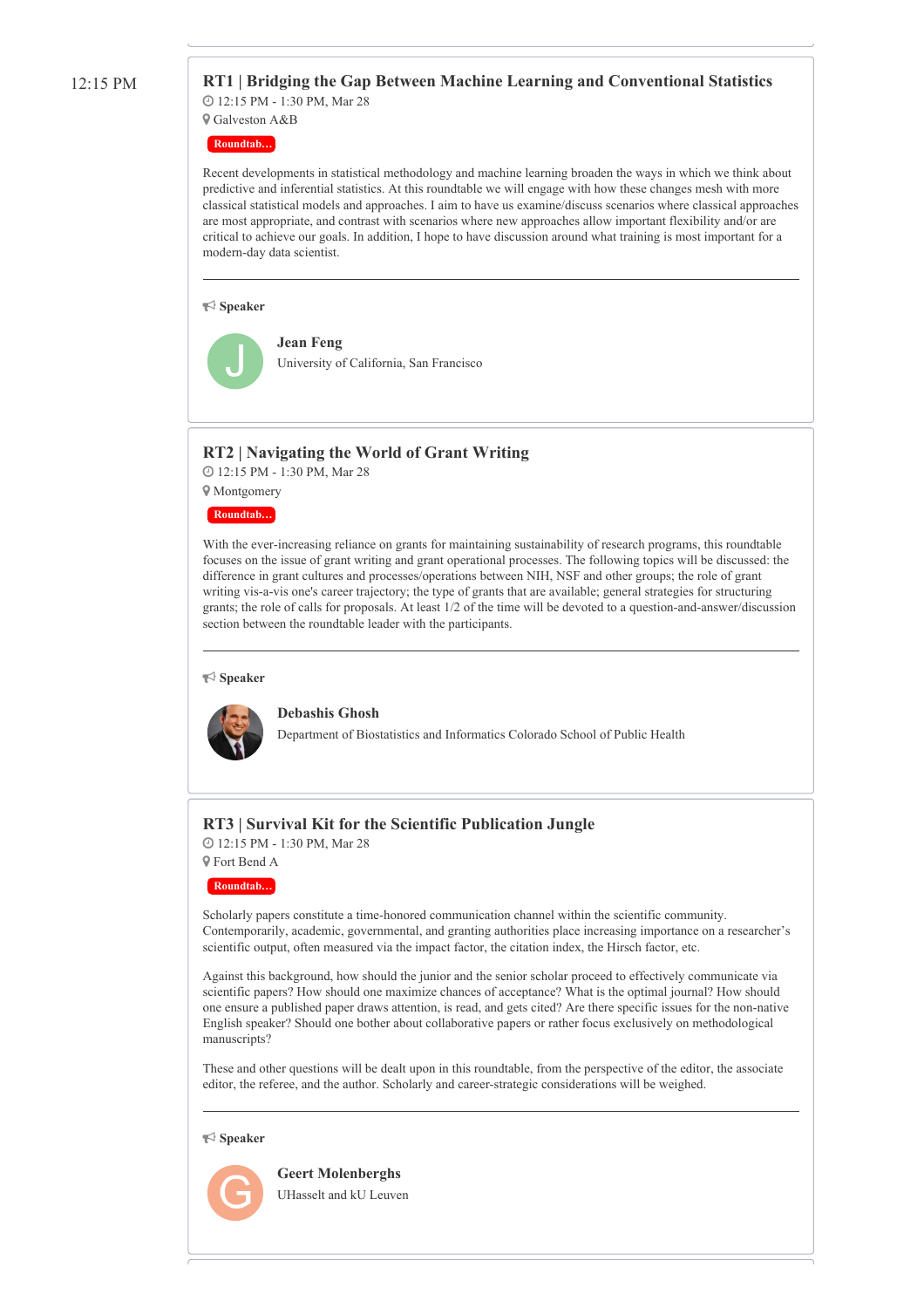# **RT4 | Learnings and Opportunities from a Single Sponsor Master Protocol**

 12:15 PM - 1:30 PM, Mar 28 Fort Bend B

**Roundtab…**

In the realm of modern-day drug development, the Complex Innovative Trial Design (CID) Pilot Meeting Program conducted by FDA plays a significant role in facilitating and advancing the use of novel clinical trial designs which accelerates patient access to life-altering therapies. This roundtable will primarily focus on the case study of chronic pain master protocol (CPMP), sponsored by Eli Lilly and Company which was accepted to the CID Pilot Meeting Program. The challenges, learnings, and opportunities of conducting a single sponsor master protocol will be shared. The master protocol provides the innovative framework to efficiently evaluate the safety and efficacy of multiple assets in multiple pain types which facilitates borrowing of key statistical information between assets and pain types. The roundtable will also provide the opportunity to discuss pros and cons of various data borrowing strategies within the framework of master protocol.

#### **Speaker**



**Saptarshi Chatterjee** Advisor Eli Lilly and Company

### **RT5 | Establishing and Maintaining Successful Collaborations**

 12:15 PM - 1:30 PM, Mar 28 Houston 1

**Roundtab…**

We will discuss principles of collaboration by statisticians in biomedical research contexts. We will stress the importance of articulating expectations, of clear and frequent communication, and of setting, understanding, and implementing ground rules. We will discuss the goal of acting as a true collaborator, rather than simply a service provider, and review common pitfalls and strategies for success. We will also discuss collaboration from the standpoint of various roles, including faculty, master's- and PhD-trained staff statisticians, and students. We will review case studies and provide time for Q&A and group discussion.

#### **Speaker**



NYU School of Medicine

**Andrea Troxel**

# **RT6 | How to Leverage Mentoring and Networking for Career Success** 12:15 PM - 1:30 PM, Mar 28

Houston 2

**Roundtab…**

Career success for a biostatistician may be measured in different ways- as the highest position at your place of employment, as financial success, as national/international recognition, as client satisfaction, as mentee success, and/or as personal satisfaction. In all scenarios, success depends on interaction with others, for biostatistics is a collaborative profession. And every interaction, including mentoring and being mentored, is an opportunity for networking. The most effective mentoring and networking is strategic, where goals of relationships are identified, timelines for achieving goals are set, and where mentoring circles are created. We will discuss mentor/mentee planning and strategic networking within the multiple venues of engagement (mentor/mentee, supportive colleague, collaborator, the body of biostatisticians) that we encounter during our journey towards career success.

#### **Speaker**



**Renee Moore** Drexel University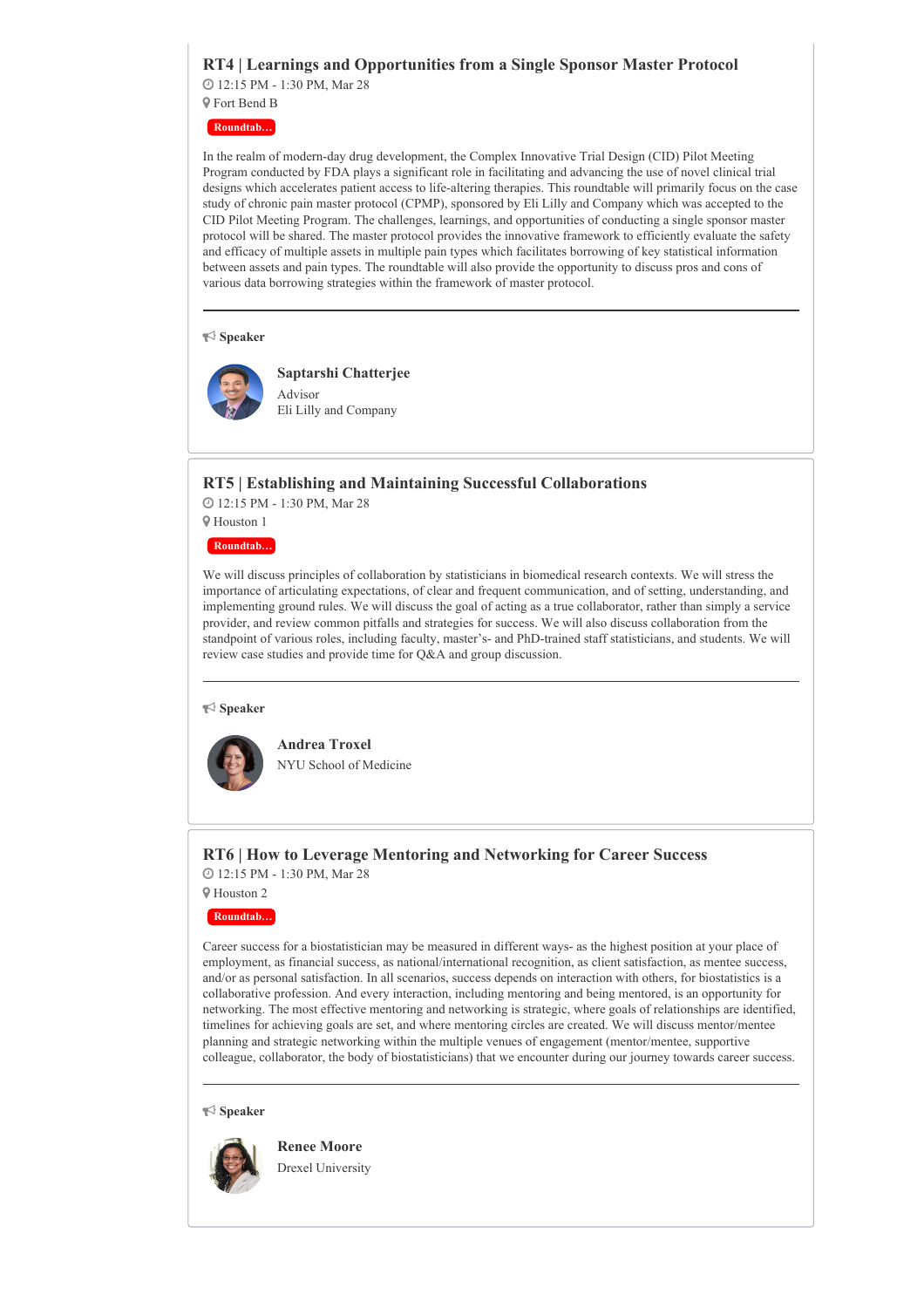# **RT7 | A Seat at the Table: The Key Role of Biostatistics and Data Science in the COVID-19 Pandemic**

12:15 PM - 1:30 PM, Mar 28

 Houston 3 **Roundtab…**

The rapid emergence of the novelty virus SARS-CoV-2 and resulting pandemic has necessitated accelerated knowledge discovery much faster than the usual scientific timelines. Much of this involves rapid evaluation and aggregating of information across data and studies, most pre-peer review, with numerous tricky quantitative issues including observational studies with many potential sources of bias, measurement error and informative missingness, aggregation of disparate data sources, as well as uncertainty quantification and level of evidence. As a result the skill set of biostatistical scientists has never been more important or central. In this roundtable, I will discuss experiences from my blog page covid-datascience.com and highlight the need for our profession to engage more with society and the media and have a "seat at the table" with policymakers, to ensure the tricky quantitative nuances are taken into account.

# **RT8 | Building Competence and Confidence for the Academic Job Search**

12:15 PM - 1:30 PM, Mar 28

Houston 4

**Roundtab…**

One phrase sure to strike fear in the heart of any graduate student or post-doc is, "How's the job search going?" Making the leap from trainee to professional can be daunting and particularly so for those interested in academic careers. The academic job search process is slow and complicated but, with appropriate preparation, need not feel overwhelming. The objective of this roundtable is to help demystify and reduce anxiety around the academic job search process by discussing the timeline and structure for academic hiring, sharing strategies for putting together a strong application, and sharing tips for preparing for the job interview that will help you put your best foot forward. This roundtable is intended for students, post-docs and early career professionals who are contemplating entering or re-entering the academic job market or who are currently in the midst of the job search process.

**Speaker**



**Rebecca Hubbard**

Professor of Biostatistics University of Pennsylvania

# **RT9 | Using Data Science to Improve Patient Care**

 12:15 PM - 1:30 PM, Mar 28 Houston 5

**Roundtab…**

Healthcare is a business that is often data rich and insight poor. Healthcare analytics is a growing practice and integrating data science techniques into healthcare operations is a challenging, but high value effort. It requires a balance of clinical and data science. Complex models are difficult to communicate to a non-technical audience and a significant amount of transparency and attention to face validity of the models is required to gain momentum. Further, data science alone will not impact healthcare. The models and results need to be integrated into the clinical workflow. In this session, we will discuss challenges and successes in melding the two sciences to improve patient care.

**Speaker**



Chief Analytics Officer The Ohio State University Wexner Medical Center

12:30 PM **Regional Advisory Board (RAB) Luncheon Meeting (by Invitation Only)** 12:30 PM - 4:30 PM, Mar 28 Harris

**Committee Meeting Scientific Program**

**Susan White**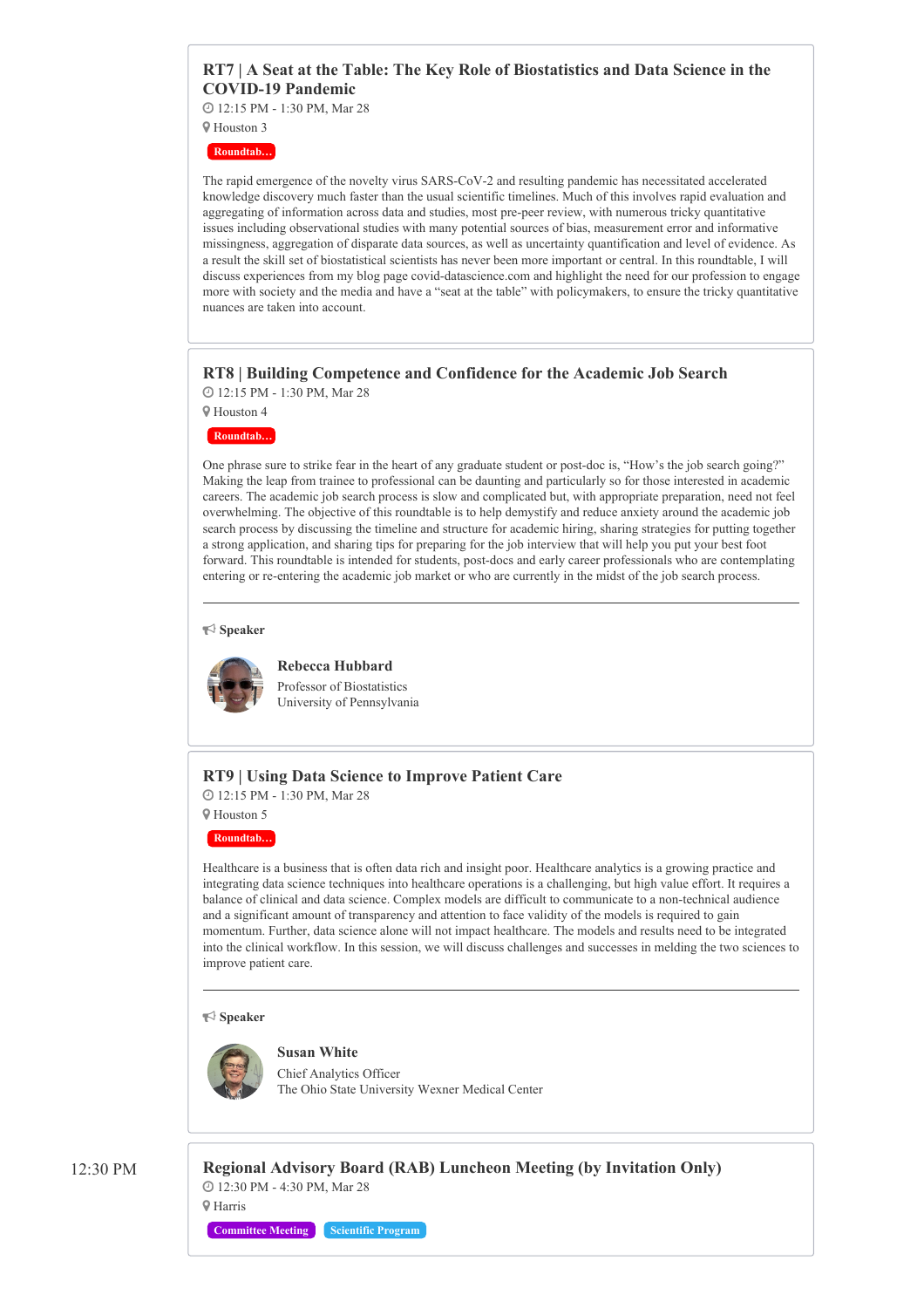# 1:45 PM **25. Recent Advances on the Restricted Mean Survival Time (RMST)**

 1:45 PM - 3:25 PM, Mar 28 Galveston A&B

# **Scientific Progr…**

Organizer: Lu Mao, University of Wisconsin-Madison | Chair: Yi Chen, University of Wisconsin-Madison

**4 Subsessions**

 **25a. Restricted Mean Survival Time in the Presence of Competing Risks** 1:45 PM - 1:45 PM, Mar 28 **25b. RMST and Beyond: Alternative Measures to Cox's Hazard Ratio** 2:10 PM - 2:45 PM, Mar 28 **25c. On Restricted Mean Time in Favor of Treatment** 2:35 PM - 3:00 PM, Mar 28 **25d. Window Mean Survival Time** 3:00 PM - 3:25 PM, Mar 28

# **26. New Developments in Mediation Analyses for High-dimensional Complex Biomedical Data**

 1:45 PM - 3:25 PM, Mar 28 Montgomery

**Scientific Progr…**

Organizer/Chair: Annie Qu, University of California Irvine

**4 Subsessions**

 **26a. De-confounding Causal Inference via Latent Multiple Mediators** 1:45 PM - 1:45 PM, Mar 28

 **26b. Heterogeneous Mediation Analysis on Epigenomic PTSD and Traumatic Stress in an African American Cohort** 2:10 PM - 2:45 PM, Mar 28

 **26c. Generalized Structural Equation Models for Mediation Analysis with Data of Mixed Types**

2:35 PM - 3:00 PM, Mar 28

 **26d. Mediation Analysis for Survival Data with High-dimensional Mediators** 3:00 PM - 3:25 PM, Mar 28

**27. Statistical Methods for Single-Cell Sequencing Data**

 1:45 PM - 3:25 PM, Mar 28 Fort Bend A

**Scientific Progr…**

Organizer/Chair: Yuchao Jiang, University of North Carolina at Chapel Hill

**4 Subsessions**

 **27a. Quantification Uncertainty in Single-Cell Expression Data** 1:45 PM - 1:45 PM, Mar 28 **27b. A Generalized Errors-in-variables Model for CRISPR Genome Engineering and Single-cell Sequencing** 2:10 PM - 2:45 PM, Mar 28 **27c. Multi-resolution Analysis Enables Accurate Cell Type and Tissue Structure Detection in Spatial Transcriptomics** 2:35 PM - 3:00 PM, Mar 28

 **27d. DNA Copy Number Profiling from Bulk Tissues to Single Cells** 3:00 PM - 3:25 PM, Mar 28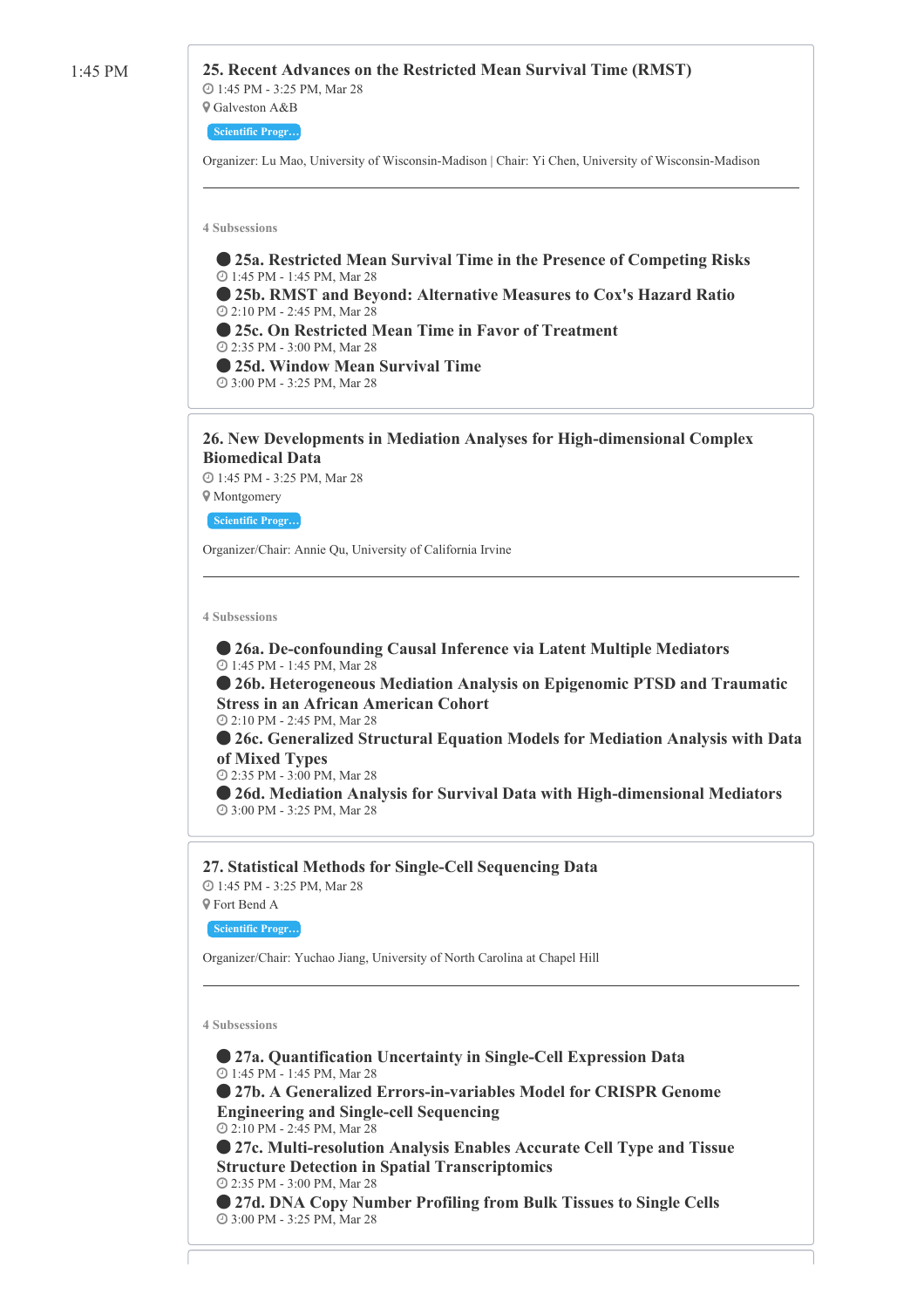# **28. New Graphical Model Approaches for Robust Inference of Individualized Multi-Omic Networks**

 1:45 PM - 3:30 PM, Mar 28 Fort Bend B

**Scientific Progr…**

Organizer/Chair: Yang Ni, Texas A&M University

**4 Subsessions**

 **28a. Quantile Graphical Models: A Bayesian Approach** 1:45 PM - 2:10 PM, Mar 28 **28b. Identifying Covariate-driven Connections in Directed Networks** 2:10 PM - 2:35 PM, Mar 28 **28c. Covariate-Adjusted Differential Network Analysis** 2:35 PM - 3:00 PM, Mar 28 **28d. Bayesian Robust Learning in Chain Graph Models for Integrative Pharmacogenomics** 3:00 PM - 3:25 PM, Mar 28

**29. New Data Science Advances in Imaging** 1:45 PM - 3:25 PM, Mar 28

Houston 2

**Scientific Progr…**

Sponsor: IMS | Organizer/Chair: Raphiel Murden, Emory University

**4 Subsessions**

 **29a. A Missing Data Method for Deconfounding in Neuroimaging Studies** 1:45 PM - 1:45 PM, Mar 28 Houston 2 **29b. Topological Noise Curves for Brain Network Analysis** 2:10 PM - 2:45 PM, Mar 28 Houston 2 **29c. Analytical Tools for Whole-Brain Networks: Fusing Statistics and**

**Network Science to Understand Brain Function** 2:35 PM - 3:00 PM, Mar 28 Houston 2 **29d. A Variational Bayesian Approach to Identifying Whole-Brain Directional Networks with fMRI Data**

 3:00 PM - 3:25 PM, Mar 28 Houston 2

**30. Recent Advances in Survival Analysis for Large-Scale Complex Biomedical Data**

 1:45 PM - 3:25 PM, Mar 28 Houston 3

**Scientific Progr…**

Organizer/Chair: Kevin He, University of Michigan

**4 Subsessions**

 **30a. Matching Methods for Evaluating the Effect of a Time-dependent Treatment on the Survival Function** 1:45 PM - 2:10 PM, Mar 28 Houston 3 **30b. Averaging-based Methods for Building Large Scale Survival Model** 2:10 PM - 2:35 PM, Mar 28 Houston 3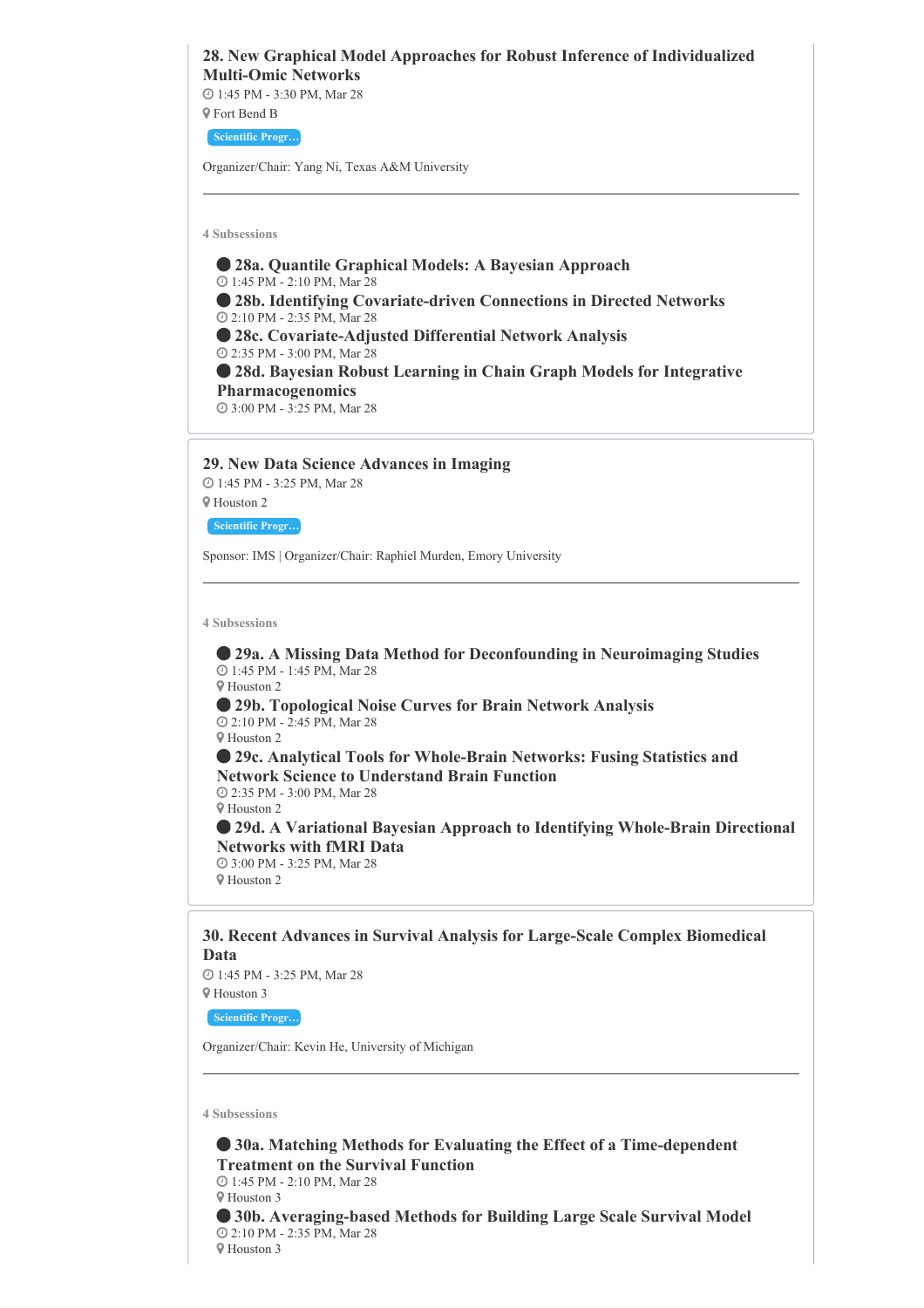**30c. Approaches to Fitting Hazard Models with Time-varying Coefficients to Large Datasets** 2:35 PM - 3:00 PM, Mar 28  $\mathbb Q$  Houston 3 **30d. Integrating Molecular and Histopathological Imaging Data in Cancer Survival Analysis** 3:00 PM - 3:25 PM, Mar 28 Houston 3

**31. Contributed Papers: Adaptive Design/Adaptive Randomization** 1:45 PM - 3:15 PM, Mar 28

Houston 4

**Scientific Progr…**

Chair: Scott A. Bruce, Texas A&M University

**6 Subsessions**

 **31a. Assessing the Effectiveness of a Sampling Algorithm for Just-in-Time Intervention Delivery**

1:45 PM - 2:00 PM, Mar 28

 **31b. Two-Stage Enrichment Clinical Trial Designs with Survival Outcomes and Adjustment for Misclassification in Predictive Biomarkers** 2:00 PM - 2:15 PM, Mar 28

 **31c. Evaluation of Adaptive Bioequivalence Testing for Correlated Outcomes** 2:15 PM - 2:30 PM, Mar 28

 **31d. Bayesian Multi-Arm Adaptive Randomization Schema for Biomarker-Drug Co-Development Subgroup Analysis with Sample Size Re-Estimation** 2:30 PM - 2:45 PM, Mar 28

 **31e. Two-Stage Screened Selection Designs for Randomized Phase II Trials with Time-to-Event Endpoints** 2:45 PM - 3:00 PM, Mar 28

 **31f. BOIN12: Bayesian Optimal Interval Phase I/II Trial Design for Utility-Based Dose-Finding in CAR-T Cell Therapy**

3:00 PM - 3:15 PM, Mar 28

#### **32. Contributed Papers: Cancer Applications**

 1:45 PM - 2:45 PM, Mar 28 Houston 5

**Scientific Program Student Award Winner**

Chair: Thao Vu, University of Colorado Anschutz Medical Campus

**4 Subsessions**

 **32a. Prioritizing Candidate Peptides for Cancer Vaccines by PEPPRMINT: A Statistical Model to Predict Peptide Presentation by HLA-I Proteins** 1:45 PM - 2:00 PM, Mar 28

 **32b. Utilizing Machine Learning Methods to Identify Acute Myeloid Leukemia Patients from a Real-world Data Set**

2:00 PM - 2:15 PM, Mar 28

 **32c. Joint Inference of Phylogeny and Mutation Order in Cancer** 2:15 PM - 2:30 PM, Mar 28

 **32d. Machine Learning Methods in Predicting Amyloid Positivity** 2:30 PM - 2:45 PM, Mar 28

**33. Contributed Papers: Causal Inference** 1:45 PM - 3:30 PM, Mar 28

Houston 6

**Scientific Progr…**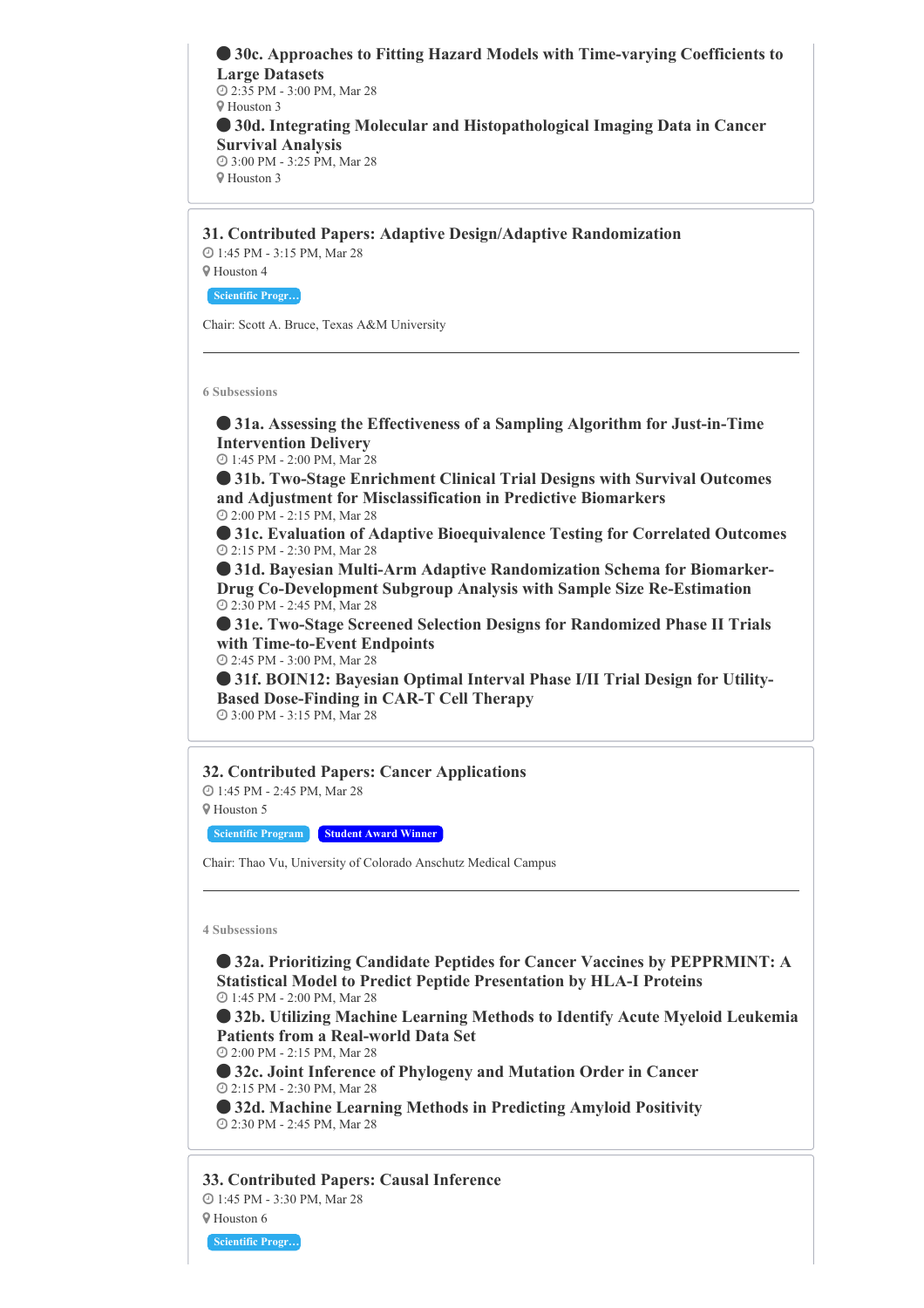**33a. Time and Causality: Learning Causal Structures from Longitudinal Data** 1:45 PM - 2:00 PM, Mar 28

 **33b. Covariate-adaptive Randomization Inference in Matched Designs** 2:00 PM - 2:15 PM, Mar 28

 **33c. Outcome-adjusted Balance Measure for Generalized Propensity Score Model Selection**

2:15 PM - 2:30 PM, Mar 28

 **33d. The Central Role of Consistently-Estimated Propensity Scores for Double-Robust Estimation of Multi-Level Treatment Effects in Observational Studies** 2:30 PM - 2:45 PM, Mar 28

 **33e. Causal Inference with Hidden Confounders: A Comparison Between Two Stage Least Squares and the Causal Dantzig with Applications to Mendelian Randomization**

2:45 PM - 3:00 PM, Mar 28

 **33f. Variable Selection for Automatic Confounder Adjustment in Mendelian Randomization Using Public GWAS Databases**

3:00 PM - 3:15 PM, Mar 28

 **33g. Combining the Strengths of Inverse-Variance Weighting and Egger Regression in Mendelian Randomization Using a Mixture of Regressions Model** 3:15 PM - 3:30 PM, Mar 28

#### **34. Contributed Papers: Clustered Data Methods**

 1:45 PM - 3:30 PM, Mar 28 Houston 7

**Scientific Progr…**

Chair: Emily C. Hector, North Carolina State University

#### **7 Subsessions**

 **34a. Nonparametric Tests for Multistate Processes with Clustered Data** 1:45 PM - 2:00 PM, Mar 28

 **34b. Model-based Clustering of Multiple Two-dimensional Functional Data Incorporating Covariates**

2:00 PM - 2:15 PM, Mar 28

 **34c. Comparison of Clustering Approaches for Determining Immune Subtypes in Prostate Cancer Tumors**

2:15 PM - 2:30 PM, Mar 28

 **34d. A Comparison of Strategies for Covariate Adjustment in Small Cluster-Randomized Trials with a Rare Binary Outcome**

2:30 PM - 2:45 PM, Mar 28

 **34e. Bayesian Semiparametric Local Clustering of Functional Time Series Data** 2:45 PM - 3:00 PM, Mar 28

 **34f. Autoregressive Mixture Models for Serial Correlation Clustering of Time Series Data**

3:00 PM - 3:15 PM, Mar 28

 **34g. Spatial Dependence Modeling of Susceptibility and Failure Times for Processes Under Intermittent Observation** 3:15 PM - 3:30 PM, Mar 28

**35. Contributed Papers: Functional Data Analysis** 1:45 PM - 3:00 PM, Mar 28 Liberty A

**Scientific Progr…**

Chair: Salil Koner, North Carolina State University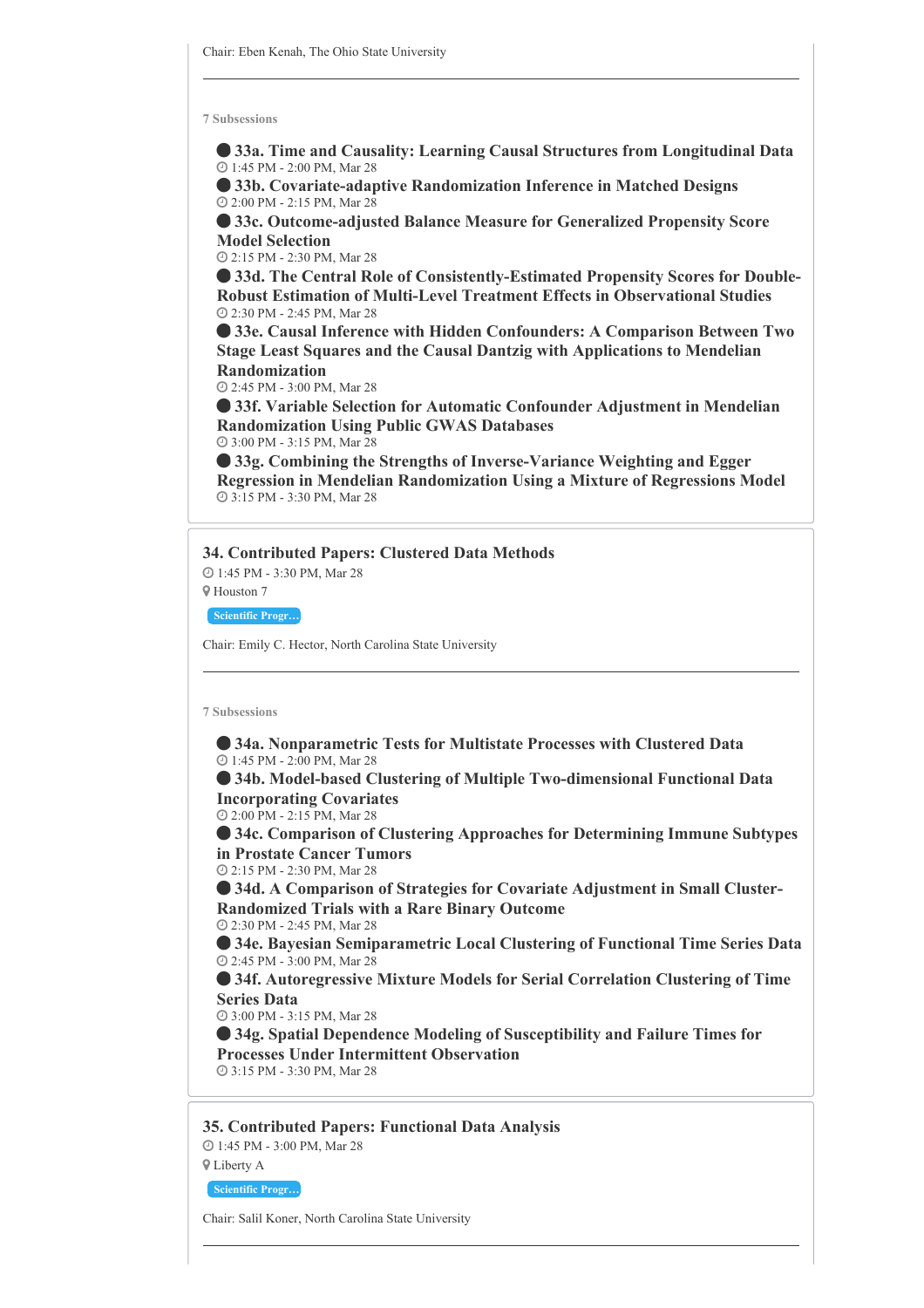**35a. Varying-coefficient Mean Residual Life Model with Functional Principal Components Analysis** 1:45 PM - 2:00 PM, Mar 28

 **35b. Conditional Kaplan-Meier Estimator with Functional Covariates for Survival Data**

2:00 PM - 2:15 PM, Mar 28

 **35c. Functional Regression with Intensively Measured Longitudinal Outcomes: New Lens through Data Partitioning**

2:15 PM - 2:30 PM, Mar 28

 **35d. Deep Neural Networks for Functional Data Classification** 2:30 PM - 2:45 PM, Mar 28

 **35e. Analyzing Accelerometer Data with Probability Magnitude Graphs** 2:45 PM - 3:00 PM, Mar 28

#### **36. Contributed Papers: High Dimensional Data**

 1:45 PM - 3:30 PM, Mar 28 Liberty B

**Scientific Progr…**

Chair: Boyi Guo, University of Alabama at Birmingham

**7 Subsessions**

 **36a. Inference for Change Points under High Dimensional Linear Regression Models**

1:45 PM - 2:00 PM, Mar 28

 **36b. Transfer Learning in High Dimensional Linear Discriminant Analysis** 2:00 PM - 2:15 PM, Mar 28

 **36c. Spike-and-Slab Generalized Additive Models and Scalable Algorithms for High-Dimensional Data**

2:15 PM - 2:30 PM, Mar 28

 **36d. Community Detection Within Edge Exchangeable Models for Interaction Processes**

2:30 PM - 2:45 PM, Mar 28

 **36e. A Bayesian Approach to Simultaneous Factorization and Prediction Using Multi-Omic Data**

2:45 PM - 3:00 PM, Mar 28

 **36f. Accounting for Data Heterogeneity in Integrative Analysis and Prediction Methods: An Application to Chronic Obstructive Pulmonary Disease (COPD)** 3:00 PM - 3:15 PM, Mar 28

 **36g. Benchmark Evaluation of Microbiome Differential Abundance Analysis** 3:15 PM - 3:30 PM, Mar 28

### **T3 | Data Visualization for Biomedical Research**

 1:45 PM - 3:30 PM, Mar 28 Houston 1

**Tutorial**

There is both an art and science to making impactful graphs. What are the human brain's visual superpowers? How can a graph be more impactful with its audience? The objective of this tutorial is to address some overlooked factors beyond the technical aspects of graphing data, including concepts and examples from Statistics in Medicine, 2015, "Seeing is believing: Good graphic design principles for medical research." This tutorial will cover:

- Visual perception, and its relationship with statistical graphics design concepts
- Understanding the graph's purpose what is the question?
- Examples of sub-optimally designed graphs and recommendations for improvement
- Value of impactful graphs from a regulatory reviewer's perspective
- Impactful use of interactive graphics with RShiny from an ASA Biopharm Safety Working Group Taskforce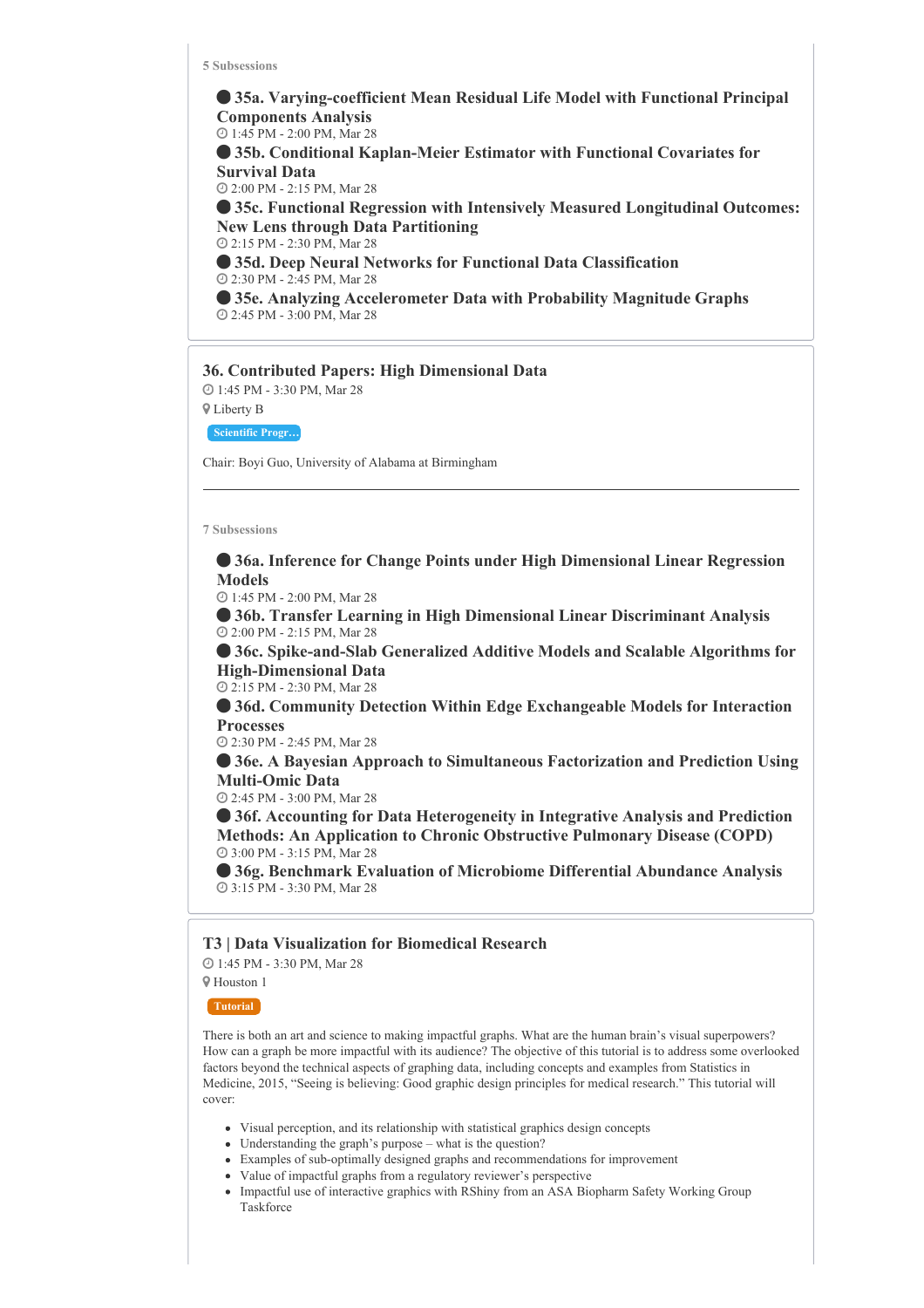#### **Speaker**



**Susan Mayo** Mathematical Statistician, Center for Drug Evaluation FDA

3:45 PM **37. Environmental Health Meets Causal Inference**

Galveston A&B

3:45 PM - 5:25 PM, Mar 28

**Scientific Progr…**

Organizer/Chair: Howard Chang, Emory University

**4 Subsessions**

 **37a. Estimating Causal Effects in Longitudinal Cookstove Intervention Studies Using Principal Stratification**

3:45 PM - 4:10 PM, Mar 28

 **37b. Estimating Spatially Varying Health Effects of Wildland Fire Smoke Using Mobile Health Data**

4:10 PM - 4:35 PM, Mar 28

 **37c. Bayesian Kernel Machine Regression for Estimating and Transporting Time-varying Environmental Mixture Effects**

 4:35 PM - 5:00 PM, Mar 28 **37d. Discussant**

5:00 PM - 5:25 PM, Mar 28

**38. Statistical Methods Using External and Real-World Evidence (RWE) for Clinical Trials**

 3:45 PM - 5:25 PM, Mar 28 Montgomery

**Scientific Progr…**

Organizer/Chair: Yuan Ji, The University of Chicago

**4 Subsessions**

 **38a. Single Arm Trials with a Synthetic Control Arm Built from RWD** 3:45 PM - 4:10 PM, Mar 28

 **38b. Evaluation of Hybrid Controlled Trials that Leverage External Control Data and Randomization**

4:10 PM - 4:35 PM, Mar 28

 **38c. Practical Bayesian Design for Rare Disease Drug Development** 4:35 PM - 5:00 PM, Mar 28

 **38d. Incorporating External Data Into the Analysis of Clinical Trials via Bayesian Additive Regression Trees**

5:00 PM - 5:25 PM, Mar 28

**39. PANEL: Interdisciplinary Engagement as a Biostatistician: Maximizing Collaboration Skills**

 3:45 PM - 5:30 PM, Mar 28 Fort Bend A

**Scientific Progr…**

Sponsors: ENAR, CENS | Organizer: Karissa Whiting, Memorial Sloan Kettering Cancer Center; Anna Eames Seffernick, Ohio State University | Chair: Julia Wrobel, University of Colorado-Anschutz Medical Campus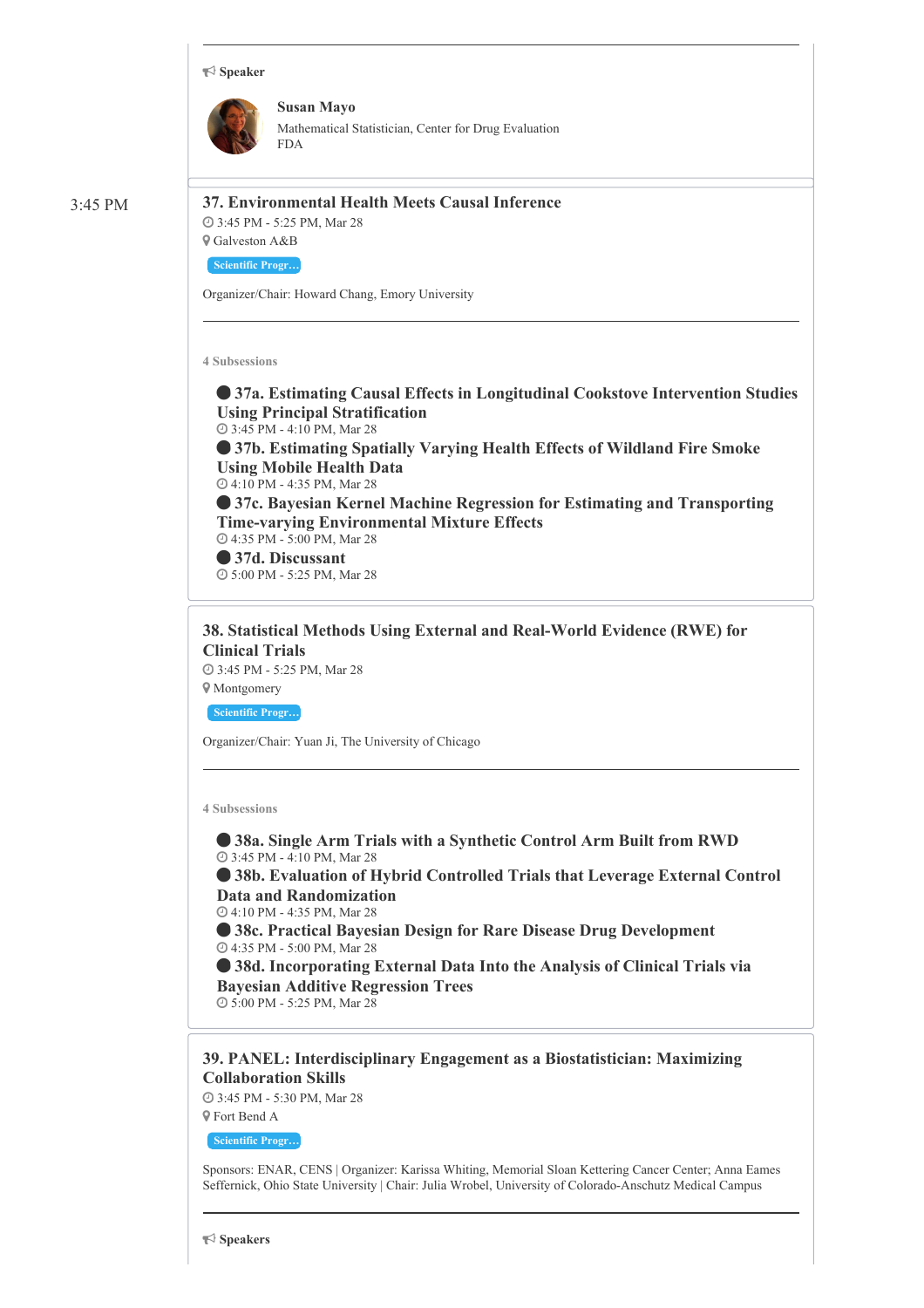



#### Professor of Biostatistics University of Pennsylvania



# **Julia Sharp**

Associate Professor and Director of the Graybill Statistics & Data Science Laboratory Colorado State University



**Daniel Sjoberg** Memorial Sloan Kettering Cancer Center

**Hadley Wickham** RStudio; University of Auckland; Stanford University; Rice University



**Dionne Price** FDA

**40. Methods for Estimating SARS-CoV-2 Seroprevalence** 3:45 PM - 5:25 PM, Mar 28 Fort Bend B **Scientific Progr…**

Organizer: Bonnie Shook-Sa, University of North Carolina at Chapel Hill | Chair: Michael Hudgens, University of North Carolina at Chapel Hill

**4 Subsessions**

 **40a. Bayesian Analysis of Tests with Unknown Specificity and Sensitivity** 3:45 PM - 4:10 PM, Mar 28

 **40b. How to Detect and Reduce Potential Sources of Biases in SARS-CoV-2 Seroprevalence Studies** 4:10 PM - 4:35 PM, Mar 28

**40c. Estimating Seroprevalence of SARS-CoV-2**

4:35 PM - 5:00 PM, Mar 28

**40d. Confidence Intervals for Seroprevalence**

5:00 PM - 5:25 PM, Mar 28

**41. Advanced in Single Cell Data Analysis Using Statistical Methods and Machine Learning**

 3:45 PM - 5:25 PM, Mar 28 Houston 2

**Scientific Progr…**

Organizer/Chair: Ziyi Li, The University of Texas MD Anderson Cancer Center

**4 Subsessions**

 **41a. Statistical Model for Recovering the Low Rank Structure of Spatial Transcriptomics Data** 3:45 PM - 4:10 PM, Mar 28 Houston 2 **41b. On the Strategy for Supervised Cell Type Identification in Single-cell RNA-seq** 4:10 PM - 4:35 PM, Mar 28 Houston 2 **41c. Leveraging the Co-occurrence of Dropouts in scRNA-seq Analysis** 4:35 PM - 5:00 PM, Mar 28 Houston 2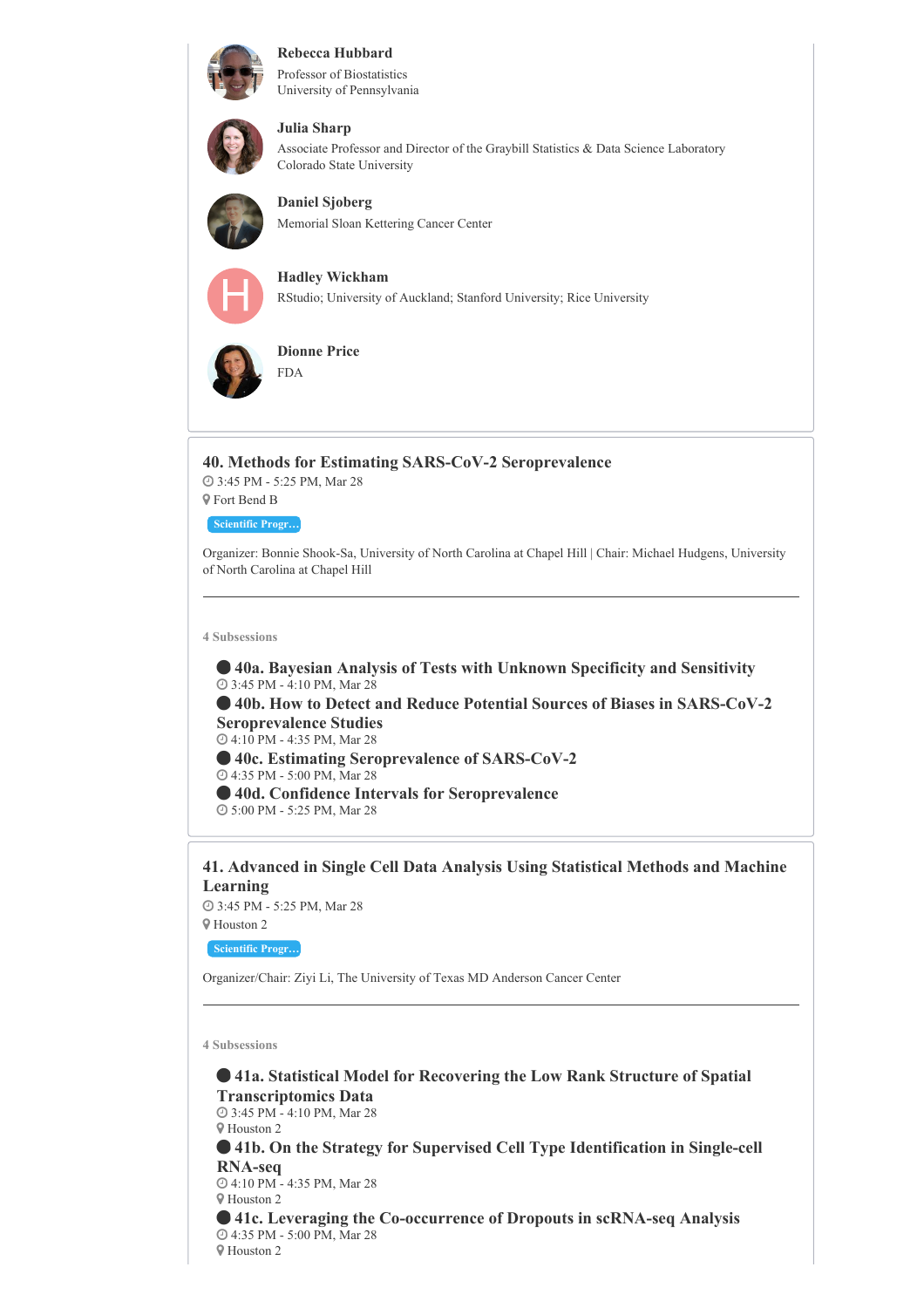# **41d. Nonparametric Interrogation of Transcriptional Regulation in Single-Cell RNA and Chromatin Accessibility Multiomic Data** 5:00 PM - 5:25 PM, Mar 28

Houston 2

# **42. Topics in Functional Data Analysis with Applications in Biosciences**

 3:45 PM - 5:25 PM, Mar 28 Houston 3

**Scientific Progr…**

Organizer: Rahul Ghosal, Johns Hopkins Bloomberg School of Public Health | Chair: Vadim Zipunnikov, Johns Hopkins Bloomberg School of Public Health

#### **4 Subsessions**

 **42a. Scalar on Time-by-distribution Regression and Its Application for Modelling Associations Between Daily-living Physical Activity and Cognitive Functions in Alzheimer's Disease** 3:45 PM - 4:10 PM, Mar 28 Houston 3

 **42b. Semiparametric Bivariate Hierarchical State Space Model with application to Hormone Circadian Relationship** 4:10 PM - 4:35 PM, Mar 28 Houston 3 **42c. Ordinal Probit Functional Outcome Regression** 4:35 PM - 5:00 PM, Mar 28 Houston 3 **42d. PROLIFIC: Projection-based Test for Lack of Importance of Smooth Functional Effect in Crossover Design** 5:00 PM - 5:25 PM, Mar 28 Houston 3

# **43. Contributed Papers: Bayesian Methods**

3:45 PM - 5:15 PM, Mar 28

Houston 4

**Scientific Progr…**

Chair: Alexander M. Kaizer, University of Colorado Anschutz Medical Campus

**6 Subsessions**

 **43a. Supervised Bayesian Nonparametric Clustering Techniques for Survey Data**

3:45 PM - 4:00 PM, Mar 28

 **43b. An Item Similarity-Informed Bayesian Hierarchical Latent Class Model** 4:00 PM - 4:15 PM, Mar 28

 **43c. Bayesian Markov Renewal Mixed Models for Vocalization Syntax** 4:15 PM - 4:30 PM, Mar 28

 **43d. Systematic Assessment of Sex Disparities in Mortality in the Population Aged 5-24 Between 1990 and 2020**

4:30 PM - 4:45 PM, Mar 28

 **43e. Bayesian Approach for Estimation of Sparse Canonical Correlations** 4:45 PM - 5:00 PM, Mar 28

 **43f. Variable Selection Using Nonlocal Priors in High-dimensional Generalized Linear Models with Application to fMRI Data Analysis** 5:00 PM - 5:15 PM, Mar 28

**44. Contributed Papers: Clinical Trials** 3:45 PM - 5:30 PM, Mar 28 Houston 5

**Scientific Progr…**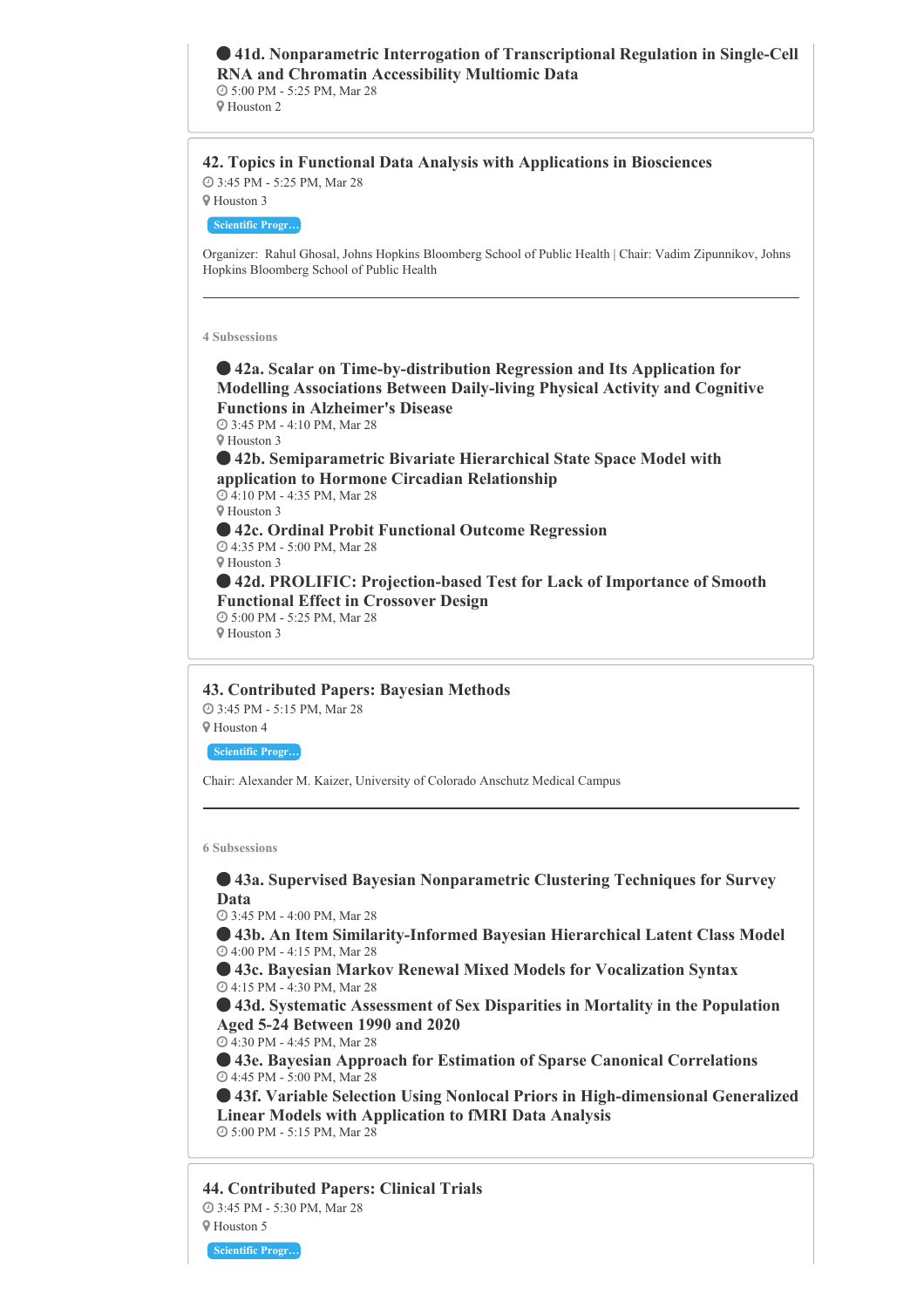**44a. A Bayesian Phase I/II Design for Selecting Subgroup-Specific Optimal Biologic Dose (OBD)**

3:45 PM - 4:00 PM, Mar 28

 **44b. Likelihood Based Inferences for Hybrid Trials Incorporating Patient's Treatment Choice**

4:00 PM - 4:15 PM, Mar 28

 **44c. A Combined Superiority and Non-Inferiority Procedure for Comparing Predictive Values of Two Diagnostic Tests** 4:15 PM - 4:30 PM, Mar 28

 **44d. Prognostic Covariate Adjustment: A Novel Method to Obtain Robust Inference in Repeated Measures Analyses while Enrolling Fewer Subjects** 4:30 PM - 4:45 PM, Mar 28

 **44e. A Novel Confidence Interval for the Ratio of Two Correlated Proportions** 4:45 PM - 5:00 PM, Mar 28

 **44f. Two-stage Adaptive Designs of Single arm Clinical Trials Based on Median Event Time Test**

5:00 PM - 5:15 PM, Mar 28

 **44g. Analysis of Two-stage Seamless Adaptive Design with Different Endpoints and Different Target Patient Populations**

5:15 PM - 5:30 PM, Mar 28

#### **45. Contributed Papers: Hypothesis Testing**

 3:45 PM - 5:15 PM, Mar 28 Houston 6

**Scientific Progr…**

Chair: Alexander Petersen, Brigham Young University

#### **6 Subsessions**

 **45a. Accurate Confidence Interval Estimation for Non-centrality Parameters and Effect Size Indices**

3:45 PM - 4:00 PM, Mar 28

 **45b. Jackknife Empirical Likelihood Methods for Testing Distributional Symmetry**

4:00 PM - 4:15 PM, Mar 28

**45c. Hypothesis Tests for Neural Networks**

4:15 PM - 4:30 PM, Mar 28

 **45d. Valid P-values in the Presence of Nuisance Parameters - An Extended Berger and Boos Methodology**

4:30 PM - 4:45 PM, Mar 28

 **45e. Teaching Collaborators About Best Practices Regarding p-Values and Statistical Significance**

4:45 PM - 5:00 PM, Mar 28

 **45f. Overlapping Clusters for Shape-Constrained Multiple Testing on Continuum**

5:00 PM - 5:15 PM, Mar 28

**46. Contributed Papers: Joint Models for Longitudinal and Survival Data** 3:45 PM - 5:30 PM, Mar 28

Houston 7

**Scientific Progr…**

Chair: Ming-Hui Chen, University of Connecticut

**7 Subsessions**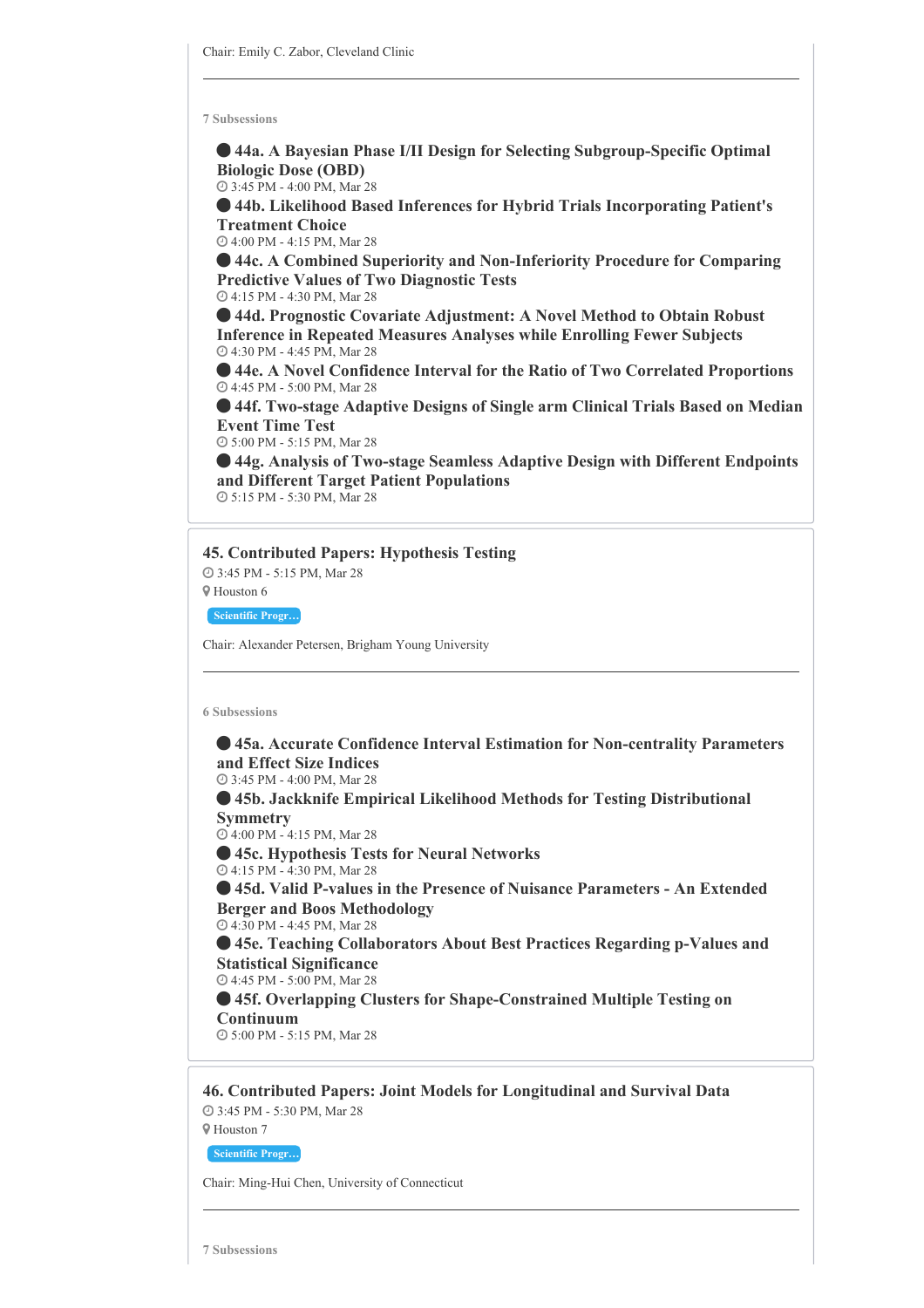**46a. Dynamic Risk Prediction for Cervical Precancer Screening with Continuous and Binary Longitudinal Biomarkers** 3:45 PM - 4:00 PM, Mar 28

 **46b. Deep Learning for the Dynamic Prediction of Multivariate Longitudinal and Survival Data**

4:00 PM - 4:15 PM, Mar 28

 **46c. A Joint Longitudinal-Survival Model for Mobile Health Data** 4:15 PM - 4:30 PM, Mar 28

 **46d. Joint Modeling in Presence of Informative Censoring in Palliative Care Studies**

4:30 PM - 4:45 PM, Mar 28

 **46e. Partial-linear Single-index Joint Model for Multivariate Longitudinal Measurements and Time-to-event Outcome, with Application to De-identified COVID-19 Data**

4:45 PM - 5:00 PM, Mar 28

 **46f. Joint Modeling of a Time-to-Event and Partially Observed Biomarker Using Lévy Processes**

5:00 PM - 5:15 PM, Mar 28

 **46g. Variance as a Predictor of Health Outcomes: Using Subject-level Trajectories and Variability of Sex Hormones to Predict Body Fat Changes in Peri- and Post-menopausal Women** 5:15 PM - 5:30 PM, Mar 28

**47. Contributed Papers: Meta-analysis**

 3:45 PM - 5:15 PM, Mar 28 Liberty B

**Scientific Progr…**

Chair: Xinyue Qi, Incyte Corporation

**6 Subsessions**

 **47a. Advancing Timely and Reliable Evidence Synthesis in the Era of COVID-19: A Novel Method for Including Preprints in Systematic Reviews** 3:45 PM - 4:00 PM, Mar 28

 **47b. Collaborative Causal Inference with a Distributed Data-sharing Management**

4:00 PM - 4:15 PM, Mar 28

 **47c. Safe and Efficient Use of External Control Data under Model Misspecification for the Average Treatment Effect on the Treated with High-Dimensional Confounders** 4:15 PM - 4:30 PM, Mar 28

 **47d. A Weighted Method for Extending Inferences from a Collection of Randomized Clinical Trials** 4:30 PM - 4:45 PM, Mar 28

 **47e. Double Negative Cases Matter: A Re-evaluation of Sensitivities for Detecting SARS-CoV-2 Infection Using Saliva Versus Nasopharyngeal Swabs** 4:45 PM - 5:00 PM, Mar 28

 **47f. Building a Dose Toxo-equivalence Model from a Bayesian Meta-analysis of Published Clinical Trials**

5:00 PM - 5:15 PM, Mar 28

**48. Contributed Papers: Statistical Genetics**

 3:45 PM - 5:15 PM, Mar 28 Liberty A

**Scientific Progr…**

Chair: Tamar Sofer, Harvard Medical School/Brigham and Women's Hospital

**5 Subsessions**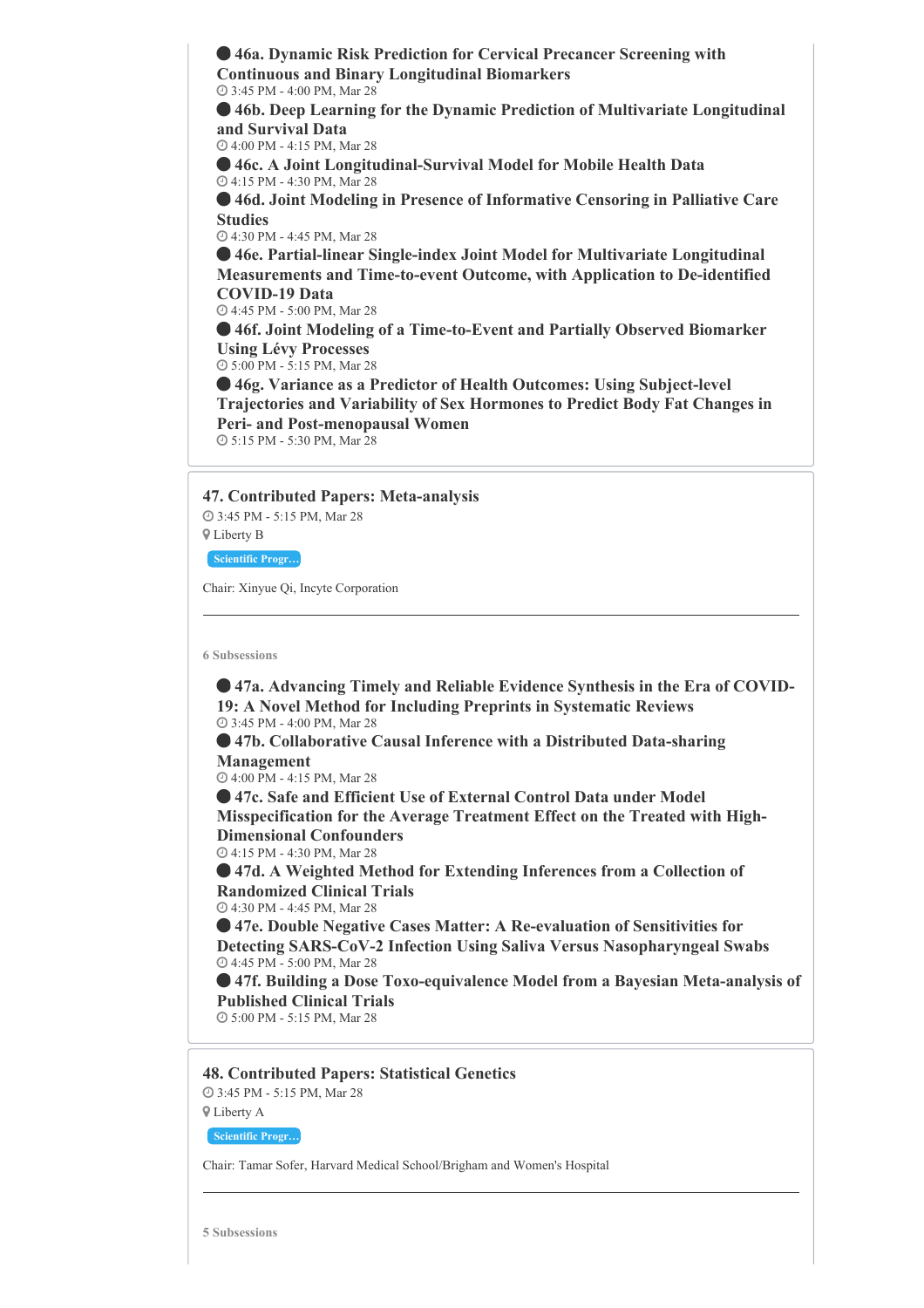**48a. A Two-Stage Kernel Machine Regression Model for Integrative Analysis of Alpha Diversity In Microbiome Studies**

3:45 PM - 4:00 PM, Mar 28

 **48b. Airpart: Interpretable Statistical Models for Analyzing Allelic Imbalance in Single-cell Datasets**

4:00 PM - 4:15 PM, Mar 28

**48c. Detecting Isoform-level Allelic Imbalance**

4:15 PM - 4:30 PM, Mar 28

 **48d. Estimating cell-type-specific gene co-expression networks from bulk gene expression data with an application to Alzheimer's diseases** 4:30 PM - 4:45 PM, Mar 28

**48e. Haplotype Disease Association Based on Recombination Disequilibrium**

4:45 PM - 5:00 PM, Mar 28

# **T4 | Snakes and Ladders: Strategies for Professional Success**

3:45 PM - 5:30 PM, Mar 28

**V** Montgomery

**Tutorial**

Everyone wants to climb the ladder, but we all encounter obstacles. The tutorial provides a number of tips for presenting yourself and your work in ways that favor your interests. It also describes some useful habits and strategies to grow one's career. Not all comments are applicable to all people, but as Eisenhower said, "It isn't the plan—it's the planning."

#### **Speaker**



# 5:30 PM **CENS Networking Mixer (In-Person event only)** 5:30 PM - 6:30 PM, Mar 28 Houston Foyer

**Networking Event Scientific Program** 

Virtual attendees can join the Zoom meeting to network with other attendees online.

# 6:30 PM **President's Reception (by Invitation Only)** 6:30 PM - 7:30 PM, Mar 28 Harris

**Scientific Progr…**

# **Tue, Mar 29, 2022**

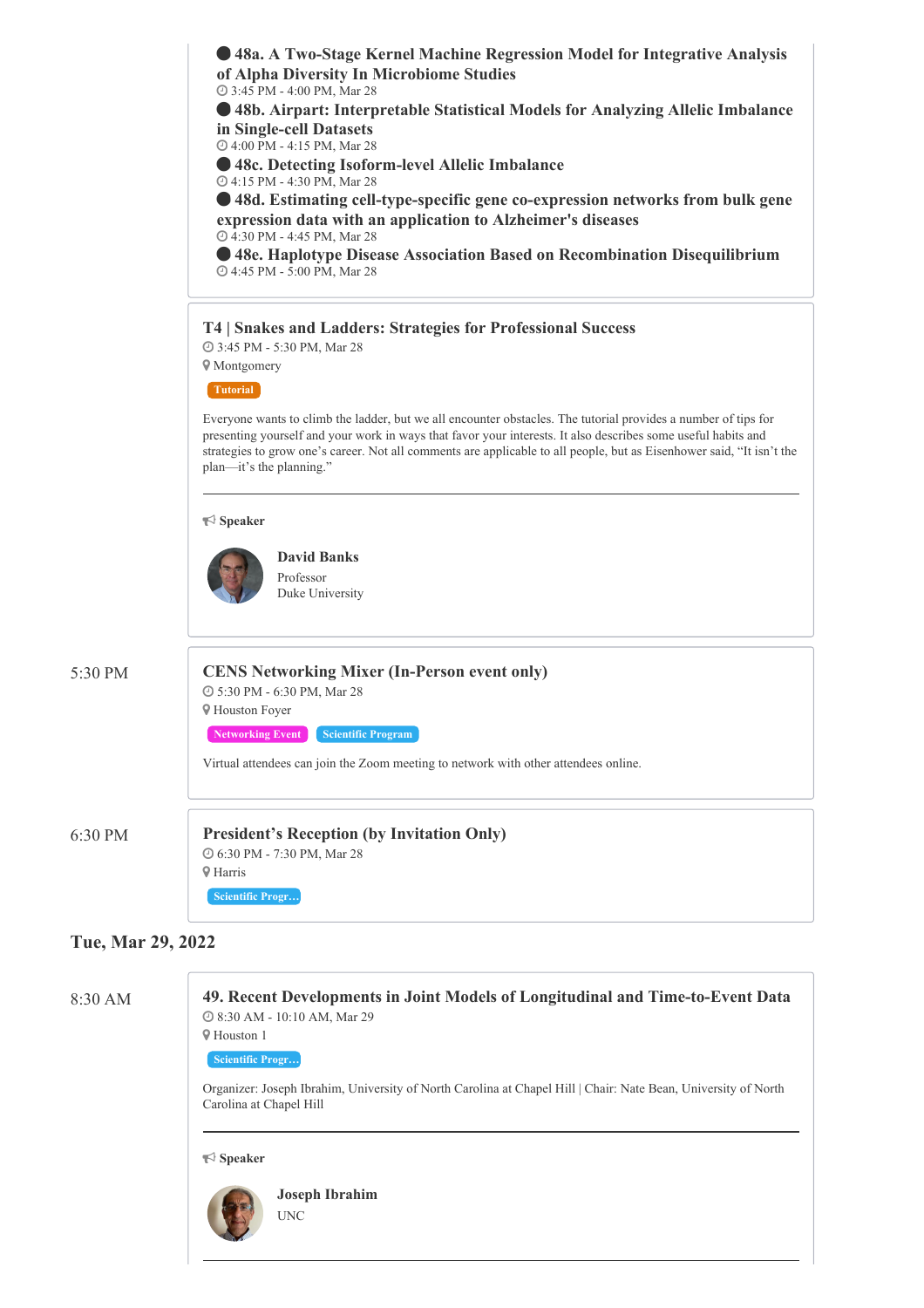**49a. Bayesian Design of Clinical Trials Using Joint Models for Recurrent and Terminating Events** 8:30 AM - 8:55 AM, Mar 29 **49b. New Bayesian C-indices for Assessing Importance of Longitudinal Biomarkers in Fitting Competing Risks Survival Data in the Presence of Partially Masked Causes** 8:55 AM - 9:20 AM, Mar 29 **49c. A Joint Model for Multiple Longitudinal Outcomes, Recurrent and Terminal Events using CF Patient Registry Data** 9:20 AM - 9:45 AM, Mar 29 Houston 1

 **49d. Discussant** 9:45 AM - 10:10 AM, Mar 29 Houston 1

# **50. New Developments in Spatially Resolved Cell Imaging Data**

 8:30 AM - 10:10 AM, Mar 29 Houston 2

**Scientific Progr…**

Organizer: Debashis Ghosh, Colorado School of Public Health | Chair: Thao Vu, University of Colorado Anschutz Medical Campus

#### **4 Subsessions**

 **50a. Investigating the Tumor Microenvironment in Cancer Using Nonnegative Matrix Factorization and Spatial Analysis** 8:30 AM - 8:55 AM, Mar 29

Houston 2

 **50b. Metrics of Spatial Cellular Heterogeneity of Protein Expression in Tumor Microenvironment**

 8:55 AM - 9:20 AM, Mar 29 Houston 2

 **50c. SPF: A Spatial and Functional Data Analytic Approach to cell Imaging Data**

 9:20 AM - 9:45 AM, Mar 29 Houston 2

 **50d. Cell Normalization and Phenotyping for Multiplexed Single-Cell Imaging** 9:45 AM - 10:10 AM, Mar 29 Houston 2

**51. Bayesian Methods for Complex High-Dimensional Imaging Data** 8:30 AM - 10:10 AM, Mar 29

Houston 3

**Scientific Progr…**

Organizer: Suprateek Kundu, The University of Texas MD Anderson Cancer Research Center | Chair: Xin Ma, Emory University

**4 Subsessions**

 **51a. Random Phase-amplitude Gaussian Processes for Single-trial Analysis of Neural Signals** 8:30 AM - 8:55 AM, Mar 29 Houston 3 **51b. Non-parametric Bayesian Modeling for Population of Vector Autoregressions** 8:55 AM - 9:20 AM, Mar 29 Houston 3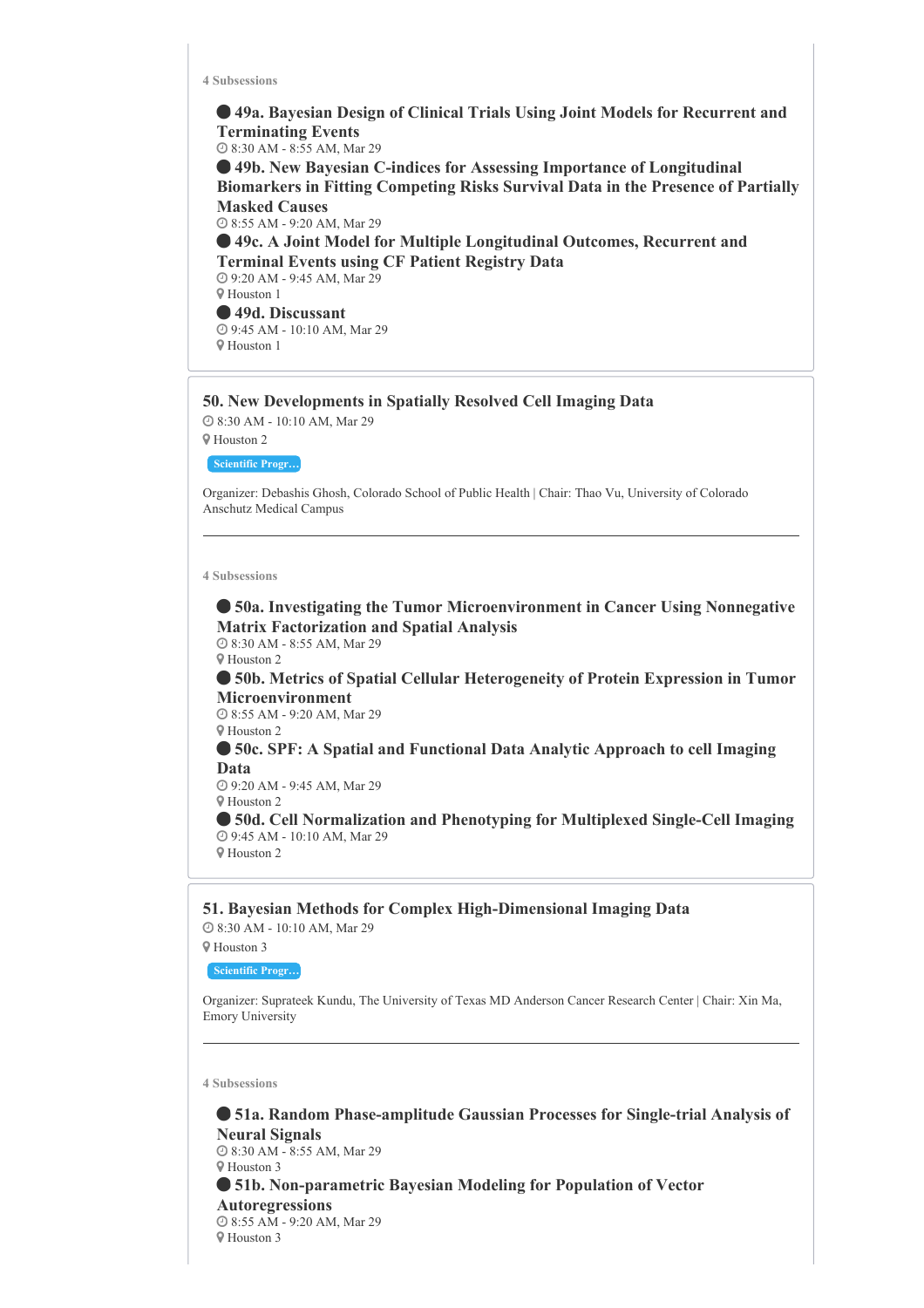**51c. Quantile Functional Regression Modeling Distributional Data in Imaging and Data Streams from Wearable Devices** 9:20 AM - 9:45 AM, Mar 29 Houston 3 **51d. Optimized Diffusion Imaging for Brain Structural Connectome Analysis** 9:45 AM - 10:10 AM, Mar 29 Houston 3

**52. Recent Advances on Modeling High-dimensional Data**

 8:30 AM - 10:10 AM, Mar 29 Houston 4

**Scientific Progr…**

Organizer/Chair: Runze Li, The Pennsylvania State University

**4 Subsessions**

 **52a. Asymptotic Properties of High-Dimensional Random Forests**  $\overline{Q}$  8:30 AM - 8:55 AM, Mar 29

 **52b. Variable Selection for High-dimensional Nodal Attributes in Social Networks with Degree Heterogeneity**

8:55 AM - 9:20 AM, Mar 29

 **52c. RaSE: Random Subspace Ensemble Classification and Screening** 9:20 AM - 9:45 AM, Mar 29

 **52d. High-dimensional Mediation Inference Using Logic of Boolean Matrices** 9:45 AM - 10:10 AM, Mar 29

**53. The Art of Semiparametrics in the Pursuit of Knowledge Transfer for Investigating Population Heterogeneity**

8:30 AM - 10:10 AM, Mar 29

Houston 5

**Scientific Progr…**

Organizer: Jiwei Zhao, University of Wisconsin-Madison | Chair: Qinglong Tian, University of Wisconsin-Madison

**4 Subsessions**

 **53a. Assumption-lean Inference for Effect Modification Parameters** 8:30 AM - 8:55 AM, Mar 29

 **53b. Optimal Estimation of Average Treatment Effect on the Treated Under Endogeneous Treatment Assignment**

8:55 AM - 9:20 AM, Mar 29

 **53c. Heterogeneous Causal Effects Estimation via Semiparametric Bayesian Models**

9:20 AM - 9:45 AM, Mar 29

 **53d. Flexible Inference of Optimal Individualized Treatment Strategy in Covariate Adjusted Randomization with Multiple Covariates** 9:45 AM - 10:10 AM, Mar 29

**54. Innovative Methods to Assess Mixtures of Chemical Toxicants on Health Outcomes**

 8:30 AM - 10:10 AM, Mar 29 Houston 6

**Scientific Progr…**

Organizer/Chair: Rajeshwari Sundaram, National Institute of Child Health and Human Development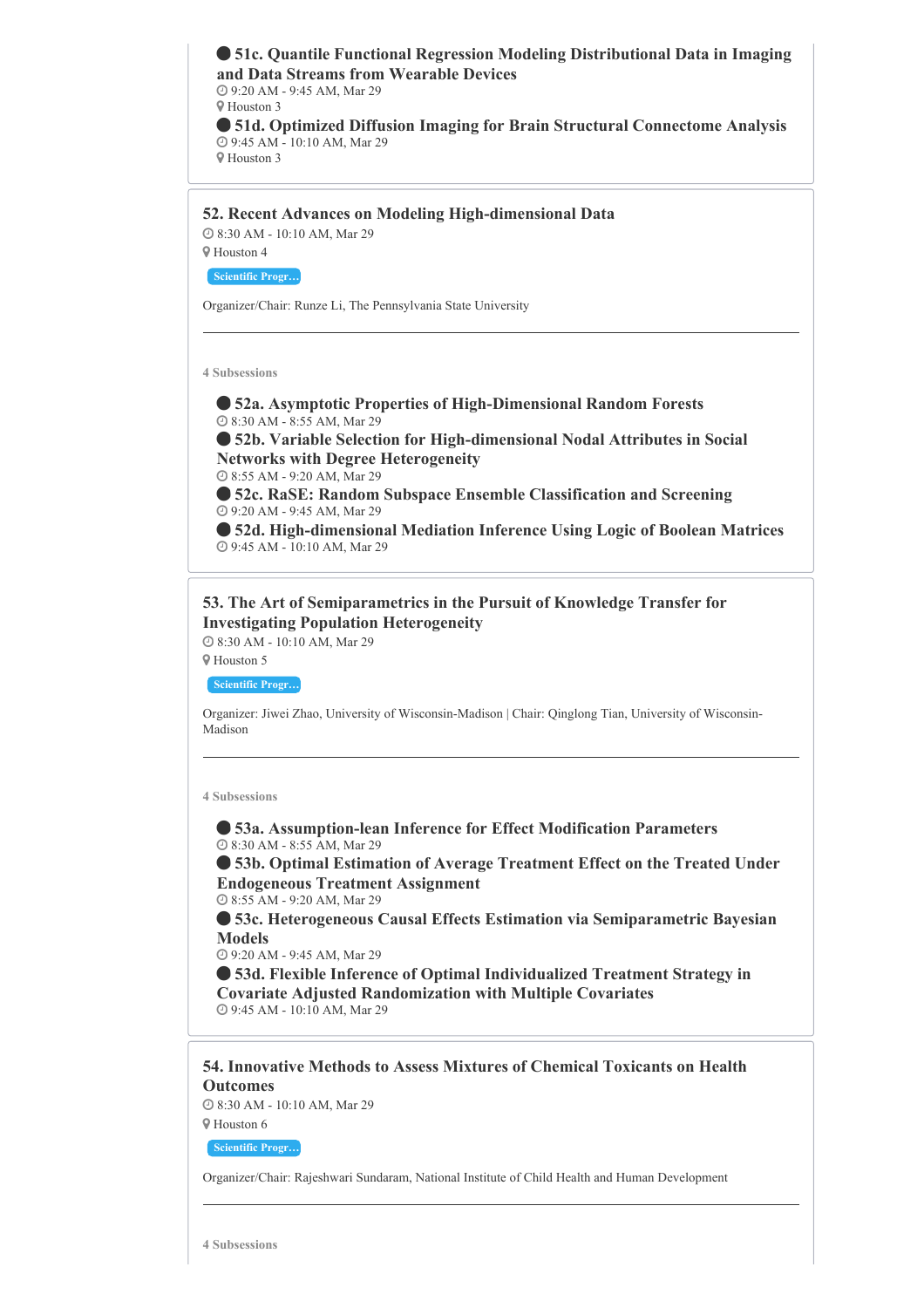**54a. A Latent Functional Approach for Modeling the Effects of Multidimensional Biomarker Exposures on Disease Risk Prediction** 8:30 AM - 8:55 AM, Mar 29

 **54b. Discrete Frailty Modeling with Selection of Main and Interaction Effects of Correlated Covariates: Application to Assessing Mixtures of Chemical Toxicants and Time-to-pregnancy**

8:55 AM - 9:20 AM, Mar 29

 **54c. Quantifying Latent Exposure Burden to Chemical Mixtures Using Item Response Theory**

9:20 AM - 9:45 AM, Mar 29

 **54d. Assessing the Effects of Multiple Exposures Subject to Limit of Detection** 9:45 AM - 10:10 AM, Mar 29

**55. Contributed Papers: Cancer Applications** 8:30 AM - 10:00 AM, Mar 29

Houston 7

**Scientific Progr…**

Chair: Yimei Li, University of Pennsylvania

**6 Subsessions**

 **55a. Assessment of Bayesian Models for Zero-inflated and Over-dispersed Multiplex Immunofluorescence Data**

8:30 AM - 8:45 AM, Mar 29

 **55b. Estimating Chemical Mixture Interactions in Risk Assessment: A Shrinkage Prior Approach**

8:45 AM - 9:00 AM, Mar 29

 **55c. Cancer in World Trade Center Rescue/Recovery Workers: What We Know Twenty Years Later, and Where Do We Go From Here** 9:00 AM - 9:15 AM, Mar 29

 **55d. Incorporating Lower Grade Toxicity in Time-to-Event Dose Escalation Designs**

9:15 AM - 9:30 AM, Mar 29

 **55e. Application of Joint Modeling of Longitudinal Patient Reported Outcomes and Survival Times Based on Lung Cancer Patient Electronic Health Records** 9:30 AM - 9:45 AM, Mar 29

 **55f. Functional Integrative Bayesian Analysis of High-dimensional Multiplatform Genomic Data**

9:45 AM - 10:00 AM, Mar 29

**56. Contributed Papers: Functional Data Analysis** 8:30 AM - 10:00 AM, Mar 29

Galveston A&B

**Scientific Progr…**

Chair: Jaroslaw Harezlak, Indiana University

**3 Subsessions**

 **56a. A Sparse Feature Learning Algorithm for Longitudinal High-throughput Sequencing Data via Continuous Relaxation** 8:30 AM - 8:45 AM, Mar 29

**56b. Estimation of Sparse Functional Quantile Regression with Measurement**

**Error: A SIMEX Approach** 8:45 AM - 9:00 AM, Mar 29

 **56c. Extending IPW and AIPW Methods to Handle Missing Functional Data** 9:00 AM - 9:15 AM, Mar 29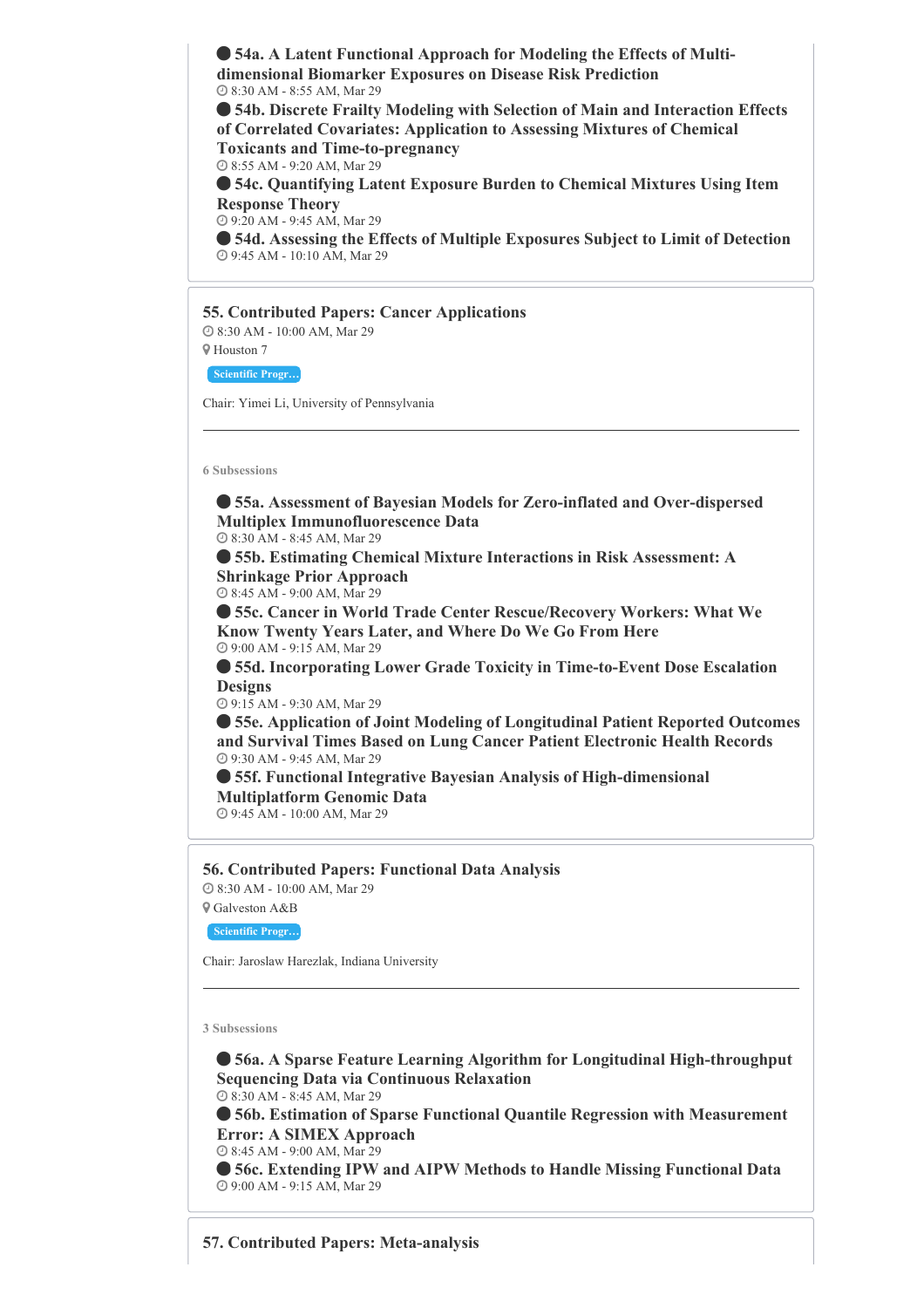8:30 AM - 10:00 AM, Mar 29 Fort Bend A **Scientific Program Student Award Winner**

Chair: Andrea B. Troxel, NYU Langone Health

**6 Subsessions**

 **57a. Quantifying Replicability of Multiple Studies in a Meta-Analysis** 8:30 AM - 8:45 AM, Mar 29

 **57b. Evidence Synthesis with Reconstructed Survival Data** 8:45 AM - 9:00 AM, Mar 29

 **57c. A Bayesian Meta-Analysis Approach for Estimation of Penetrance and its Application to ATM Gene for Breast Cancer Risk** 9:00 AM - 9:15 AM, Mar 29

 **57d. Bayesian Estimation and Testing in Random-Effects Meta-Analysis of Rare Binary Events allowing for Flexible Group Variability** 9:15 AM - 9:30 AM, Mar 29

 **57e. Bayesian Sparse Modeling to Identify High-risk Subgroups in Metaanalysis of Safety Data**

9:30 AM - 9:45 AM, Mar 29

 **57f. Bayesian Flexible Hierarchical Skew Heavy-tailed Multivariate Meta Regression Models for Individual Patient Data with Applications** 9:45 AM - 10:00 AM, Mar 29

# **58. Contributed Papers: Spatial/Temporal Modeling** 8:30 AM - 10:00 AM, Mar 29

Fort Bend B

**Scientific Progr…**

Chair: Anarina Murillo, New York University

**5 Subsessions**

 **58a. Investigating the Relationship Between Redlining and Current Asthma Prevalence in New York City**

8:30 AM - 8:45 AM, Mar 29

 **58b. Alternative Prior Specification of the Conditional Autoregressive Model** 8:45 AM - 9:00 AM, Mar 29

 **58c. COVID Vaccination Hesitancy in Louisiana: A Geospatial Analysis** 9:00 AM - 9:15 AM, Mar 29

 **58d. Covariate-driven Non-stationary Leroux CAR Models** 9:15 AM - 9:30 AM, Mar 29

 **58e. Gaussian Process Filtering of Low-cost Air-pollution Sensor Networks** 9:30 AM - 9:45 AM, Mar 29

**59. Contributed Papers: Variable Subset Selection/Model Selection** 8:30 AM - 10:00 AM, Mar 29 Liberty A

**Scientific Progr…**

Chair: Jean V. Morrison, University of Michigan

**6 Subsessions**

 **59a. Selecting Mixed Effects Models using Penalized Profile REML with Application to the Cohort Study of HIV 8:30 AM - 8:45 AM, Mar 29 59b. Clustering with Variable Selection for Longitudinal Data** 8:45 AM - 9:00 AM, Mar 29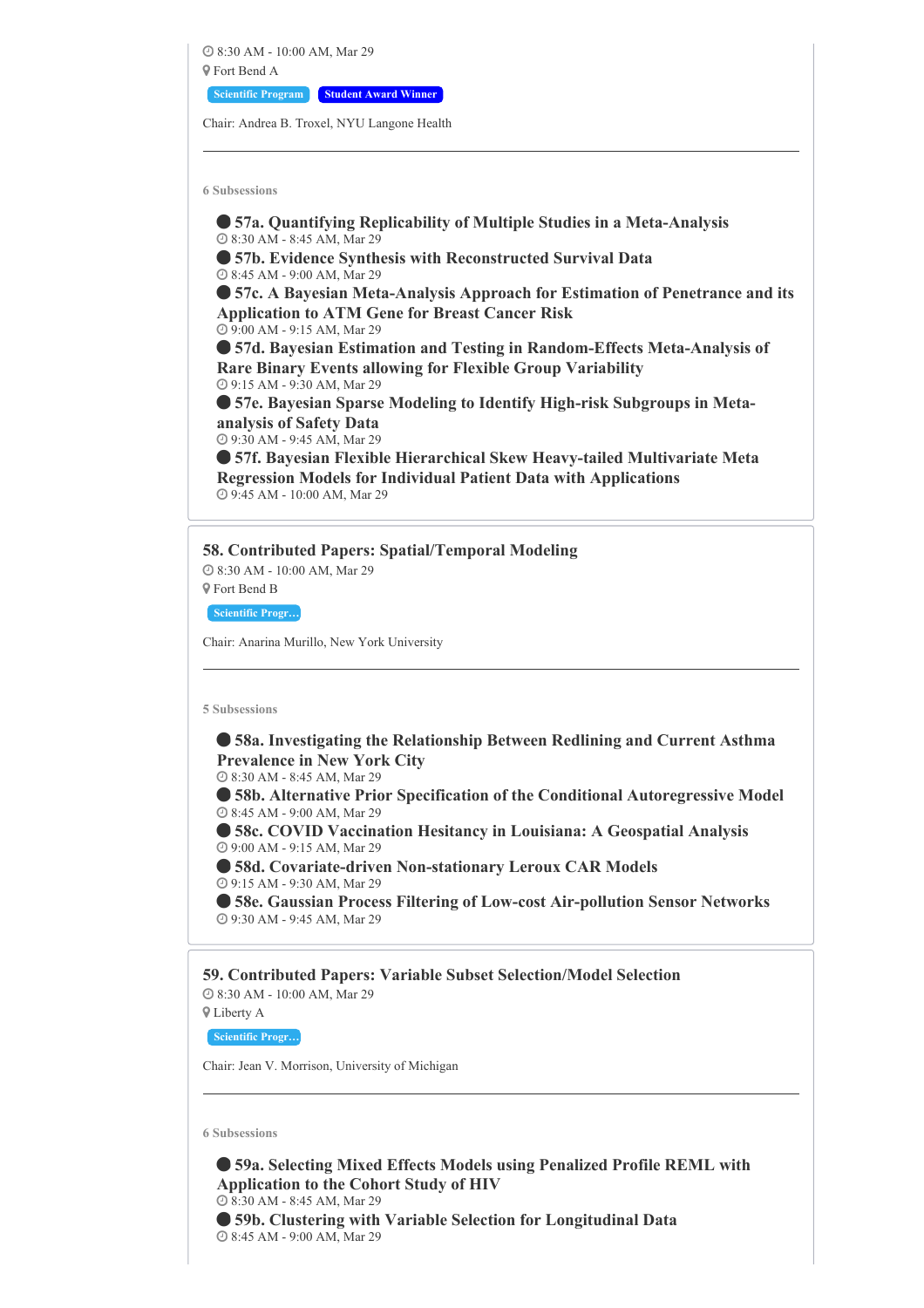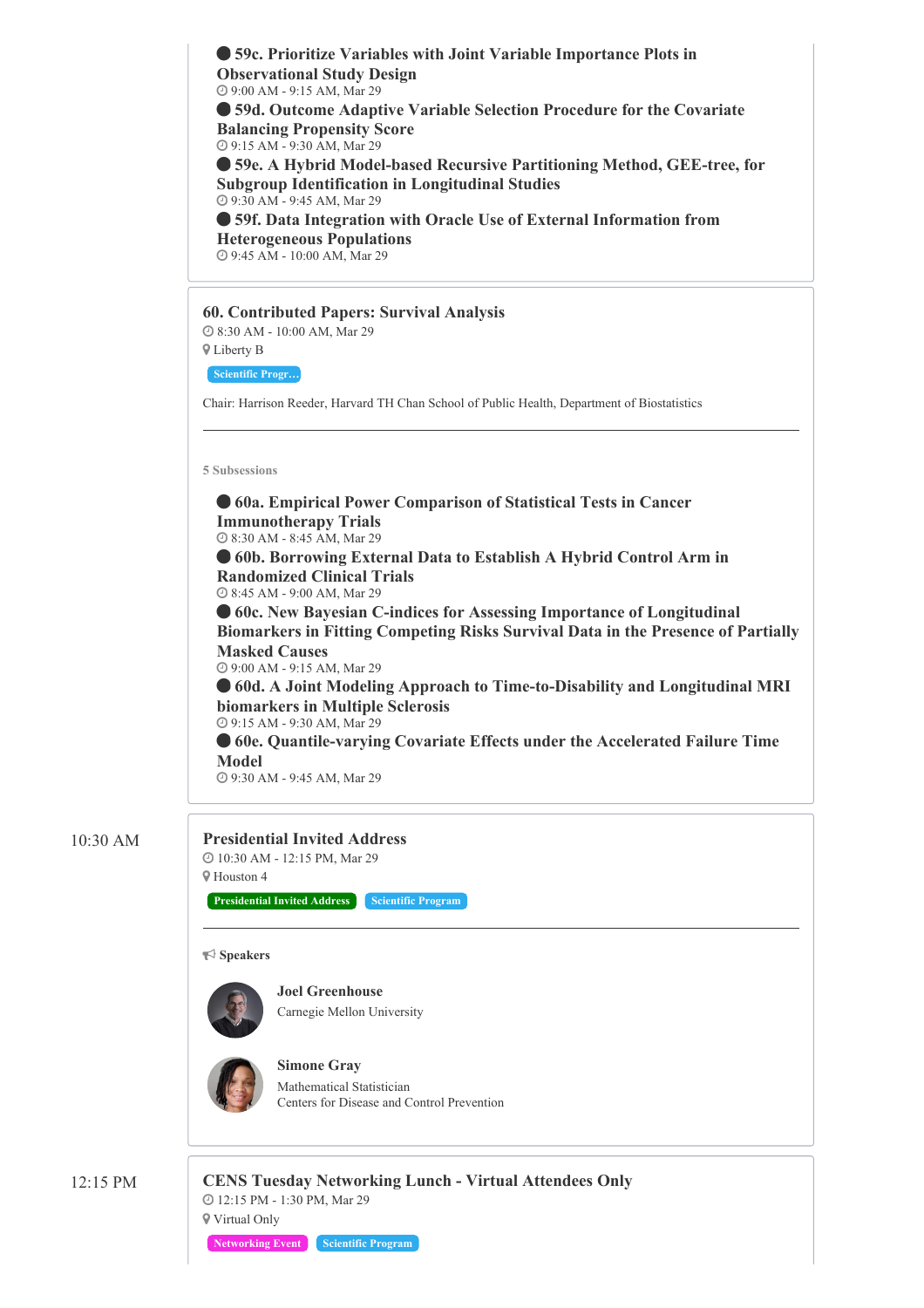| 12:30 PM  | <b>Regional Committee (RECOM) Luncheon Meeting (by Invitation Only)</b><br>@ 12:30 PM - 4:30 PM, Mar 29<br><b>V</b> Harris<br><b>Committee Meeting</b><br><b>Scientific Program</b>                                                                                                                                                                                                                                                                                                                                                                                                                                                    |
|-----------|----------------------------------------------------------------------------------------------------------------------------------------------------------------------------------------------------------------------------------------------------------------------------------------------------------------------------------------------------------------------------------------------------------------------------------------------------------------------------------------------------------------------------------------------------------------------------------------------------------------------------------------|
| $1:45$ PM | 61. Statistical Challenges and Advances in Integrative Analysis of Multi-omics Data<br>@ 1:45 PM - 3:25 PM, Mar 29<br><b>9 Houston 1</b><br><b>Scientific Progr</b><br>Organizer: Xuelin Huang, University of Texas MD Anderson Cancer Center   Chair: Sunyi Chi, University of                                                                                                                                                                                                                                                                                                                                                        |
|           | Texas MD Anderson Cancer Center<br><b>4 Subsessions</b><br>• 61a. Spatial IMIX: A Multivariate Mixture Model Approach to Integrating                                                                                                                                                                                                                                                                                                                                                                                                                                                                                                   |
|           | <b>Spatially Correlated Multi-omics Data</b><br>@ 1:45 PM - 2:10 PM, Mar 29<br><b>V</b> Houston 1<br>• 61b. Bayesian Methods for Modeling Spatial Transcriptomics Data<br>@ 2:10 PM - 2:35 PM, Mar 29<br><b>V</b> Houston 1<br>• 61c. Integrative Analysis of Multi-context Multi-omics Data with GWAS<br><b>Summary Statistics</b><br>@ 2:35 PM - 3:00 PM, Mar 29                                                                                                                                                                                                                                                                     |
|           | <b>V</b> Houston 1<br>• 61d. Spatially Informed Cell Type Deconvolution for Spatial Transcriptomics<br>@ 3:00 PM - 3:25 PM, Mar 29<br><b>V</b> Houston 1                                                                                                                                                                                                                                                                                                                                                                                                                                                                               |
|           | 62. Bayesian Innovations in Cancer Drug Development<br>@ 1:45 PM - 3:25 PM, Mar 29<br><b>V</b> Houston 2<br><b>Scientific Progr</b><br>Organizer/Chair: Brian Hobbs, The University of Texas                                                                                                                                                                                                                                                                                                                                                                                                                                           |
|           | <b>4 Subsessions</b><br>• 62a. Predicting Outcomes of Phase III Oncology Trials with Bayesian<br><b>Mediation Modeling of Tumor Response</b><br>@ 1:45 PM - 2:10 PM, Mar 29<br><b>V</b> Houston 2<br>• 62b. BaySize: Bayesian Sample Size Planning for Phase I Dose-Finding Trials<br>2:10 PM - 2:35 PM, Mar 29<br><b>V</b> Houston 2<br>• 62c. Understanding Basket Trials from Bayesian and Frequentist Perspectives<br>@ 2:35 PM - 3:00 PM, Mar 29<br><b>V</b> Houston 2<br>• 62d. Optimal Sequential Predictive Probability Designs for Early Phase<br><b>Expansion Cohorts</b><br>2:35 PM - 3:00 PM, Mar 29<br><b>V</b> Houston 2 |
|           | 63. Regression Models for Ordinal Response Data<br>@ 1:45 PM - 3:25 PM, Mar 29<br><b>♥</b> Houston 3                                                                                                                                                                                                                                                                                                                                                                                                                                                                                                                                   |

**Scientific Progr…**

Organizer/Chair: Jonathan Schildcrout, Vanderbilt University Medical Center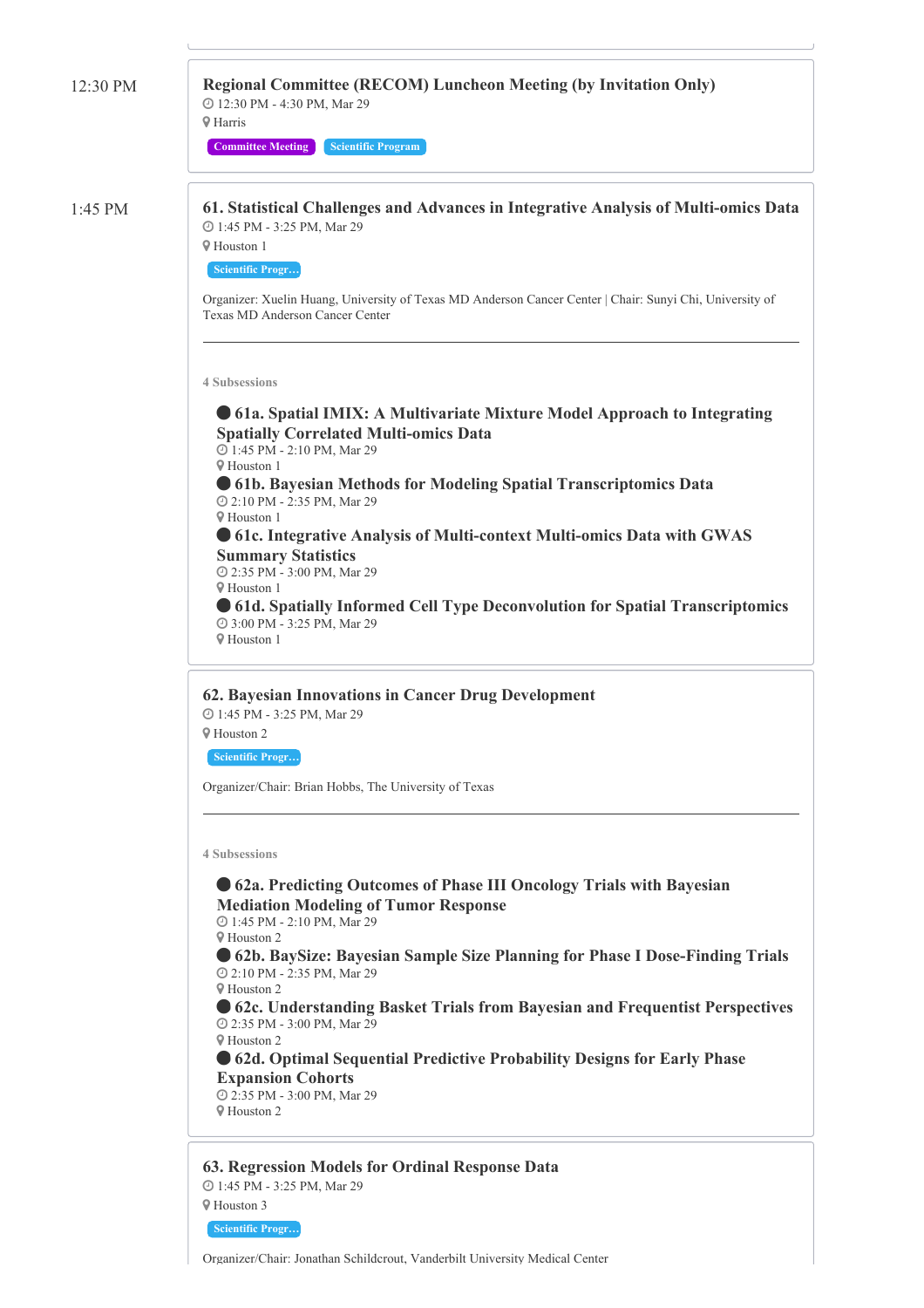**63a. A Family of Clinically Meaningful Estimands of Treatment Effect Readily Estimated with the Longitudinal, Ordinal Regression Model** 1:45 PM - 2:10 PM, Mar 29

Houston 3

 **63b. Fitting Semiparametric Linear Transformation Models with Ordinal Regression Models**

 2:10 PM - 2:35 PM, Mar 29 Houston 3

 **63c. Generalized Case-Control Sampling for Generalized Linear Models** 2:35 PM - 3:00 PM, Mar 29 Houston 3

 **63d. Comparative Performance of a Semi-parametric Generalized Linear Model in Selected Analysis Settings** 2:35 PM - 3:00 PM, Mar 29

Houston 3

**64. New Advances in Causal Inference for Time-to-Event Data**

Organizer/Chair: Jonathan Schildcrout, Vanderbilt University Medical Center

 1:45 PM - 3:25 PM, Mar 29 Houston 4

**Scientific Progr…**

Organizer: Bo Lu, The Ohio State University | Chair: Xinyi Xu, The Ohio State University

**4 Subsessions**

 **64a. Evaluating the Treatment Effect via the Duration of Response** 1:45 PM - 2:10 PM, Mar 29

 **64b. Assumption-lean Inference for Cox Regression Parameters** 2:10 PM - 2:35 PM, Mar 29

 **64c. Causal Graphs for Continuous Times to Events** 2:35 PM - 3:00 PM, Mar 29

 **64d. Causal Inference in Observational Survival Data: A Matched Design for Restricted Mean Survival Times Evaluation**

2:35 PM - 3:00 PM, Mar 29

**65. Statistical Innovations for Polygenic Risk Scores** 1:45 PM - 3:25 PM, Mar 29

Houston 5

**Scientific Progr…**

Organizer/Chair: Ken Rice, University of Washington

**4 Subsessions**

 **65a. Penalized Regression Framework Modeling Local Ancestry Improves Polygenic Risk Scores in Admixed Populations**

1:45 PM - 2:10 PM, Mar 29

 **65b. Local Ancestry to Improve Polygenic Risk Predictions for Admixed Individuals**

2:10 PM - 2:35 PM, Mar 29

 **65c. The Impact of Fine-scale Population Stratification on Polygenic Risk Prediction**

2:35 PM - 3:00 PM, Mar 29

 **65d. Statistical Innovations for Polygenic Risk scores: Discussion** 2:35 PM - 3:00 PM, Mar 29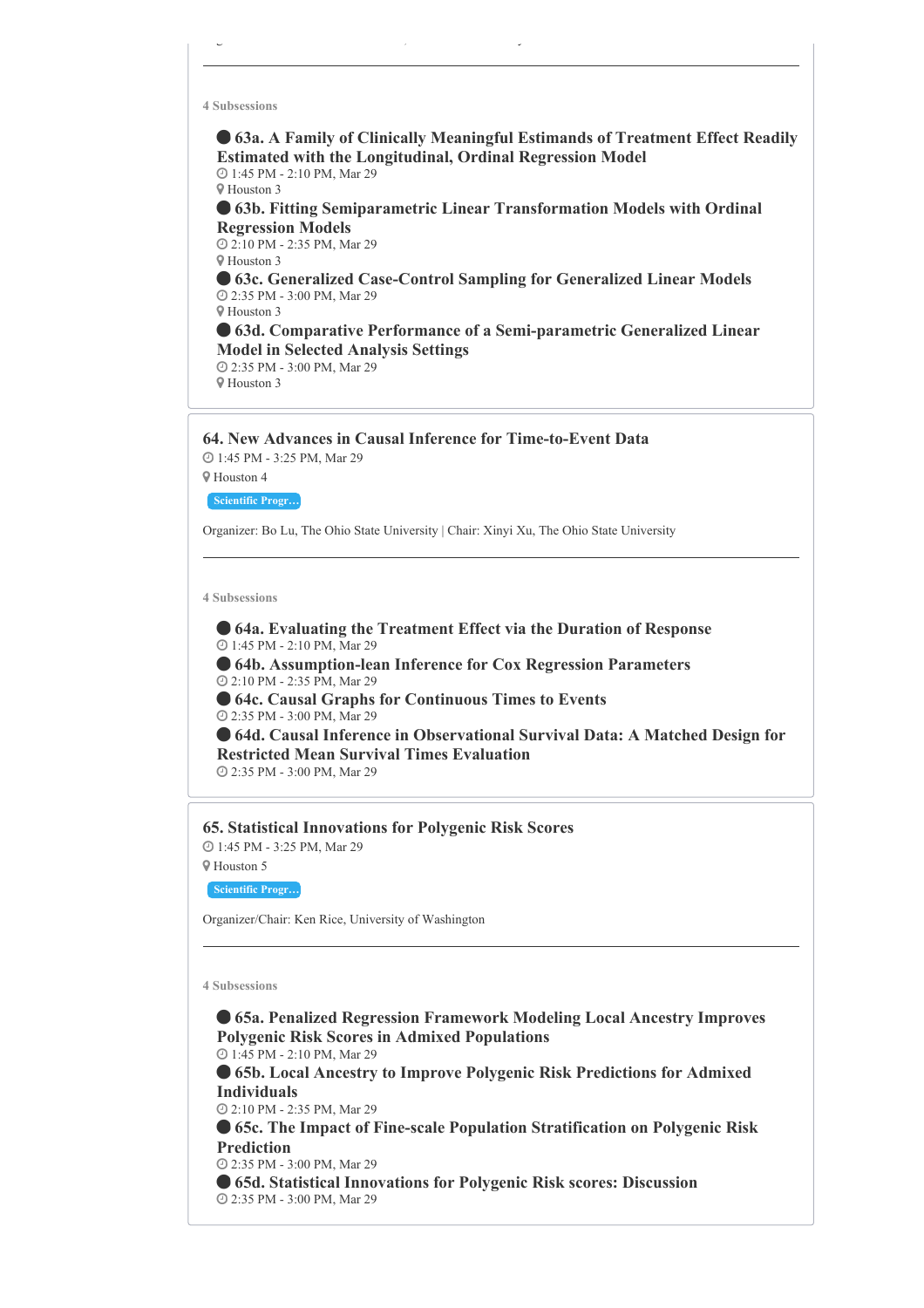

```
 67f. Reliable Event Rates for Disease Mapping
3:00 PM - 3:15 PM, Mar 29
```
# **T5 | Spatial Disease Modeling and Visualization using INLA and R**

 1:45 PM - 3:30 PM, Mar 29 Montgomery

**Tutorial**

Disease risk models are essential to inform public health and policy. These models can be used to quantify disease burden, understand geographic and temporal patterns, identify risk factors, and measure inequalities. In this tutorial, we will learn how to estimate disease risk and quantify risk factors using areal and geostatistical data. We will learn how to fit and interpret spatial models using the INLA and SPDE approaches (http://www.r-inla.org/) in different settings. We will also create interactive maps of disease risk, and introduce presentation options such as interactive maps and dashboards. We will work through two disease mapping examples using data of malaria in The Gambia and cancer in Pennsylvania, USA. We will provide clear descriptions of the R code for data analysis and visualization. The tutorial materials are drawn from the book "Geospatial Health Data: Modeling and Visualization with R-INLA and Shiny" by Paula Moraga (2019, Chapman & Hall/CRC).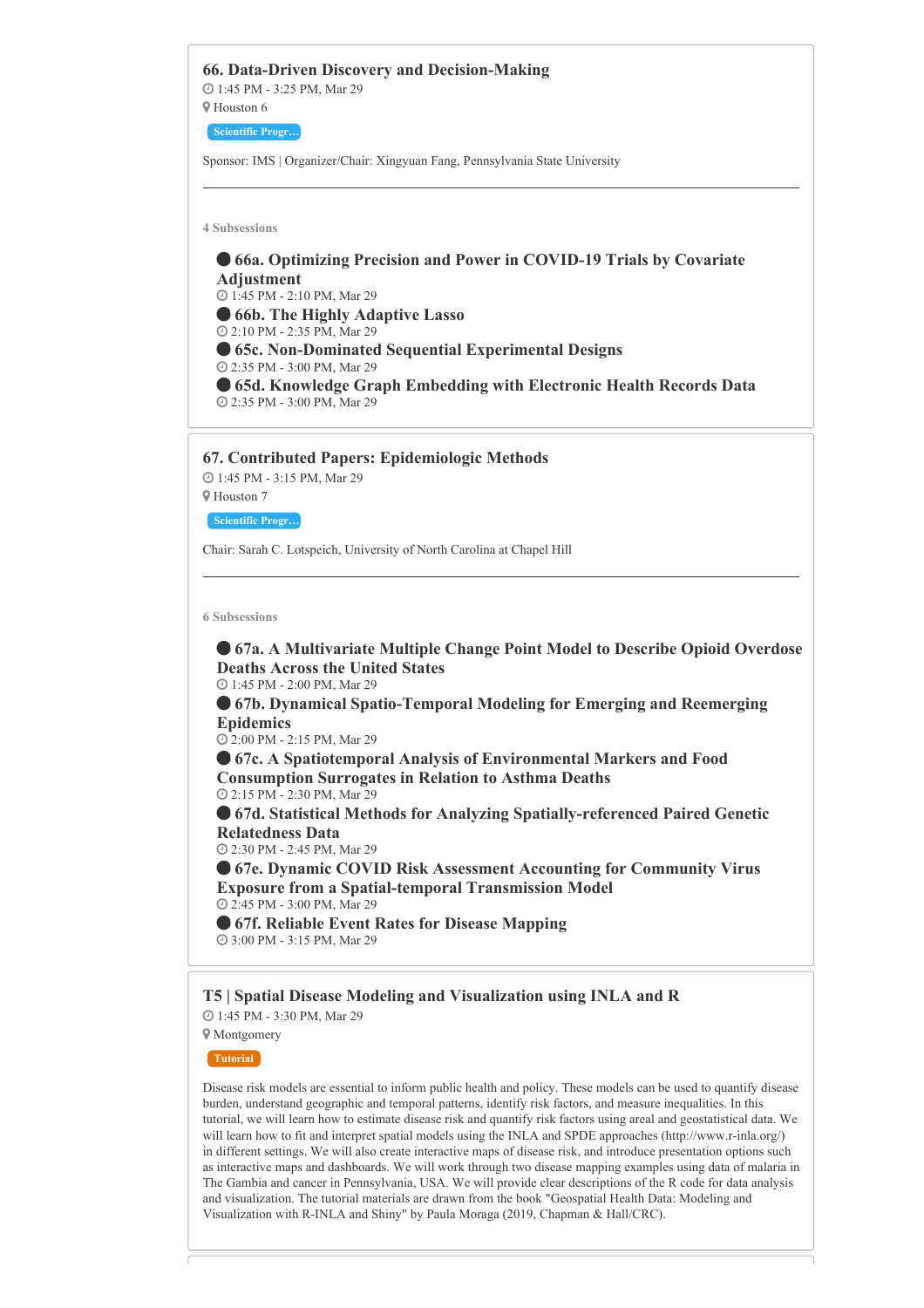**68. Contributed Papers: Imaging** 1:45 PM - 3:15 PM, Mar 29 Liberty A **Scientific Program Student Award Winner**

Chair: Dayu Sun, Emory University

**5 Subsessions**

 **68a. Learning Based Principal Parcellation Analysis for Brain Connectomes** 1:45 PM - 2:00 PM, Mar 29 **68b. Pixel-specific Agreement Analyses to Evaluate the Reliability and Reproducibility of Non-invasive Detection of Anemia in Very Low Birth Weight**

**Infants** 2:00 PM - 2:15 PM, Mar 29

 **68c. Latent Subgroup Identification in Image-on-scalar Regression** 2:15 PM - 2:30 PM, Mar 29

 **68d. Learning Mean Homogeneity Structures in Image-on-scalar Regression** 2:30 PM - 2:45 PM, Mar 29

 **68e. CoCoA: A Conditional Correlation Model with Association Size** 2:45 PM - 3:00 PM, Mar 29

**69. Contributed Papers: Diagnostic and Screening Tests**

 1:45 PM - 3:15 PM, Mar 29 Liberty B

**Scientific Progr…**

Chair: Siddharth Roy, NCI/UMBC

**5 Subsessions**

 **69a. Capturing the Pool Dilution Effect in Group Testing Regression: A Bayesian Approach**

1:45 PM - 2:00 PM, Mar 29

 **69b. New Post-test Diagnostic Accuracy Measures of a Continuous Test Based on the Average Predictive Values**

2:00 PM - 2:15 PM, Mar 29

 **69c. Benefit-Risk Measures for Comparing Diagnostic Tests of Multistage Clinical Conditions**

2:15 PM - 2:30 PM, Mar 29

 **69d. A Classification for Complex Imbalanced Data in Disease Screening and Early Diagnosis**

2:30 PM - 2:45 PM, Mar 29

 **69e. Determining optimal Cut-points for Conditional ROC Curves under a Paired Case-Control Design**

2:45 PM - 3:00 PM, Mar 29

**70. Contributed Papers: Bayesian Methods** 1:45 PM - 3:30 PM, Mar 29

Galveston A&B

**Scientific Program Student Award Winner**

Chair: Bani Mallick, Texas A&M

**6 Subsessions**

 **70a. Precision Matrix Estimation under the Horseshoe-like Prior-Penalty Dual** 1:45 PM - 2:00 PM, Mar 29

 **70b. Precision Matrix Estimation under the Horseshoe-like Prior-Penalty Dual** 2:00 PM - 2:15 PM, Mar 29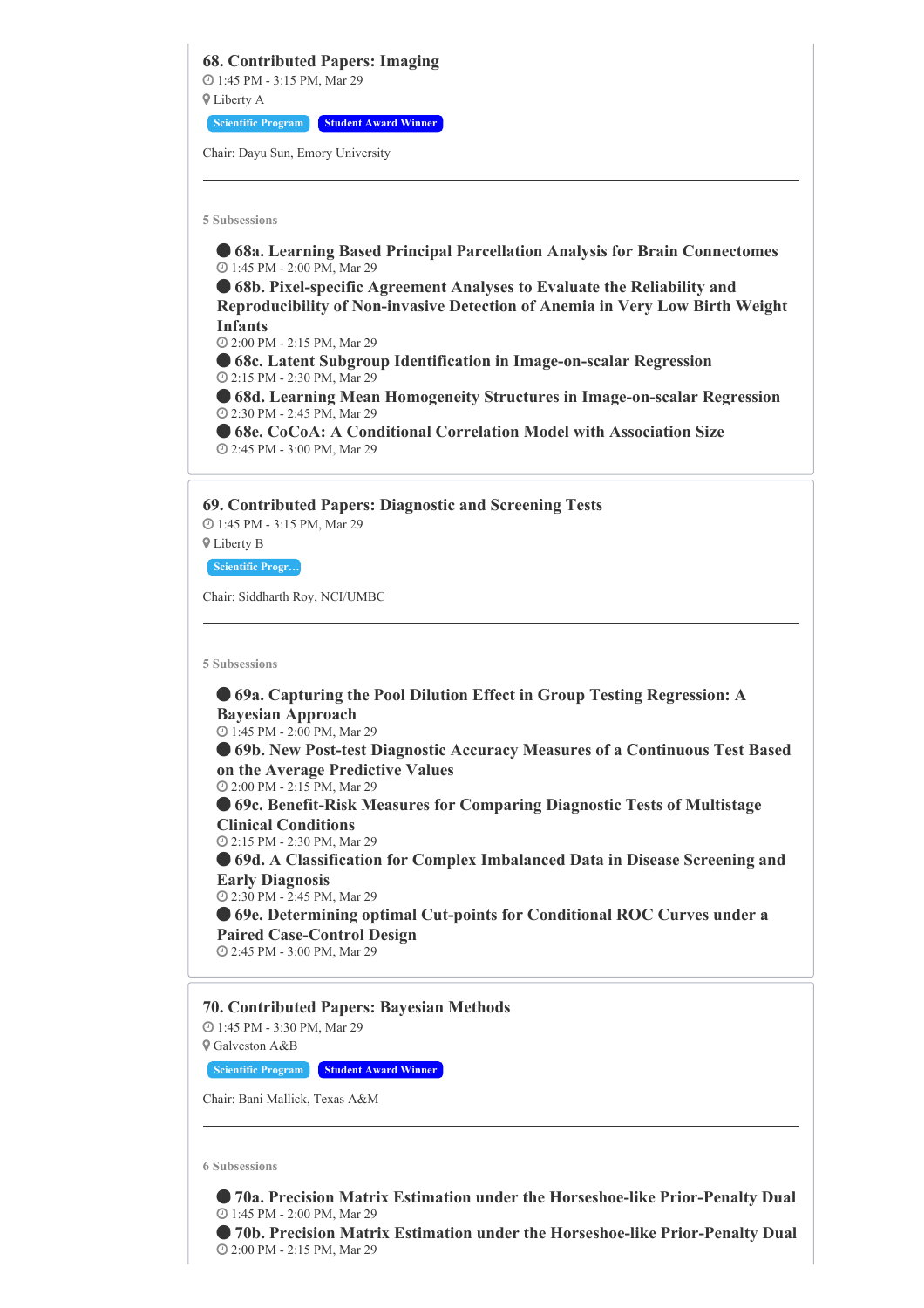**70c. A Hierarchical Model for Analyzing Multi-Site Individual-Level Disease Surveillance Data from Multiple Systems** 2:15 PM - 2:30 PM, Mar 29

 **70d. Bayesian Mixed Multidimensional Scaling for Auditory Processing** 2:30 PM - 2:45 PM, Mar 29

**70e. A New Class of Skewed Tensor Distributions**

2:45 PM - 3:00 PM, Mar 29

 **70f. Clustering Adolescent Female Physical Activity Levels with an Infinite Mixture Model on Random Effects**

3:00 PM - 3:15 PM, Mar 29

**71. Contributed Papers: Survival Analysis** 1:45 PM - 3:15 PM, Mar 29 Fort Bend A

**Scientific Program Student Award Winner**

Chair: Jiawei Xu, Gilead Sciences, Inc.

**6 Subsessions**

 **71a. A New Deep Learning Approach for Predicting Survival Processes in the Presence of Semi-Competing Risks**

1:45 PM - 2:00 PM, Mar 29

 **71b. Two-Sample Survival Probability Curves: A Graphical Approach for the Analysis of Time to Event Data in Clinical Trials**

2:00 PM - 2:15 PM, Mar 29

 **71c. The Reflected-shifted-truncated Generalized Exponential Distribution with Application to Negatively Skewed Survival Data** 2:15 PM - 2:30 PM, Mar 29

 **71d. Support Vector Machine for Dynamic Survival Prediction with Time-Dependent Covariates**

2:30 PM - 2:45 PM, Mar 29

 **71e. Models and Methods for Analyzing Clustered Recurrent Hospitalizations in the Presence of COVID-19 Effects**

2:45 PM - 3:00 PM, Mar 29

 **71f. Comparison of Three Mediation Methods Using Cox Models via Simulation Study** 3:00 PM - 3:15 PM, Mar 29

**72. Contributed Papers: Next Generation Sequencing**

 1:45 PM - 3:15 PM, Mar 29 Fort Bend B

**Scientific Progr…**

Chair: Anna Plantinga, Williams College

**6 Subsessions**

**72a. A Novel Normalization Method for Metagenomics Data**

1:45 PM - 2:00 PM, Mar 29

 **72b. Leave-one-feature-out Method for Identifying Predictive Microbiome Feature**

2:00 PM - 2:15 PM, Mar 29

 **72c. Deep Ensemble Learning Over the Microbial Phylogenetic Tree (DeepEn-Phy)**

2:15 PM - 2:30 PM, Mar 29

 **72d. Multi-omics Integrative Analysis for Incomplete Data Using Weighted pvalue Adjustment Approaches** 2:30 PM - 2:45 PM, Mar 29

 **72e. Robust Aggregation of P-values with Unknown Dependency Structure for SNP-set Test**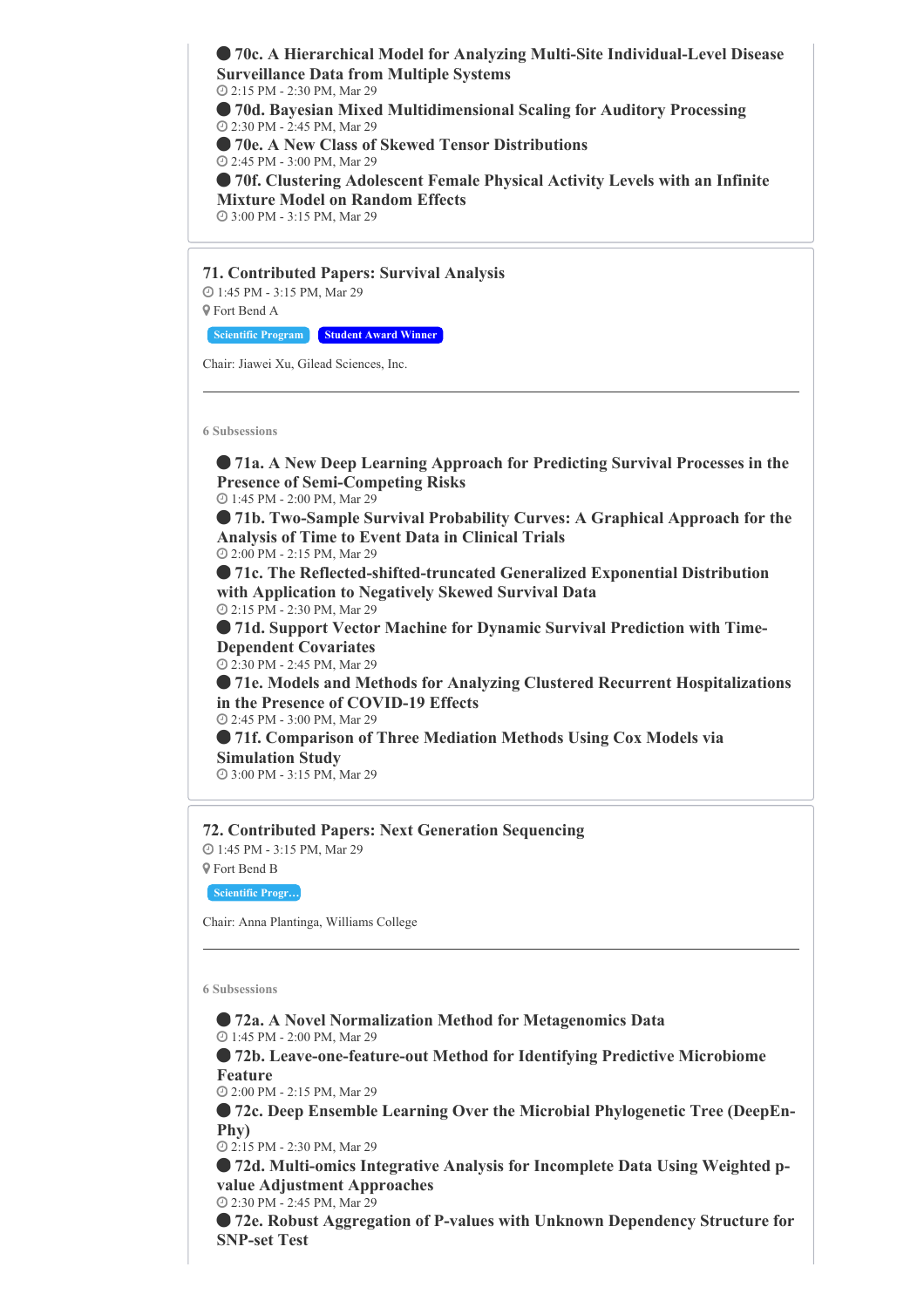# 3:45 PM **T6 | A Primer for Meta-analysis with Real-world Applications** 3:45 PM - 5:30 PM, Mar 29

**9** Montgomery

**Tutorial**

This tutorial will cover the use of meta-analysis (MA) for combining the results of multiple studies such as clinical trials and will demonstrate how to do this using several real-world applications. MA is a statistical technique for combining the results from several similar studies often available in the literature. Some of these studies report inconclusive or even conflicting results. The goal of MA is to provide a unified conclusion or explain why such a conclusion cannot be reached.

The tutorial will use the meta suite in Stata 17 for demonstration, but no prior knowledge of Stata is required. Participants will receive a temporary Stata license in advance, and those who bring their own laptops will be able to interactively follow along provided they have Stata 17 installed and up to date. Interactive participation is not required. The notes will provide sufficient information to reproduce all analyses at the attendees' convenience.

**Speaker**



**Houssein Assaad** Statacorp

**73. Recent Advances of High-dimensional and Robust Inference for Complex Data** 3:45 PM - 5:25 PM, Mar 29

Houston 1

**Scientific Progr…**

Sponsor: IMS | Organizer/Chair: Wenxin Zhou, University of California, San Diego

**4 Subsessions**

# **73a. Dynamic Treatment Effects: High-dimensional Inference Under Model Misspecification**

 3:45 PM - 4:10 PM, Mar 29 Houston 1

 **73b. Debiased Inference on Heterogeneous Quantile Treatment Effects with Regression Rank-Scores**

 4:10 PM - 4:35 PM, Mar 29 Houston 1

 **73c. Omitted Variable Bias of Lasso-based Inference Methods: A Finite Sample Analysis** 4:35 PM - 5:00 PM, Mar 29

Houston 1

 **73d. Conquer: Convolution-Smoothed Quantile Regression** 5:00 PM - 5:25 PM, Mar 29 Houston 1

**74. Trailblazing SMART Design and Statistical Learning for Precision Health** 3:45 PM - 5:25 PM, Mar 29

Houston 2

**Scientific Progr…**

Organizer/Chair: Kelley Kidwell, University of Michigan

**4 Subsessions**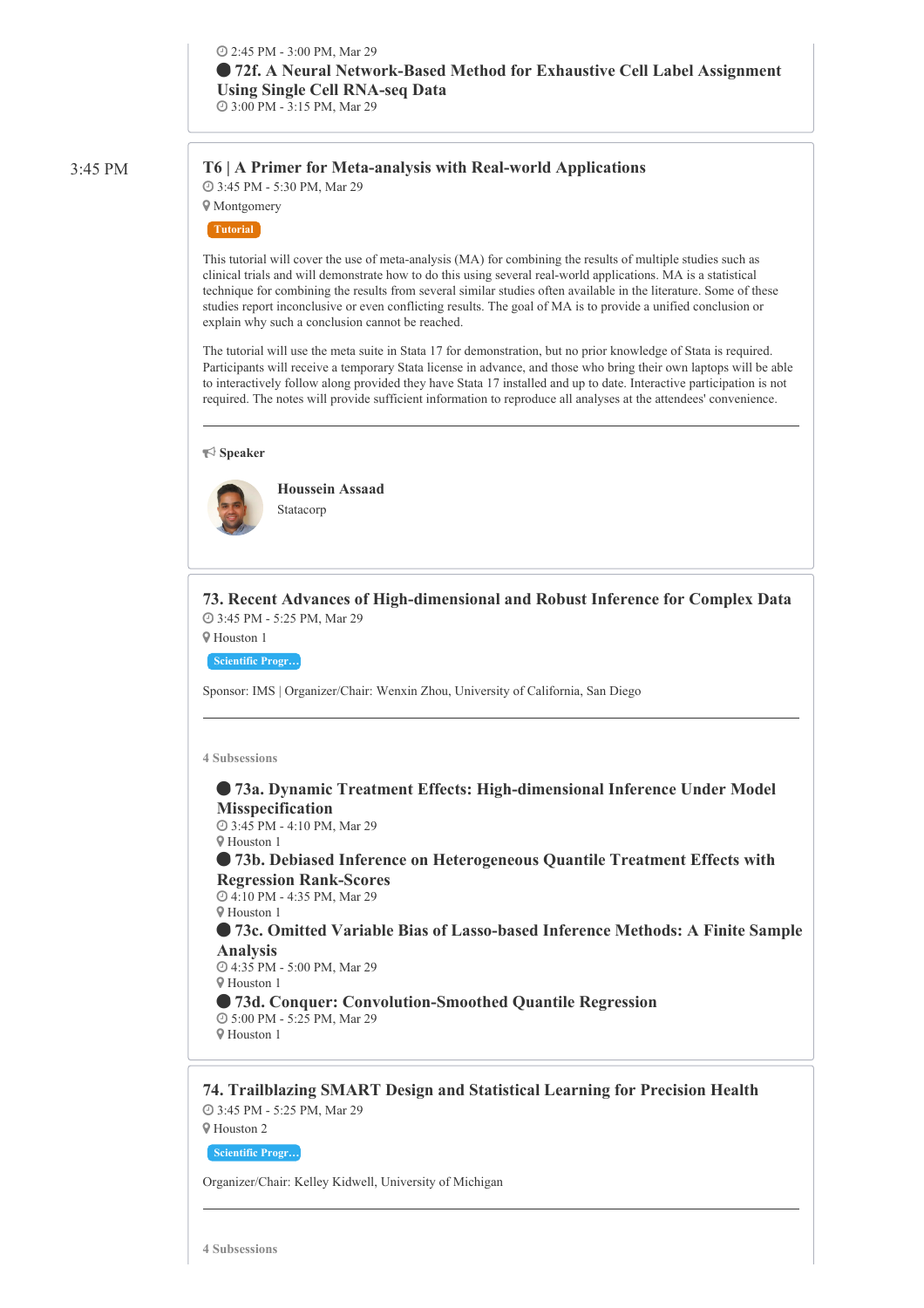**74a. Using Statistical Learning to Promote Evidence-based Precision Health Care** 3:45 PM - 4:10 PM, Mar 29 Houston 2 **74b. SMART Design with Re-randomization Based on a Tailoring Function** 4:10 PM - 4:35 PM, Mar 29 Houston 2 **74c. Interim Monitoring in Sequential Multiple Assignment Randomized Trials** 4:35 PM - 5:00 PM, Mar 29 Houston 2 **74d. Discussant** 5:00 PM - 5:25 PM, Mar 29 Houston 2

#### **75. Distributional Data Analysis: Methods and Applications in Wearables and Neuroimaging**

3:45 PM - 5:25 PM, Mar 29

Houston 3

**Scientific Progr…**

Organizer: Vadim Zipunnikov, Johns Hopkins University | Chair: Ahbirup Datta, Johns Hopkins University

#### **4 Subsessions**

 **75a. Distributional Regression with Application on Functional Connectivity** 3:45 PM - 4:10 PM, Mar 29

Houston 3

 **75b. Scalar on Time-by-distribution Regression and Its Application for Modelling Associations Between Daily-living Physical Activity and Cognitive Functions in Alzheimer's Disease**

 4:10 PM - 4:35 PM, Mar 29 Houston 3

 **75c. Fréchet Regression and Wasserstein Covariance for Random Density Data** 4:35 PM - 5:00 PM, Mar 29

 Houston 3 **75d. Distributional Regression Models** 5:00 PM - 5:25 PM, Mar 29

Houston 3

# **76. Modern Methods for Estimation and Inference**

 3:45 PM - 5:25 PM, Mar 29 Houston 4

**Scientific Progr…**

Sponsor: IMS | Organizer/Chair: Yiyuan She, Florida State University

**4 Subsessions**

 **76a. L-2 Regularized Maximum Likelihood for Beta-model Estimation in Large and Sparse Networks** 3:45 PM - 4:10 PM, Mar 29 **76b. Statistical Inference of Robust Regression with Contaminated Errors** 4:10 PM - 4:35 PM, Mar 29 **76c. Envelope-based Partial Partial Least Squares with Application to Cytokine-based Biomarker Analysis for COVID-19** 4:35 PM - 5:00 PM, Mar 29 **76d. Slow Kill for Big Data Learning** 5:00 PM - 5:25 PM, Mar 29

**77. Precision Medicine: New Methods and Innovative Applications** 3:45 PM - 5:25 PM, Mar 29 Houston 5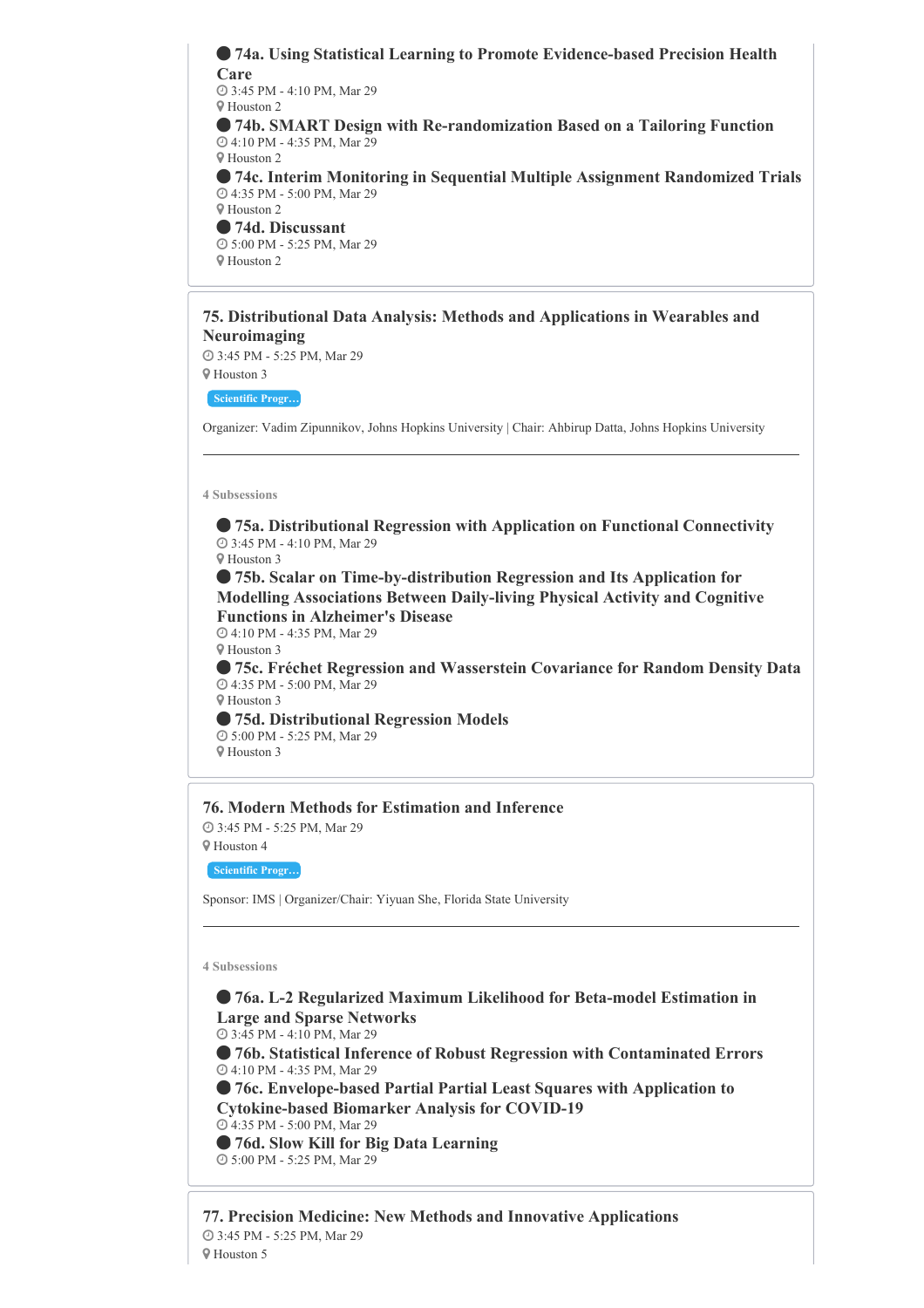**Scientific Progr…**

Organizer/Chair: Yichuan Zhao, Georgia State University

**4 Subsessions**

 **77a. Multi-Scale Analysis of Mucosal Microbiome and Immune Profiling in Inflammatory Bowel Disease** 3:45 PM - 4:10 PM, Mar 29

 **77b. Machine Learning Approaches for Optimizing Treatment Strategies for Mental Disorders** 4:10 PM - 4:35 PM, Mar 29

 **77c. Constructing Stabilized Dynamic Surveillance Rules for Optimal Monitoring Schedule** 4:35 PM - 5:00 PM, Mar 29

 **77d. Knowledge-guided Bayesian Factor Analysis for Integrative Analysis of Multi-Omics Data**

5:00 PM - 5:25 PM, Mar 29

### **78. Analysis of Complex Survival Data**

 3:45 PM - 5:25 PM, Mar 29 Houston 6

**Scientific Progr…**

Sponsor: IMS | Organizer/Chair: Lan Wang, University of Miami

**4 Subsessions**

 **78a. Statistical Inference for Cox Proportional Hazards Models with a Diverging Number of Covariates** 3:45 PM - 4:10 PM, Mar 29

 **78b. A New Framework for High Dimensional Statistical Inference: Quantifying Joint Impacts of Molecular Biomarkers on Cancer Outcomes** 4:10 PM - 4:35 PM, Mar 29

 **78c. On Estimating Optimal Regime for Treatment Initiation Time Based on Restricted Mean Residual Lifetime**

4:35 PM - 5:00 PM, Mar 29

 **78d. Recurrent Events Modeling Based on a Reflected Brownian Motion with Application to Hypoglycemia**

5:00 PM - 5:25 PM, Mar 29

#### **79. Contributed Papers: Clinical Trials**

 3:45 PM - 5:15 PM, Mar 29 Houston 7

**Scientific Progr…**

Chair: Andrew J. Spieker, Vanderbilt University Medical Center

**6 Subsessions**

 **79a. Case Weighted Adaptive Power Priors for Hybrid Analyses with Time-to-Event Data**

3:45 PM - 4:00 PM, Mar 29

 **79b. Optimal Priors for the Power Parameter of the Normalized Power Prior** 4:00 PM - 4:15 PM, Mar 29

 **79c. A Bayesian Design for Basket Trial with Survival Endpoint** 4:15 PM - 4:30 PM, Mar 29

 **79d. Multi-Regional Clinical Trials for Time-to-Event Endpoints with Application to Cardiovascular Outcomes Studies**

4:30 PM - 4:45 PM, Mar 29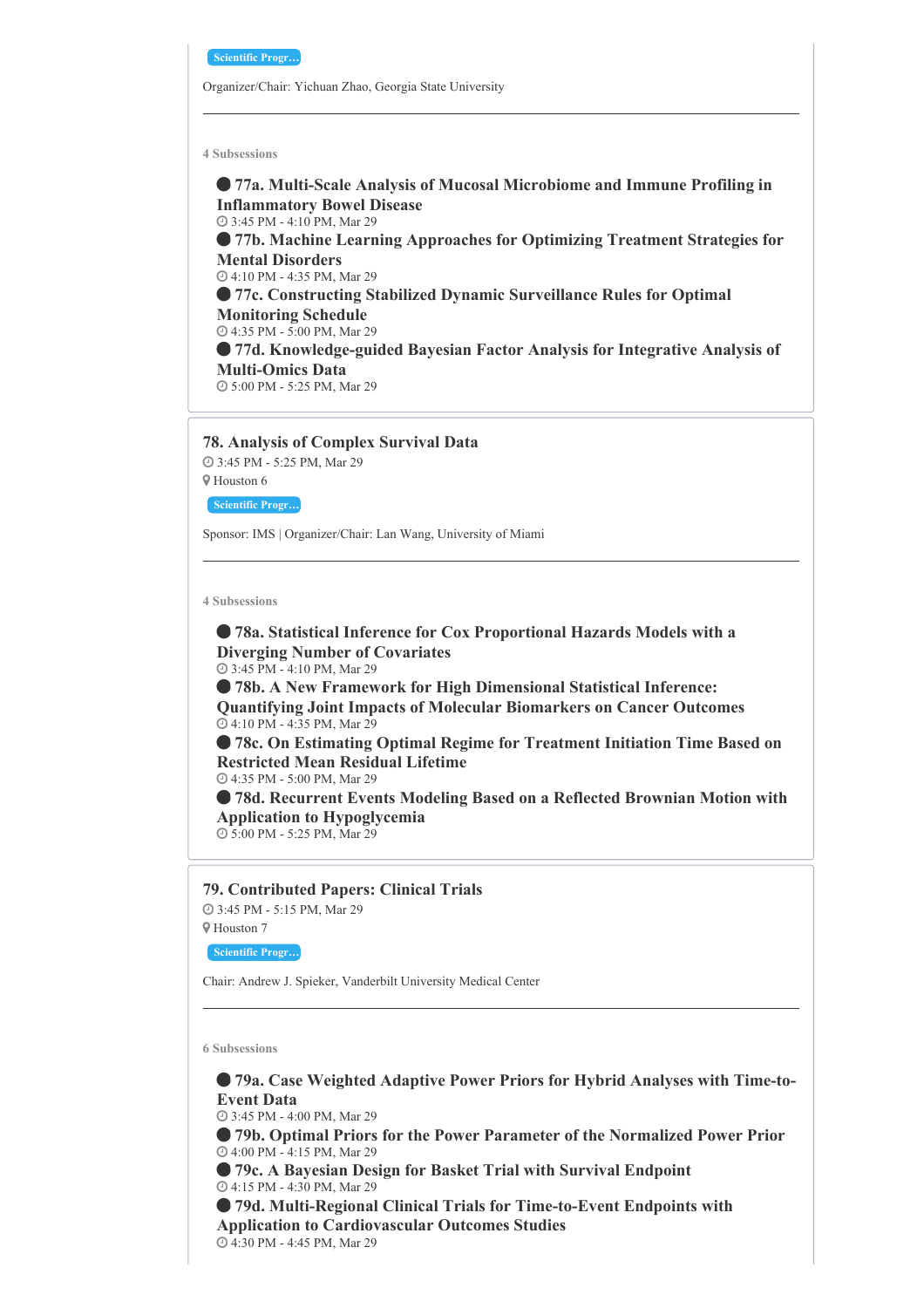**79e. Using Subject Level Covariate Information in Bayesian Mixture Models for Basket Trials** 4:45 PM - 5:00 PM, Mar 29

 **79f. A Seamless Bayesian Phase I-II Design for Dose Selection in Relapsing Remitting-Multiple Sclerosis (RR-MS)**

5:00 PM - 5:15 PM, Mar 29

**80. Contributed Papers: Causal Inference** 3:45 PM - 5:15 PM, Mar 29 Liberty A

**Scientific Progr…**

Chair: Yinchu Zhu, Brandeis University

**6 Subsessions**

 **80a. Mediation Analysis with Multiple Sources of Information** 3:45 PM - 4:00 PM, Mar 29

 **80b. A More Flexible Bayesian Non-parametric Approach to Causal Mediation** 4:00 PM - 4:15 PM, Mar 29

 **80c. Mediation Analysis for Zero-inflated Mediators with Count Data** 4:15 PM - 4:30 PM, Mar 29

 **80d. A Two-Stage Least Squares-Based Sensitivity Analysis Approach for Assessing the Role of Engagement with Text Message-Delivered Interventions** 4:30 PM - 4:45 PM, Mar 29

 **80e. Combining Covariate Adjustment with Information Monitoring and Group Sequential Designs to Improve Randomized Trial Efficiency** 4:45 PM - 5:00 PM, Mar 29

 **80f. A Seamless Bayesian Phase I-II Design for Dose Selection in Relapsing Remitting-Multiple Sclerosis (RR-MS)** 5:00 PM - 5:15 PM, Mar 29

**81. Contributed Papers: Genomics**

 3:45 PM - 5:30 PM, Mar 29 Liberty B

**Scientific Progr…**

Chair: Qian Li, St. Jude Children's Research Hospital

**5 Subsessions**

 **81a. Assisted Clustering of Gene Expression Data Using Regulator Data from Different but Overlapping Samples**

3:45 PM - 4:00 PM, Mar 29

 **81b. Robust and Accurate Cell Type Fraction Estimation of Bulk Transcriptomics Datavia Ensemble Deconvolution**

 4:00 PM - 4:15 PM, Mar 29 **81d. Adjusting for Covariates in the Visualization of High-dimensional Data**

4:30 PM - 4:45 PM, Mar 29

 **81e. Association Study Between Gene Expression and Multiple Phenotypes in Omics Applications of Complex Diseases**

4:45 PM - 5:00 PM, Mar 29

 **81f. Probabilistic Multilevel Canonical Correlation Analysis (CCA) for Integrative Analysis of Multi-Omics Data** 5:00 PM - 5:15 PM, Mar 29

**82. Contributed Papers: High Dimensional Data** 3:45 PM - 5:30 PM, Mar 29 Galveston A&B

**Scientific Progr…**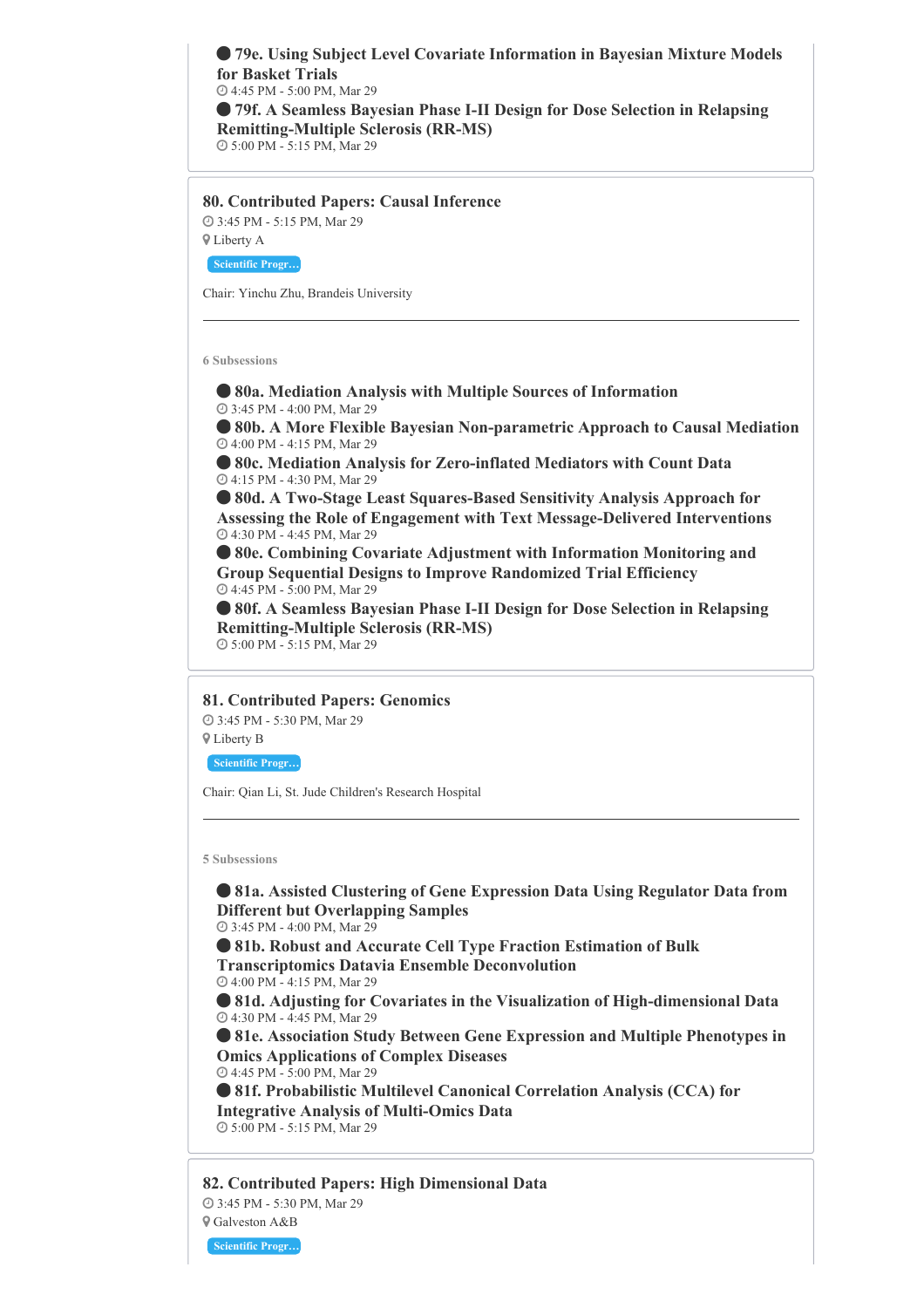**82a. A Univariate Approach to High-Dimensional Linear Mixed Modeling via the EM algorithm**

3:45 PM - 4:00 PM, Mar 29

 **82b. A Novel Approach to Mediation Analysis of the Microbiome Using the LDM**

4:00 PM - 4:15 PM, Mar 29

 **82c. Automatic Functional Form Selection for Continuous Covariates** 4:15 PM - 4:30 PM, Mar 29

 **82d. Deep IDA: A Deep Learning Method for Integrative Discriminant Analysis of Multi-View Data with Feature Ranking with Applications to COVID-19 Disease Severity**

4:30 PM - 4:45 PM, Mar 29

 **82e. Modeling and Estimating a Threshold Effect: An Application to Improving Cardiac Surgery Practices**

4:45 PM - 5:00 PM, Mar 29

 **82f. Quantifying Uncertainty of Subsampling-based Ensemble Methods under a U-statistic Framework**

5:00 PM - 5:15 PM, Mar 29

 **82g. Learning Multimodal Data using Deep Neural Networks in Classification** 5:15 PM - 5:30 PM, Mar 29

#### **83. Contributed Papers: Missing Data**

 3:45 PM - 5:15 PM, Mar 29 Fort Bend A

**Scientific Progr…**

Chair: Benjamin B. Risk, Emory University

**6 Subsessions**

 **83a. Data Fusion for Time-to-Event Outcomes** 3:45 PM - 4:00 PM, Mar 29 **83b. Missing Data Imputation via State Space Model for Non-stationary Multivariate Time Series in mHealth** 4:00 PM - 4:15 PM, Mar 29 **83c. Integrative Nearest Neighbor Classifier for Block-missing Multi-modality Data** 4:15 PM - 4:30 PM, Mar 29 **Sparse Functional Boxplots for Multivariate Curves** 4:30 PM - 4:45 PM, Mar 29 **83e. Analysis of Intensive Longitudinal Data in Crossover Designs with Ignorable and Nonignorable Dropout** 4:45 PM - 5:00 PM, Mar 29 **83f. A Bayesian Causal Inference Approach in Observational Studies with Missingness in Covariates and Outcomes** 5:00 PM - 5:15 PM, Mar 29 **84. Contributed Papers: Prediction/Prognostic Modeling**

 3:45 PM - 5:30 PM, Mar 29 Fort Bend B

**Scientific Progr…**

Chair: TBA

**7 Subsessions**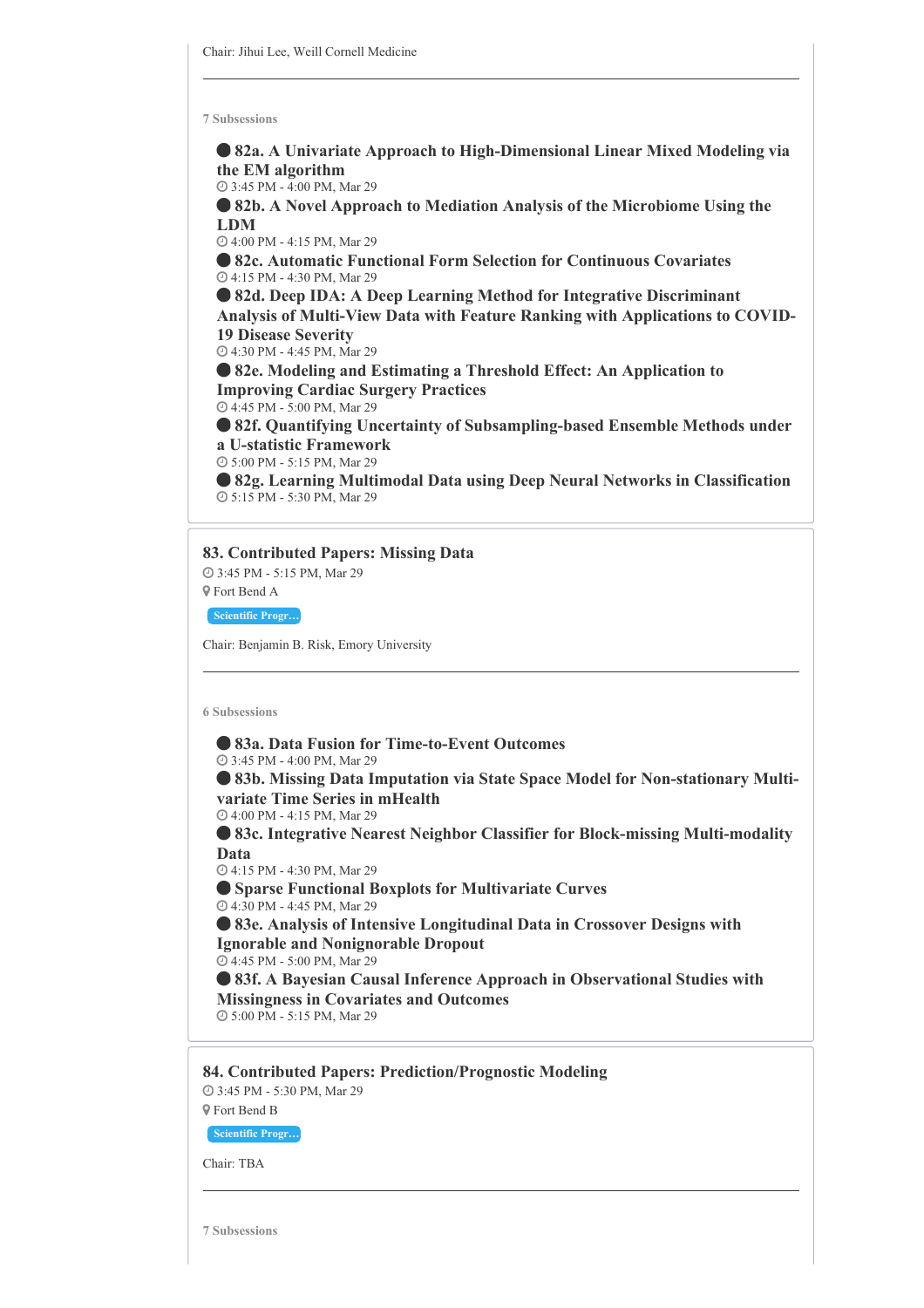| <b>• 84a. Novel Machine Learning Methods for Detecting Susceptibility Genetic</b>                              |  |  |  |  |  |
|----------------------------------------------------------------------------------------------------------------|--|--|--|--|--|
| Signatures and Early Prediction for COVID-19 Contraction, Severity and<br><b>Related Cognitive Impairments</b> |  |  |  |  |  |
| @ 3:45 PM - 4:00 PM, Mar 29                                                                                    |  |  |  |  |  |
| • 84b. Multi-source Federated Transfer Learning for Improved Prediction in                                     |  |  |  |  |  |
| <b>Underrepresented Populations</b><br>@ 4:00 PM - 4:15 PM, Mar 29                                             |  |  |  |  |  |
| • 84c. Deep Neural Network on Interval Censored Data: Application to the                                       |  |  |  |  |  |
| Prediction of Alzheimer's Disease using ADNI Genetic Data                                                      |  |  |  |  |  |
| @ 4:15 PM - 4:30 PM, Mar 29                                                                                    |  |  |  |  |  |
| • 84d. Dynamic Prediction of Alzheimer's Disease by Integrative Analysis of                                    |  |  |  |  |  |
| <b>Multi-omics Data and Longitudinal Outcomes</b><br>@ 4:30 PM - 4:45 PM, Mar 29                               |  |  |  |  |  |
| • 84e. Tackling Dynamic Prediction of Death in Patients With Recurrent                                         |  |  |  |  |  |
| <b>Cardiovascular Events</b>                                                                                   |  |  |  |  |  |
| @ 4:45 PM - 5:00 PM, Mar 29                                                                                    |  |  |  |  |  |
| • 84f. Dynamic Prediction of Residual Life with Longitudinal Covariates Using                                  |  |  |  |  |  |
| <b>LSTMs</b>                                                                                                   |  |  |  |  |  |
| © 5:00 PM - 5:15 PM, Mar 29                                                                                    |  |  |  |  |  |
| 84g. A Bayesian Learning Model to Predict the Risk for Cannabis Use Disorder<br>@ 5:15 PM - 5:30 PM, Mar 29    |  |  |  |  |  |
|                                                                                                                |  |  |  |  |  |
| <b>Industry Partner Mixer &amp; Business Meeting (in-person)</b>                                               |  |  |  |  |  |
| <b>@ 5:30 PM - 6:30 PM, Mar 29</b>                                                                             |  |  |  |  |  |

5:30 PM **Industry Partner Mixer & Business Meeting (in-person)**

# **Wed, Mar 30, 2022**

 $\sqrt{2}$ 

 Houston Foyer **Scientific Progr…**

| $7:30$ AM | <b>Program Committee Breakfast Meeting (by Invitation Only)</b><br>@ 7:30 AM - 9:00 AM, Mar 30<br><b>9 Harris</b><br><b>Committee Meeting</b><br><b>Scientific Program</b>                                                                                                                                                                                                                                                                                                                                                                                                                                                                             |  |  |
|-----------|--------------------------------------------------------------------------------------------------------------------------------------------------------------------------------------------------------------------------------------------------------------------------------------------------------------------------------------------------------------------------------------------------------------------------------------------------------------------------------------------------------------------------------------------------------------------------------------------------------------------------------------------------------|--|--|
| $8:30$ AM | 85. Statistical Methods for Causal Inference and Personalized Treatment in Big<br><b>Observational Data</b><br>@ 8:30 AM - 10:15 AM, Mar 30<br><b>V</b> Houston 1<br><b>Scientific Progr</b><br>Sponsor: IMS   Organizer/Chair: Qi Zheng, University of Louisville                                                                                                                                                                                                                                                                                                                                                                                     |  |  |
|           | <b>4 Subsessions</b><br>• 85a. Estimating Optimal Infinite Horizon Dynamic Treatment Regimes via pT-<br>Learning<br>@ 8:30 AM - 8:55 AM, Mar 30<br><b>9 Houston 1</b><br>• 85b. Statistical Methods for Assessing Drug Interactions Using Observational<br>Data<br>© 8:55 AM - 9:20 AM, Mar 30<br><b>V</b> Houston 1<br>• 85c. Group Testing in Large-scale Observational Data and Applications in<br><b>COVID-19 Pandemic</b><br>@ 9:20 AM - 9:45 AM, Mar 30<br><b>V</b> Houston 1<br>• 85d. Estimating Heterogeneous Treatment Effects with Right-censored Data<br>via Causal Survival Forests<br>@ 9:45 AM - 10:10 AM, Mar 30<br><b>V</b> Houston 1 |  |  |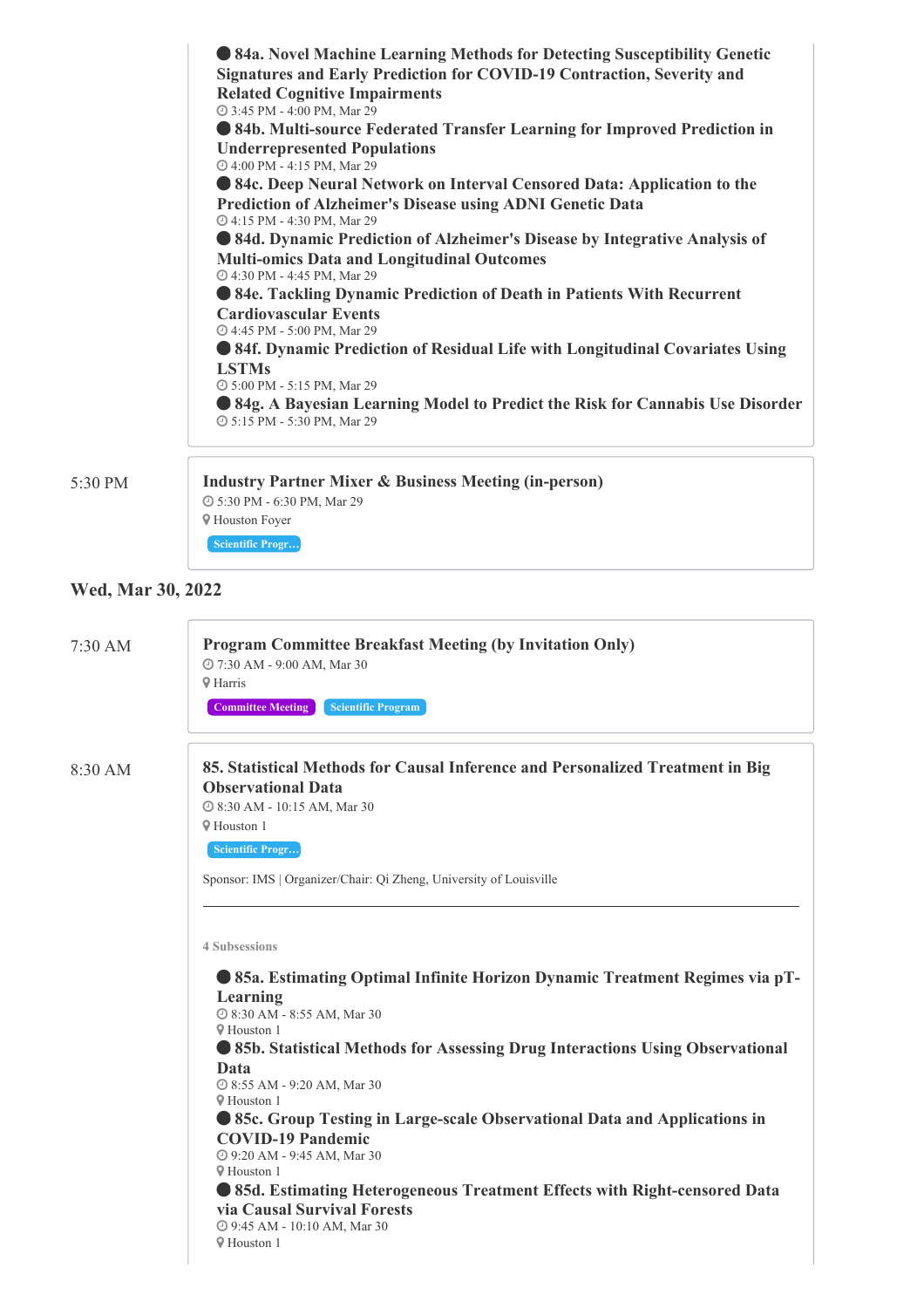**86. Novel Data Science Approaches to Eliminate Health Disparities** 8:30 AM - 10:15 AM, Mar 30 Houston 2 **Scientific Progr…** Organizer: Hilary Aroke, University of Rhode Island | Chair: Ashley Buchanan, University of Rhode Island **4 Subsessions 86a. Diet Quality and the Gut Microbiota in Women Living in Alabama** 8:30 AM - 8:55 AM, Mar 30 Houston 2 **86b. Novel Application of a Multistate Model to Investigate Disparities in Access to Treatment for Opioid Use Disorder in Rhode Island** 8:55 AM - 9:20 AM, Mar 30 Houston 2 **86c. New Approaches to Model Multi-level Social Networks for Evaluating the Impact of Demographics on Health Disparities of Epidemic Trajectories in the NYC Population** 9:20 AM - 9:45 AM, Mar 30

Houston 2

 **86d. Discussant** 9:45 AM - 10:10 AM, Mar 30 Houston 2

# **87. Modern Tree-integrative Statistical Methods for Biomedical and Public Health Studies**

 8:30 AM - 10:15 AM, Mar 30 Houston 3

**Scientific Progr…**

Organizer: Zhenke Wu, Department of Biostatistics, University of Michigan, Ann Arbord | Chair: Mengbing Li, Department of Biostatistics, University of Michigan, Ann Arbor

#### **4 Subsessions**

 **87a. Identifying Brain Hierarchical Structures Associated with Alzheimer's Disease Using a Regularized Regression Method with Tree Predictors** 8:30 AM - 8:55 AM, Mar 30

Houston 3

 **87b. Visualizing Gene Trees to Investigate Gene and Genome Level Evolutionary Histories**

 8:55 AM - 9:20 AM, Mar 30 Houston 3

 **87c. Inferring Phenotypic Trait Evolution on Large Trees with Many Incomplete Measurements** 9:20 AM - 9:45 AM, Mar 30

Houston 3

 **87d. It's All Relative: New Regression Paradigm for Microbiome Compositional Data**

 9:45 AM - 10:10 AM, Mar 30 Houston 3

# **88. Recent Advances in Statistical Methods for Spatially-resolved Transcriptomics Data Analysis**

 8:30 AM - 10:15 AM, Mar 30 Houston 4

**Scientific Progr…**

Organizer/Chair: Stephanie Hicks, Johns Hopkins Bloomberg School of Public Health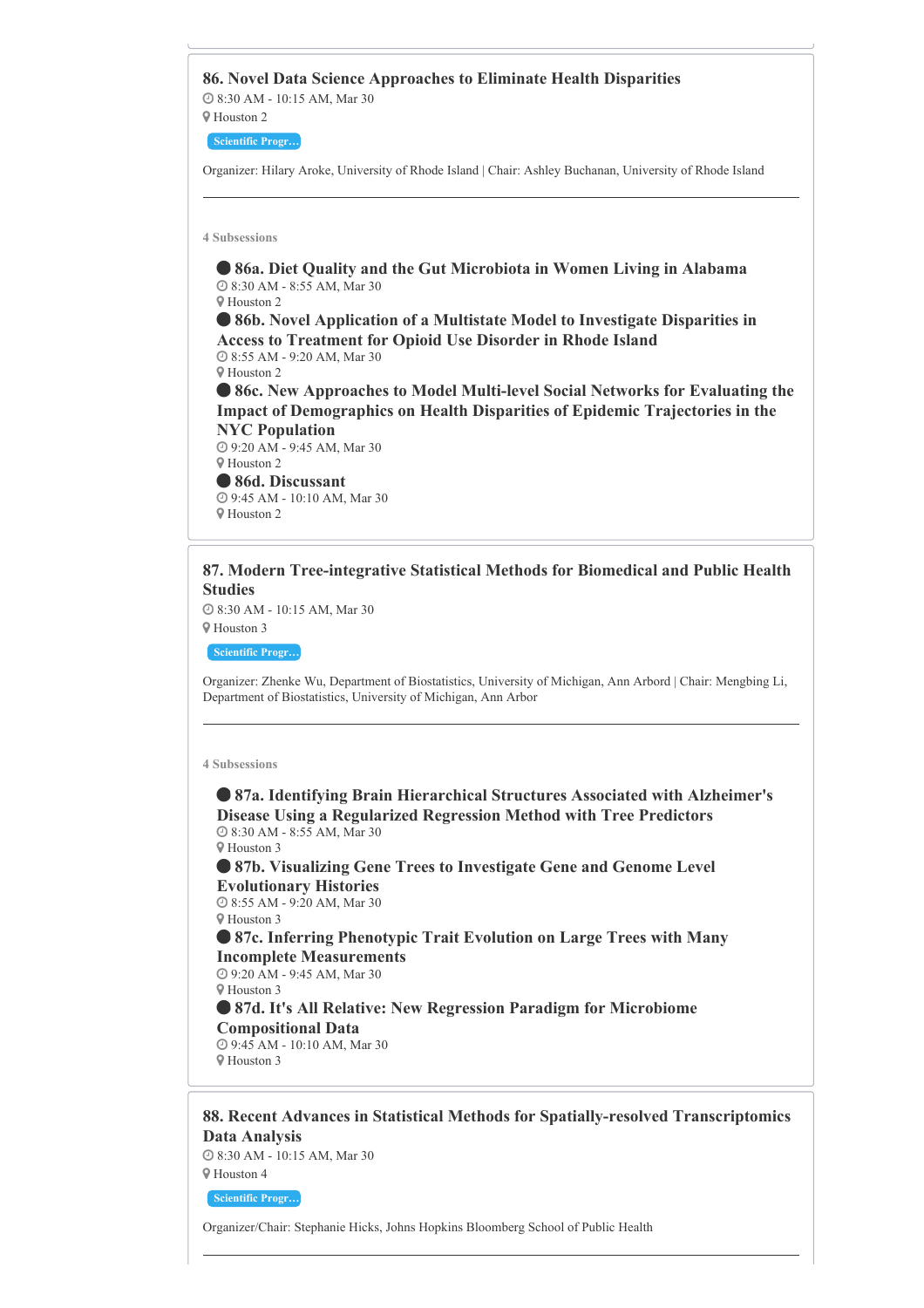**88a. Analyzing Spatial Gene Expression Architecture in Tissue Sections at Increased Resolution** 8:30 AM - 8:55 AM, Mar 30

 **88b. Spatially Aware Dimension Reduction for Spatial Transcriptomics** 8:55 AM - 9:20 AM, Mar 30

 **88c. Multi-scale Computational Analysis of Spatially Resolved Transcriptomic Imaging Data**

9:20 AM - 9:45 AM, Mar 30

 **88d. Scalable Identification of Spatially Variable Genes Within and Between Cell Populations in Spatially Resolved Transcriptomics Data** 9:45 AM - 10:10 AM, Mar 30

#### **89. Statistical Methods for High Density Neuronal Recordings**

 8:30 AM - 10:15 AM, Mar 30 Houston 5

**Scientific Progr…**

Organizer/Chair: Brian Caffo, Johns Hopkins; Hernando Ombao, KAUST

#### **4 Subsessions**

 **89a. Modeling Trial-specific Trends in Eye Tracking Data Using Functional Data Analysis**

8:30 AM - 8:55 AM, Mar 30

 **89b. Exploring Spectral Dependence in Multivariate Time Series** 8:55 AM - 9:20 AM, Mar 30

 **89c. Semi-parametric Independent Component Analysis in the Time-frequency Domain**

9:20 AM - 9:45 AM, Mar 30

 **89d. Comparing Populations of High-density EEG Spectra** 9:45 AM - 10:10 AM, Mar 30

**90. Novel Methods for Spatial Environmental Exposures and Health**

 8:30 AM - 10:10 AM, Mar 30 Houston 6

**Scientific Progr…**

Organizer/Chair: Jenna Krall, George Mason University

**4 Subsessions**

 **90a. Measurement Error in Built Environment Studies** 8:30 AM - 8:55 AM, Mar 30 **90b. Spatial-Temporal Modeling for Public Health Surveillance through Wastewater** 8:55 AM - 9:20 AM, Mar 30 **90c. How Close and How Much? Linking Health Outcomes to Spatial Distributions of Built Environment Features** 9:20 AM - 9:45 AM, Mar 30 **90d. Health-relevant Calibration of Low-cost Air Pollution Monitoring Data** 9:45 AM - 10:10 AM, Mar 30

**91. Contributed Papers: Clinical Trials** 8:30 AM - 10:15 AM, Mar 30 Houston 7

**Scientific Program Student Award Winner**

Chair: Miki Horiguchi, Dana-Farber Cancer Institute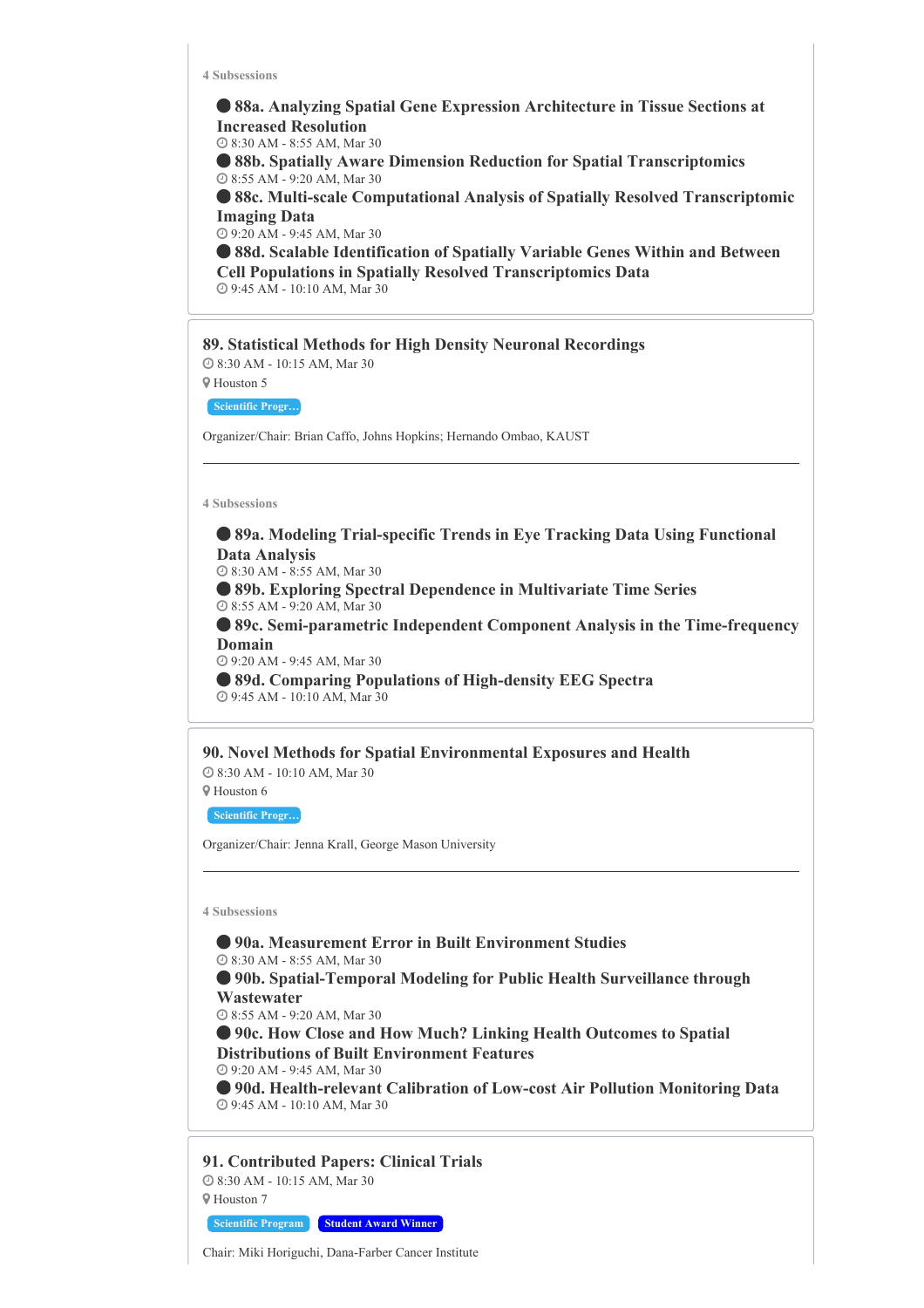**91a. Power Analysis for Cluster Randomized Trials with Multiple Continuous Co-primary Endpoints**

8:30 AM - 8:45 AM, Mar 30

 **91b. Methods for Surrogate Endpoint Evaluation with Heterogeneity in Surrogate Quality Across Treatment or Disease Categories** 8:45 AM - 9:00 AM, Mar 30

 **91c. Bayesian Design of Clinical Trials Using Joint Cure Rate Models for Longitudinal and Time-to-event Data** 9:00 AM - 9:15 AM, Mar 30

 **91d. A Review of Methods to Evaluate Safety of Response-guided Dose-titrated Drugs**

9:15 AM - 9:30 AM, Mar 30

 **91f. Learning Optimal Treatment Strategies for Hypotension During Surgery Using Deep Reinforcement Learning**

9:30 AM - 9:45 AM, Mar 30

 **91g. Prediction-Based Replacement Algorithms for Adaptive Allocation of Distal Outcomes**

10:00 AM - 10:15 AM, Mar 30

#### **92. Contributed Papers: Longitudinal Data**

 8:30 AM - 10:00 AM, Mar 30 Liberty A

**Scientific Progr…**

Chair: Lihui Zhao, Northwestern University

**6 Subsessions**

 **92a. Generalized Additive Mixed Models for Assessing the Relationship betweenAmbulatory Blood Pressure Profiles and Financial Responsibility in African-American Women** 8:30 AM - 8:45 AM, Mar 30 **92b. Comparison of Three Group-based Trajectory Modeling Methods Using Simulation** 8:45 AM - 9:00 AM, Mar 30 **92c. Efficient Design and Analysis of a Two-Phase Study with Longitudinal Binary Outcomes** 9:00 AM - 9:15 AM, Mar 30 **92d. A 'Divide-and-Conquer' EM Algorithm for Large Non-Gaussian Longitudinal Data with Irregular Follow-Ups** 9:15 AM - 9:30 AM, Mar 30 **92e. Three-Part Random Effect Models for Longitudinal Skewed Survey Response Data** 9:30 AM - 9:45 AM, Mar 30 **92f. Neurocognitive Differences and Mortality Risk Estimation Among HIV and Frail Groups in Multicenter AIDS Cohort Study (MACS)** 9:45 AM - 10:00 AM, Mar 30 **93. Contributed Papers: Multivariate Methods**

8:30 AM - 9:45 AM, Mar 30

Liberty B

**Scientific Progr…**

Chair: Zhihua Su, University of Florida

**5 Subsessions**



**93a. A Kernel-based Multivariate Test of Independence for Cluster-correlated**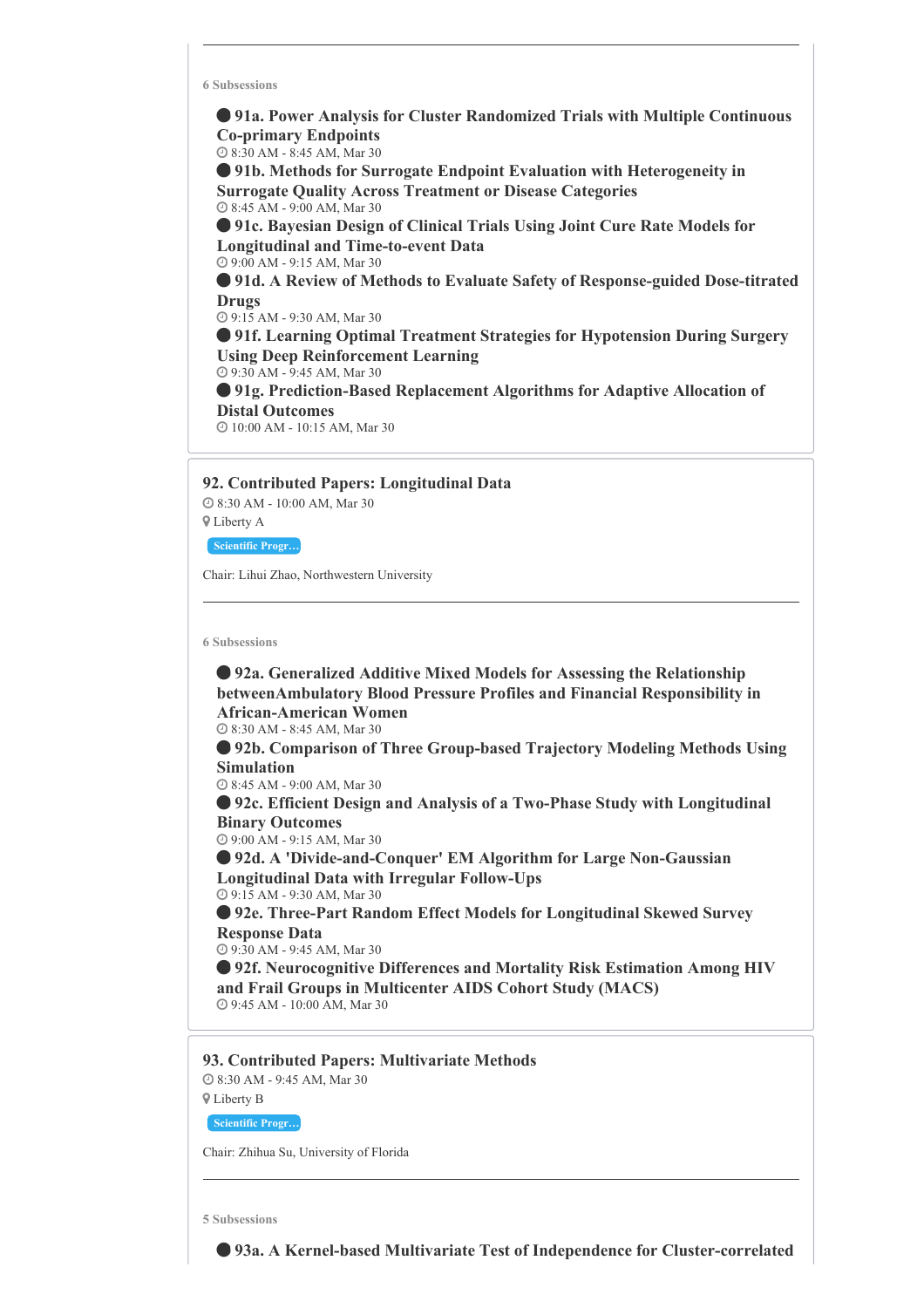**Data**

8:30 AM - 8:45 AM, Mar 30

 **93b. Functional-Coefficient Models for Multivariate Time Series in Designed Experiments: With Applications to Brain Signals**

 8:45 AM - 9:00 AM, Mar 30 **93c. Club Exco: Clustering brain extreme communities from multi-channel**

**EEG data**

9:00 AM - 9:15 AM, Mar 30

 **93d. A Bayesian Approach to Multiple Testing, Analysis, and Study Design for Response Variables of Mixed Types**

9:15 AM - 9:30 AM, Mar 30

 **93e. Mixed Effects Spectral Vector Autoregressive Model: With Applications to Brain Connectivity**

9:30 AM - 9:45 AM, Mar 30

#### **94. Contributed Papers: Personalized Medicine**

 8:30 AM - 10:15 AM, Mar 30 Montgomery

**Scientific Program Student Award Winner**

Chair: Abdus S. Wahed, University of Pittsburgh

**7 Subsessions**

 **94a. Contrast Weighted Learning for Robust Optimal Treatment Rule Estimation**

8:30 AM - 8:45 AM, Mar 30

 **94b. Learning Optimal Dynamic Treatment Regimes Subject to Stagewise Risk Controls**

8:45 AM - 9:00 AM, Mar 30

 **94c. Individualized Treatment Rules for HER2-Positive Breast Cancer: A Reproducible and Generalizable Pipeline** 9:00 AM - 9:15 AM, Mar 30

 **94d. Identifying Optimally Cost-effective Dynamic Treatment Regimes with a Q-learning Approach**

9:15 AM - 9:30 AM, Mar 30

 **94e. Sensitivity Analysis for Non-ignorable Missing Data in Sequential Multiple Assignment Randomized Trials: A Pattern Mixture Model Approach** 9:30 AM - 9:45 AM, Mar 30

 **94f. Mixed-Response State-Space Model for Analyzing Multi-Dimensional Digital Phenotypes**

9:45 AM - 10:00 AM, Mar 30

 **94g. A Flexible Bayesian Framework for Individualized Inference via Adaptive Borrowing**

10:00 AM - 10:15 AM, Mar 30

**95. Contributed Papers: Time Series**

 8:30 AM - 10:15 AM, Mar 30 Fort Bend A

**Scientific Program Student Award Winner**

Chair: Xiaoxuan Cai, Columbia University

**7 Subsessions**

 **95a. Adaptive Clustering and Feature Selection for Categorical Time Series Using Interpretable Frequency-Domain Features** 8:30 AM - 8:45 AM, Mar 30 **95b. Smooth Online Parameter Estimation for Time Varying VAR Models with Application to Rat's LFP Data** 8:45 AM - 9:00 AM, Mar 30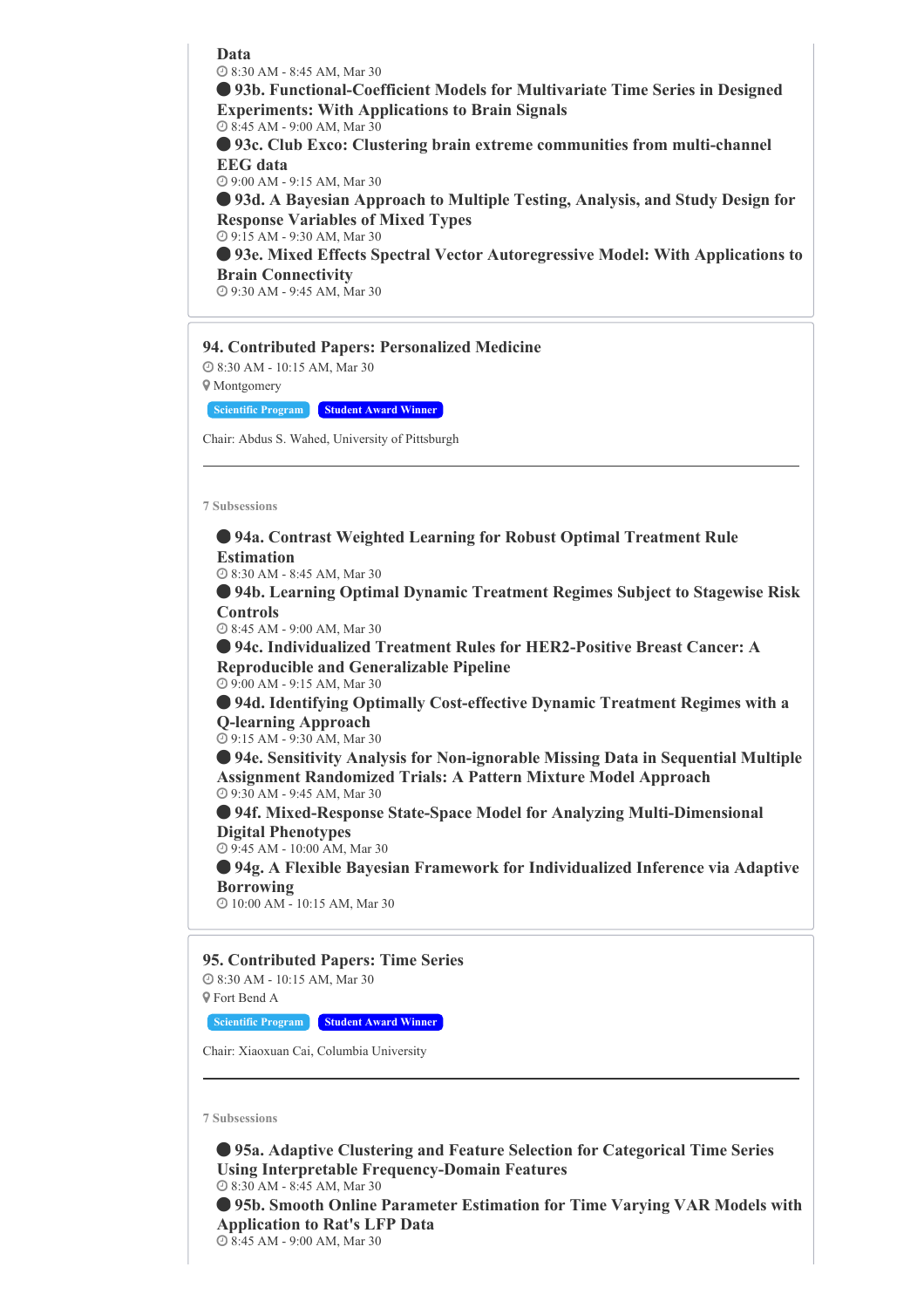

 **97b. Scale-Simulation for Non-Compositional Inference of Sequence Count Data** 10:55 AM - 11:20 AM, Mar 30

 Houston 1 **97c. Joint Matrix Decomposition Regression** 11:20 AM - 11:45 AM, Mar 30 Houston 1 **97d. A Phylogeny-based Test of Mediation Effect in Microbiome** 11:45 AM - 12:10 PM, Mar 30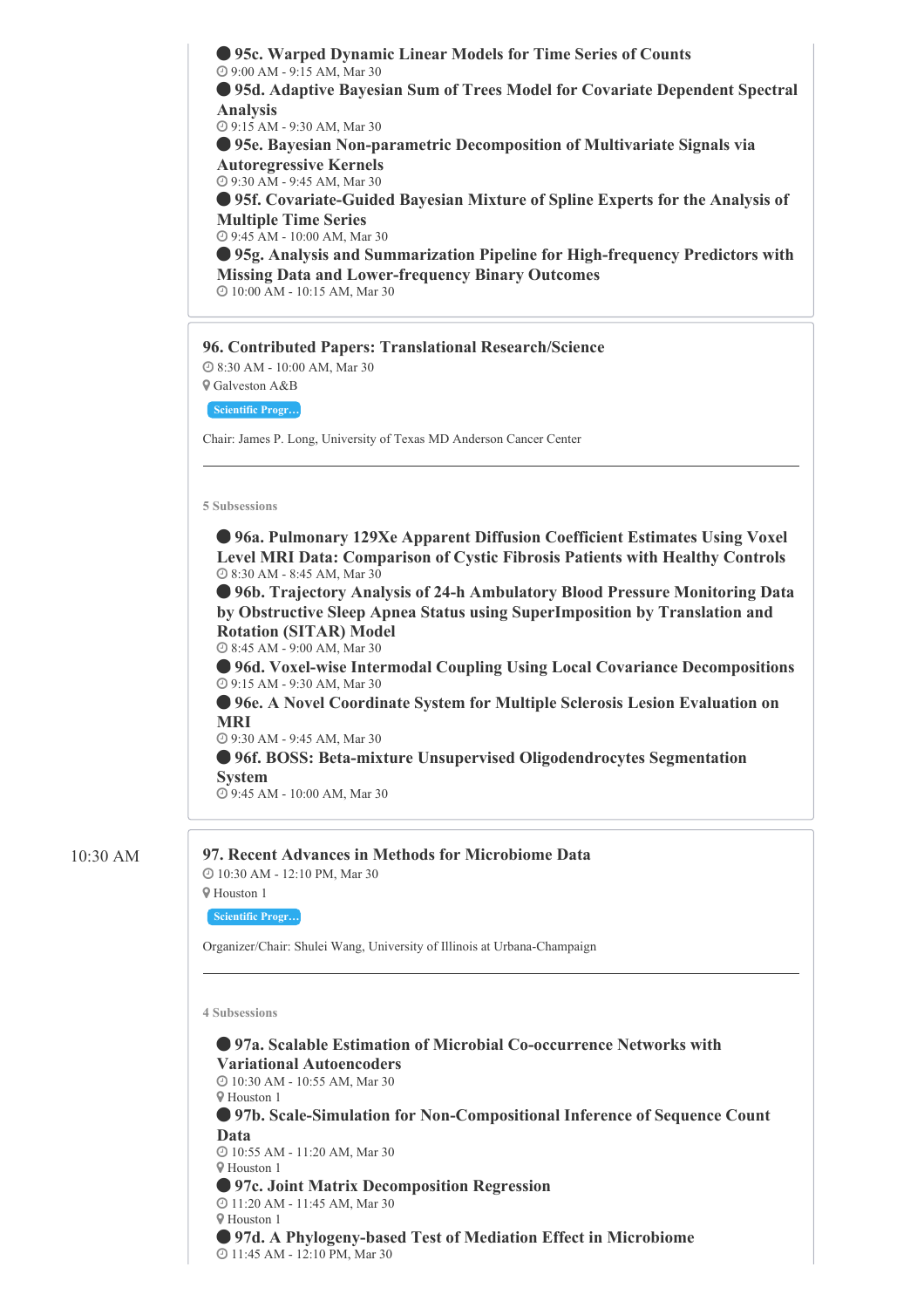

# **99. Three Decades of Bayesian Clinical Trial Designs: From Stopping Rules to Hierarchical Models for Precision Medicine**

10:30 AM - 12:10 PM, Mar 30

Houston 3

**Scientific Progr…**

Organizer/Chair: Ruitao Lin, The University of Texas MD Anderson Cancer Center

**4 Subsessions**

 **99a. Historical Borrowing in Clinical Trials** 10:30 AM - 10:55 AM, Mar 30

Houston 3

 **99b. Revisiting Adaptive Designs for Optimizing Immunotherapy Regimens** 10:55 AM - 11:20 AM, Mar 30

Houston 3

 **99c. Propensity-score-based Meta-analytic Predictive Prior for Incorporating Real-world and Historical Data**

 11:20 AM - 11:45 AM, Mar 30 Houston 3

 **99d. The Evolution of Bayesian Clinical Trial Design: From Early Stopping Rules to Modern Precision Medicine**

 11:45 AM - 12:10 PM, Mar 30 Houston 3

**100. Recent Advances in Data Integration in Neuroimaging and Genomics** 10:30 AM - 12:10 PM, Mar 30 Houston 4

**Scientific Progr…**

Organizer: Jun Young Park, University of Toronto | Chair: Zhengwu Zhang, University of North Carolina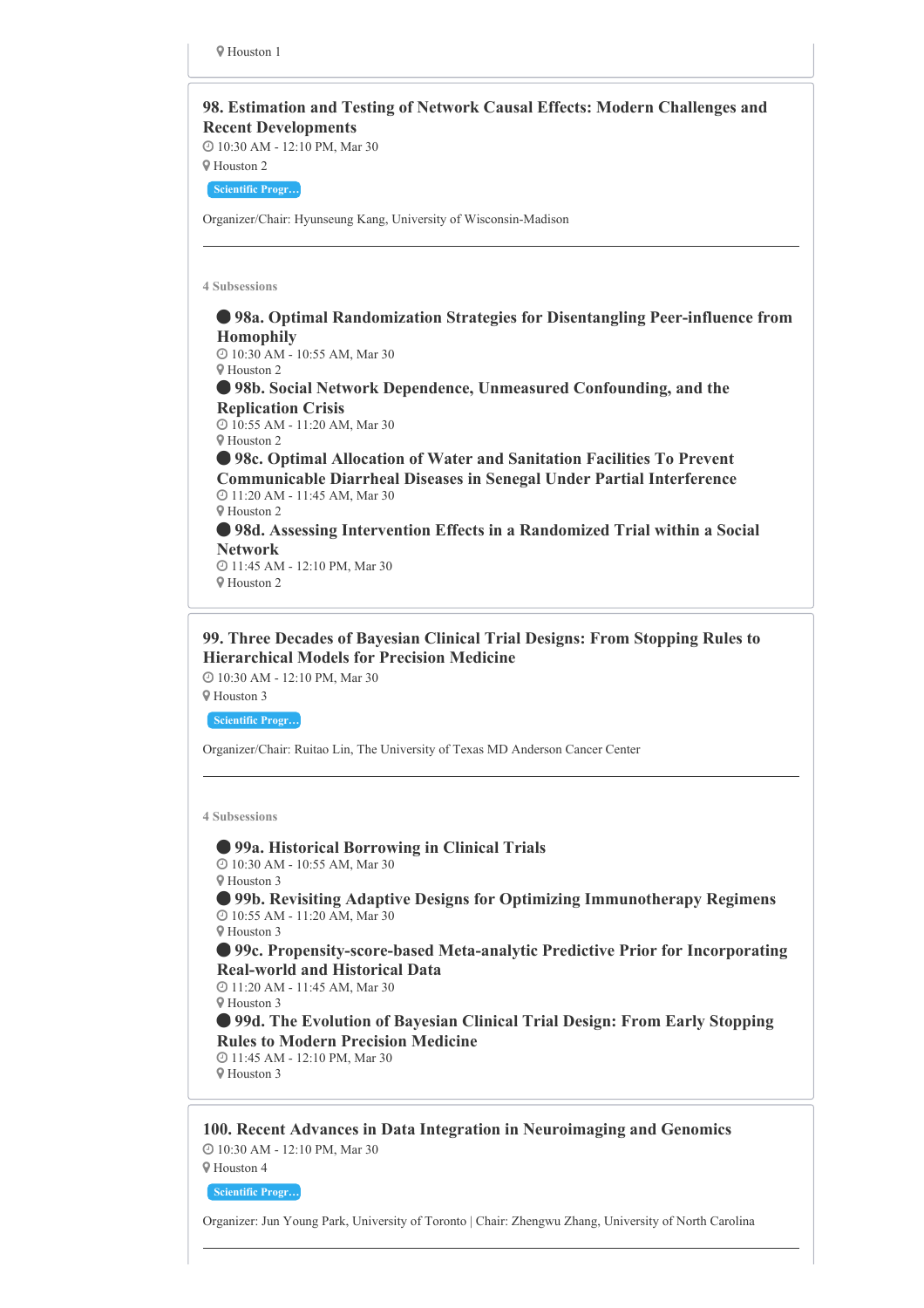**100a. Similarity-Based Multimodal Regression** 10:30 AM - 10:55 AM, Mar 30 **100b. A Multivariate Method Removing Latent Batch Effects from Heterogeneous Brain Imaging Data** 10:55 AM - 11:20 AM, Mar 30 **100c. Design and Analysis of High Throughput Cell Imaging Studies** 11:20 AM - 11:45 AM, Mar 30 **100d. Harmonizing Structured Data Acquired with Heterogeneous Imaging Equipment** 11:45 AM - 12:10 PM, Mar 30

**101. Recent Developments of Spatio-temporal Models for Environmental Applications**

 10:30 AM - 12:10 PM, Mar 30 Houston 5

**Scientific Progr…**

Organizer/Chair: Mikyoung Jun, University of Houston

**4 Subsessions**

 **101a. A Nonstationary Soft Partitioned Gaussian Process Model via Random Spanning Trees**

10:30 AM - 10:55 AM, Mar 30

 **101b. Land-Use Filtering for Nonstationary Spatial Prediction of Collective Efficacy in an Urban Environment**

10:55 AM - 11:20 AM, Mar 30

 **101c. Does Air Quality Really Impact COVID-19 Clinical Severity: Coupling NASA Satellite Datasets with Geometric Deep Learning** 11:20 AM - 11:45 AM, Mar 30

 **101d. Crop Yield Prediction using Bayesian Spatially Varying Functional Model**

11:45 AM - 12:10 PM, Mar 30

# **102. New Topics in Analysis of Microbiome Data**

 10:30 AM - 12:10 PM, Mar 30 Houston 6

**Scientific Progr…**

Organizer/Chair: Yijuan Hu, Emory University

**4 Subsessions**

 **102a. Sparse Estimation of Correlations among Microbiomes (SECOM)** 10:30 AM - 10:55 AM, Mar 30

 **102b. Bias Resistant Modeling of Modeling Microbiome Relative Abundance** 10:55 AM - 11:20 AM, Mar 30

 **102c. Kernel-based Approaches for Integrating Microbiome and Other-omics Data**

11:20 AM - 11:45 AM, Mar 30

 **102d. Multi-Scale Analysis of Mucosal Microbiome and Immune Profiling in Inflammatory Bowel Disease** 11:45 AM - 12:10 PM, Mar 30

**103. Contributed Papers: Causal Inference** 10:30 AM - 12:15 PM, Mar 30 Houston 7

**Scientific Progr…**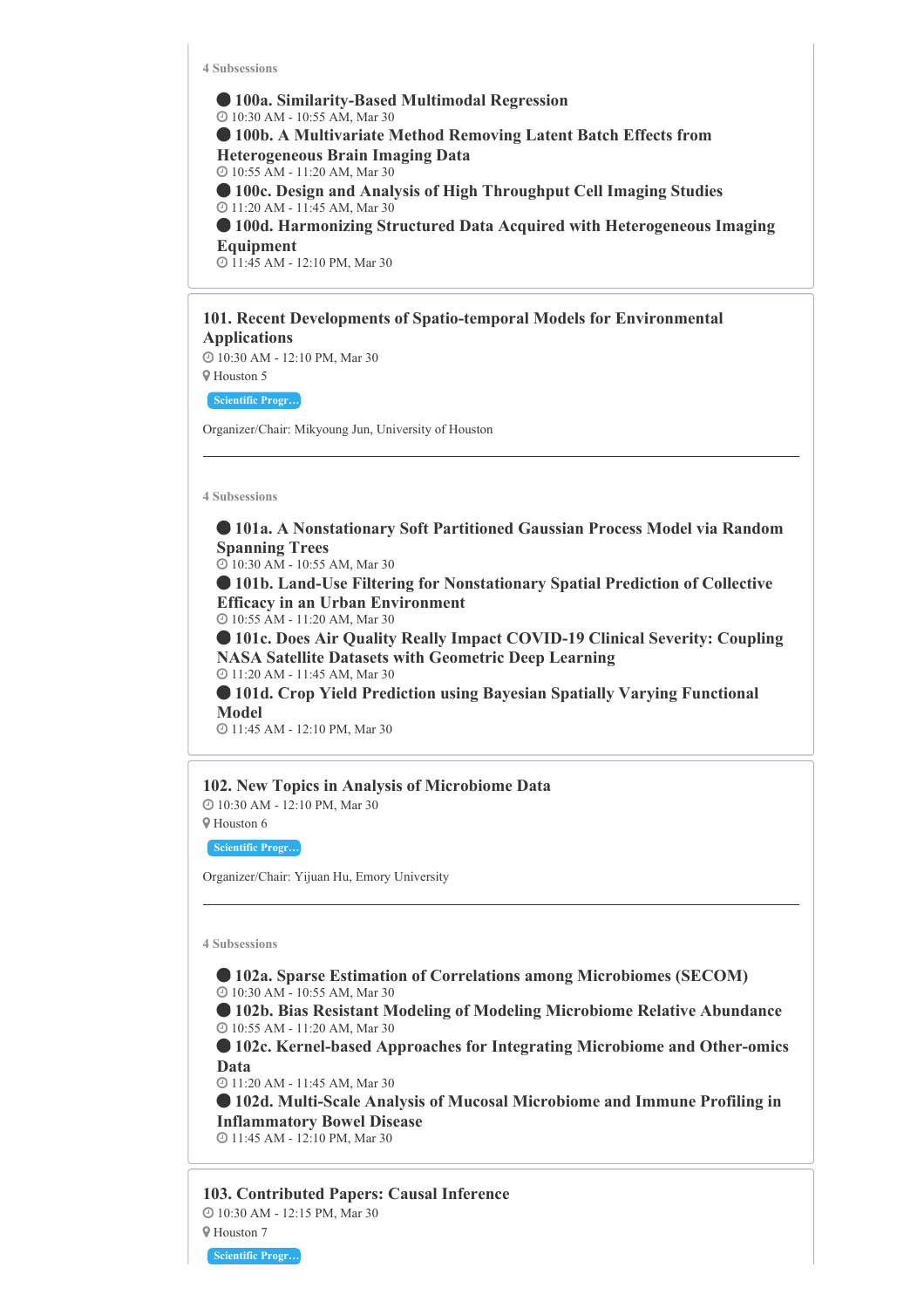**103a. A Novel Estimand to Adjust for Rescue Treatment in Randomized Clinical Trials**

10:30 AM - 10:45 AM, Mar 30

 **103b. Causal Joint Modeling of Longitudinal and Survival Data Using the Parametric G-Formula**

10:45 AM - 11:00 AM, Mar 30

 **103c. Estimation of the Survival-incorporated Median in Observational Studies: A Summary Measure for Clinical Outcomes in the Presence of Death** 11:00 AM - 11:15 AM, Mar 30

 **103d. Adaptive Bayesian Sum of Trees Model for Covariate Dependent Spectral Analysis**

11:15 AM - 11:30 AM, Mar 30

**103e. Distributed Learning for Causal Inference**

11:30 AM - 11:45 AM, Mar 30

 **103f. Doubly Robust Methods for Identifying Effect Modifiers and Estimating Optimal Treatment Based on Observational Data**

11:45 AM - 12:00 PM, Mar 30

 **103g. Identifying HIV Sequences that Escape Antibody Neutralization Using Random Forests and Collaborative Targeted Learning** 12:00 PM - 12:15 PM, Mar 30

# **104. Contributed Papers: Genomics**

 10:30 AM - 11:30 PM, Mar 30 Galveston A&B

**Scientific Progr…**

Chair: Hao Feng, Case Western Reserve University

**4 Subsessions**

# **104a. Transformations and Cell-type Deconvolution**

10:30 AM - 10:45 AM, Mar 30

 **104. Microbial Co-Abundance Network with Community Detection** 10:45 AM - 11:00 AM, Mar 30

 **104c. Stochastic Dynamics of a Cancer Model with Deleterious Passenger Mutations**

11:00 AM - 11:15 AM, Mar 30

 **104d. Testing For Association Between Risk Factors and Mutational Signatures via Bayesian Dirichlet-Multinomial Hierarchical Model** 11:15 AM - 11:30 AM, Mar 30

**105. Contributed Papers: Statistical Genetics**

 10:30 AM - 12:00 PM, Mar 30 Liberty A

**Scientific Program Student Award Winner**

Chair: Nam Nguyen, Rice University

**6 Subsessions**

 **105a. Gene-environment Interaction Testing Using Machine Learning Approaches and Robust Test Statistics: A Sex-specific Risk Score Component for Lung Function**

10:30 AM - 10:45 AM, Mar 30

**105b. Bayesian LASSO for Population Stratification Correction in Rare**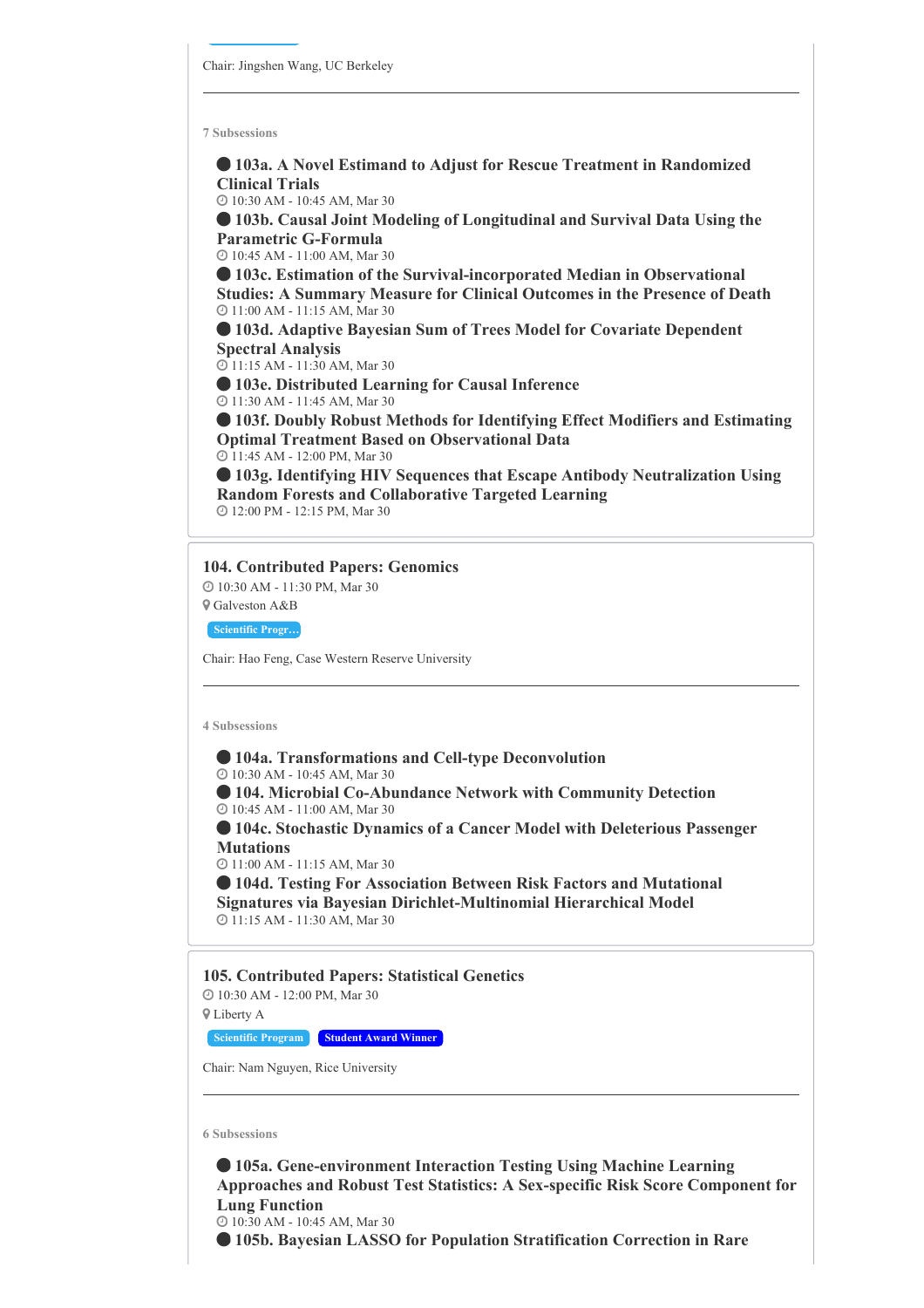**Haplotype Association Studies** 10:45 AM - 11:00 AM, Mar 30

 **105c. Inference for Temporally Conserved Microbial Interactions Using Mixture Margin Copulas**

11:00 AM - 11:15 AM, Mar 30

 **105d. A Fast Bayesian Screen to Identify Pleiotropic Loci and Describe Pleiotropic Profiles**

11:15 AM - 11:30 AM, Mar 30

 **105e. MASH: Mediation Analysis of Survival Outcome and High-dimensional Omics Mediators with Application to the Framingham Heart Study** 11:30 AM - 11:45 AM, Mar 30

 **105f. Statistical Analysis of Tumor Suppressor Gene Methylation Patterns in Various Breast Cancer Samples**

11:45 AM - 12:00 PM, Mar 30

# **106. Contributed Papers: Survival Analysis**

 10:30 AM - 12:00 PM, Mar 30 Liberty B

**Scientific Progr…**

Chair: Richard J. Chappell, University of Wisconsin

**6 Subsessions**

 **106a. An Augmented Likelihood Approach for the Discrete Proportional Hazards Model and a Complex Survey Design, with Regression Calibration** 10:30 AM - 10:45 AM, Mar 30

 **106b. Regression Modeling of Restricted Mean Survival Time for Left-Truncated and Right-Censored Data**

10:45 AM - 11:00 AM, Mar 30

 **106c. High-dimensional Variable Selection for Nonparametric Additive Transformation Models with Interval-censored Data** 11:00 AM - 11:15 AM, Mar 30

 **106d. Empirical Likelihood Inference for the Bivariate Mean Residual Life Function**

11:15 AM - 11:30 AM, Mar 30

 **106e. A Conditional Survival Distribution-based Method for Censored Data Imputation: Overcome the Hurdle in Machine Learning-based Survival Analysis** 11:30 AM - 11:45 AM, Mar 30

 **106f. Kullback-Leibler-Based Discrete Relative Risk Models for Integration of Published Prediction Models with New Time-To-Event Dataset** 11:45 AM - 12:00 PM, Mar 30

**107. Contributed Papers: Variable Subset Selection/Model Selection** 10:30 AM - 12:00 PM, Mar 30

Montgomery

**Scientific Program Student Award Winner**

Chair: TBA

**5 Subsessions**

 **107a. Joint Semiparametric Kernel Network Regression** 10:30 AM - 10:45 AM, Mar 30

 **107b. A FDP-oriented FDR Control Approach by Solving Constrained Sorted L1 Optimization**

10:45 AM - 11:00 AM, Mar 30

 **107c. A P-Value Free False Discovery Rate Controlling Approach for High Dimensional Variable Selection**

11:00 AM - 11:15 AM, Mar 30

**107e. Kullback-Leibler Divergence-based Transfer Learning with Application**